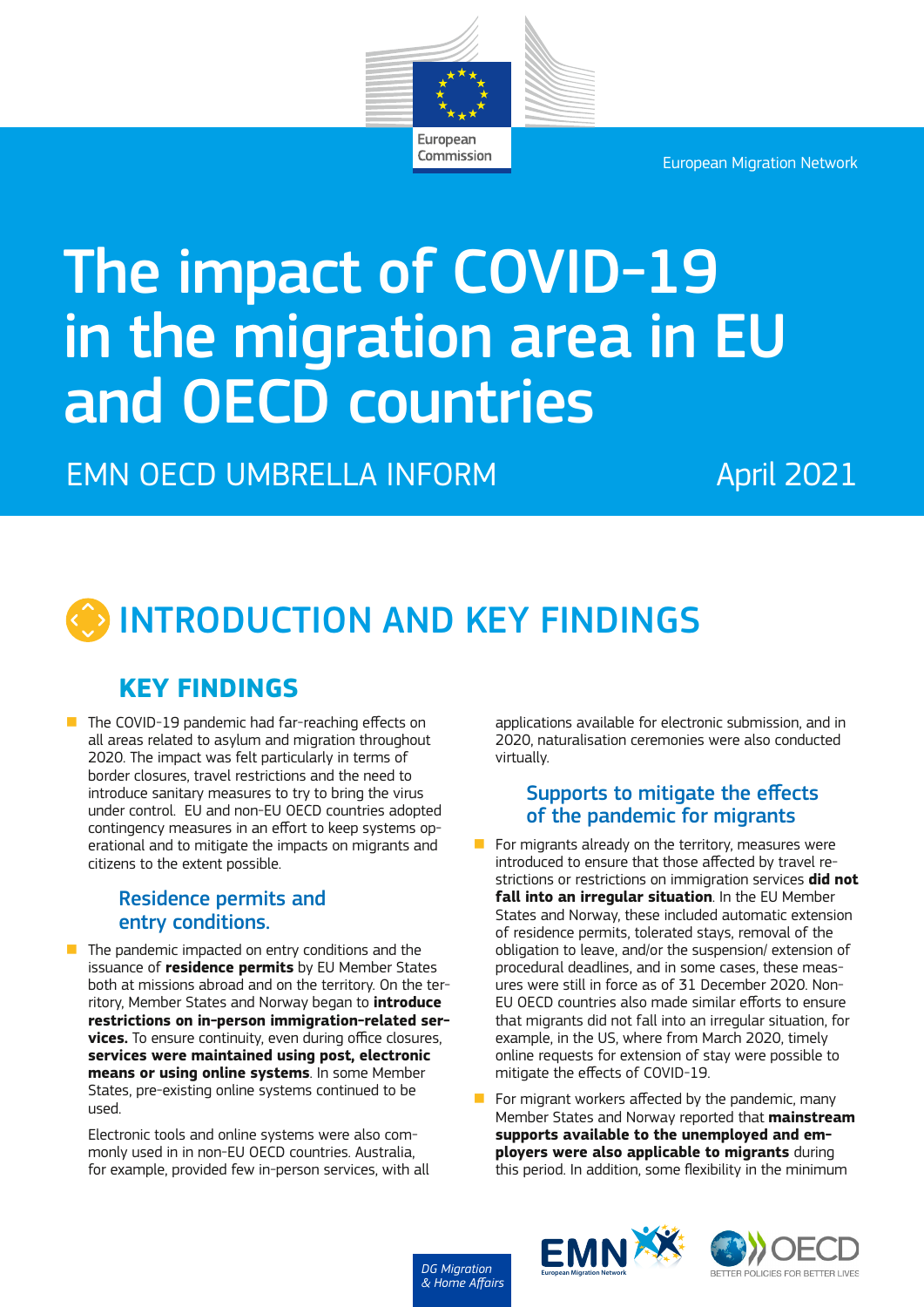income requirements for qualifying for/protection against withdrawal of the residence permit was reported. Non-EU OECD countries also provided income support to migrants.

**n** Most EU Member States reported that **COVID-19 related healthcare was available for all migrants**, with costs met from public health insurance or social security and/or from State public health funds. For regular migrants who experienced a drop or loss in income, underlying rules on access to general healthcare were maintained, allowing access to general healthcare in most reporting Member States.

#### Meeting labour market needs

- **n** To prevent the spread of COVID-19, **most EU Member States imposed restrictions on the admission of migrants**. Continued admission was justified for essential occupational sectors, notably **health**, **agriculture** and **transport**. Non-EU OECD countries similarly identified health and, in most cases, agriculture/food security as essential sectors, as well as support of critical infrastructure in some cases.
- **n** To address labour shortages, especially in **seasonal activities**, some EU Member States implemented measures to facilitate labour market access for third-country nationals already on the territory. Regularisation of third-country nationals employed in certain key sectors was permitted in a limited number of cases, both in EU and non-EU OECD countries.
- n Regarding **contingency planning for 2021**, some EU Member States reported the relevance of the usual tools for fulfilling labour needs, e.g. quotas, or measures taken earlier in 2020, to meet the demand for seasonal workers, including an exemption from travel restrictions.. Member States also reported the importance of using similar tools to meet labour needs in other key sectors, especially healthcare, with some reporting more specific measures in relation to ongoing labour needs for healthcare workers. Some non-EU OECD countries planned to increase labour migration in order to spur economic recovery in the wake of the COVID-19 pandemic.

#### International Protection

- $\blacksquare$  The pandemic also impacted on the implementation of international protection systems in EU+ Member States. The **new tools and processes used in asylum and reception systems** in the immediate response to the health emergency no longer represent just a short-term solution for EU+ countries to mitigate COVID-19, but the emerging 'new normal' in European societies and legal systems with long-lasting effects on the implementation of the Common European Asylum System (CEAS).
- **n Physical distancing and sanitary measures** pose a particular challenge for reception systems. The operationalisation of emergency shelters or isolation areas has been crucial, not only to address the spread of COVID-19 but also for the development of solid contingency plans. In addition, national authorities are adapting practices to continue to provide reception services beyond accommodation, such as educational activities, information-sharing, counselling through e-services, etc. Other stakeholders, such as civil society organisations

and public-private partnerships, also needed to adapt their services in a more permanent way.

- **n** At the same time, **new challenges arise in quaranteeing an effective and fair asylum procedure** for both first instance applications and appeals, e.g. the quality of remote interviews, access to and skills needed to use electronic tools by applicants, the quality of processes and data protection.
- n The resumption of operations by **judicial institutions has led to the review of emergency measures** in asylum and reception procedures, and in some cases, the immediate annulment of certain measures.

#### International students

- **n International students** were generally subject to the same travel restrictions and testing/quarantine requirements as all other third-country nationals. Some EU Member States reported **substantial decreases** in the number of new international students by the end of 2020 compared to previous years. Migration authorities in EU Member States used **online procedures for issuance of visa or residence permits** (in similar ways as for other third-country nationals, see above). Some non-EU OECD countries, showed leniency or provided extended deadlines for the provision of documents needed for the application process.
- EU Member States and many non-EU OECD countries adopted national policies that **discouraged physical presence on campuses**, with a few exceptions connected to laboratory work in smaller groups, practical studies in medicine, or mid-term exams that could not be held remotely. Similar scenarios also applied in Canada and the UK.
- **n** Most EU Member States allowed international students who were admitted to the territory prior to the pandemic to undertake their studies but subsequently returned home, **to continue their studies online from abroad**.
- **n** Online systems for renewal of residence permits were available to students, often linked to similar measures for other residence permit categories.
- **n** Some EU Member States provided state-funded social security or other support mechanisms for (financially disadvantaged) international students, for example in the form of scholarships or bursaries.
- $\blacksquare$  EU and non-EU OECD countries also increased the maximum working hours applicable to international students, opening access to national funds or other financial programmes.

#### Return

- $\blacksquare$  The Covid-19 crisis and associated travel restrictions and bans impacted on both **the number of return decisions and on the implementation of return** in EU Member States, and in non-EU OECD countries. Typically, this meant a reduction in returns in March, April and May 2020, and a relative rise in the following months. Forced return was heavily impacted, with a substantial decrease in March and April, which had not reach pre-pandemic levels by December 2020.
- $\blacksquare$  Travel restrictions were lifted at various points throughout 2020, but not consistently across EU Member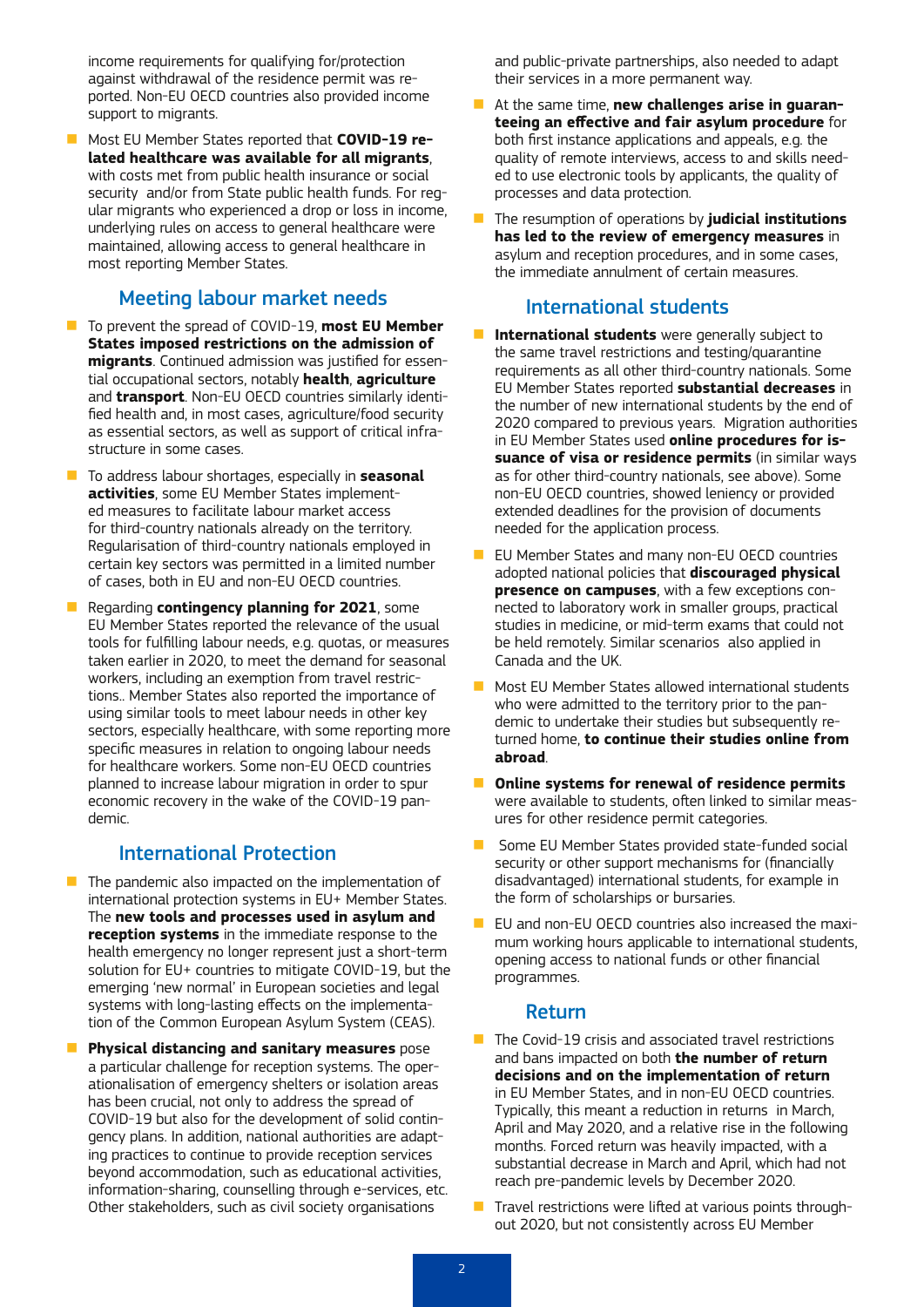States and third counties, so that **difficulties in organising return flights to third countries remained**. Some non-EU OECD countries (Japan, Korea, and New Zealand) noted that a reduction in the number of international flights and other travel restrictions made it difficult to carry out deportations in 2020. The US did not suspend deportations due to COVID-19.

■ Almost half of EU Member States reported having implemented **contingency measures on pre-removal detention** in order to avoid absconding. Hygiene measures were implemented throughout 2020, especially in pre-detention testing and quarantine. Several EU Member States continued to respect the reduced detention capacity and prioritised alternatives to detention where possible.

# **AIM AND SCOPE**

Between July 2020 and January 2021, the EMN, in collaboration with the Organisation for Economic Co-operation and Development (OECD) and the Knowledge Centre on Migration and Demography (KCMD), developed and published a series of five EMN OECD Informs on the impact of COVID-19 on migration.<sup>1</sup> This Umbrella Inform provides an update on these impacts as at 31 December 2020, closes earlier information gaps, summarises and analyses the key findings across the earlier Informs, and identifies the main challenges and learning points in responding to the pandemic at national level. It is a joint effort of the EMN and OECD, in cooperation with KCMD, the European Asylum Support Office (EASO) and the European Border and Coast Guard Agency (FRONTEX) and includes a section from EASO exploring the impact of COVID-19 on asylum and international protection. Remittances are not covered here, but detailed information on the consequences of pandemic remittances and the companies providing those services

# **METHODOLOGY**

This Umbrella Inform builds on the findings from the series of EMN OECD Informs on the impact of COV-ID-19, published in 2020 and 2021, complemented by additional data collected by different actors:

- **n** Information used in Chapters 2, 4 and 5 was provided by EMN NCPs, primarily from secondary sources, via adhoc queries (AHQs).
- **n** Information in Chapter 3 was provided by EASO and covers EU+ countries (the EU Member States plus Norway and Switzerland). Primary facts and information are drawn from official, publicly available sources, including websites and press releases published by competent authorities, EU agencies and civil society organisations. The list of measures and references to EU+ countries are indicative rather than exhaustive. Except where stated otherwise, information is based on inputs provided by the EASO Information and Documentation System (IDS) Advisory Group through the 'EASO survey
- **n** Over half of EU Member States **continued to provide return counselling and other pre-departure services**, with most moving to online communication formats and developing online pre-registration activities to allow individuals to access Assisted Voluntary Return and Reintegration (AVRR) procedures.
- EU Member States reported that the conditions for providing **access to the education system** for third-country national children subject to return decisions remained the same as those for nationals, both in normal circumstances and during the pandemic across EU Member States. **Emergency healthcare and essential treatment** to individuals subject to a return decision was maintained.

can be found in the EMN OECD Inform from December 2020.2

The Umbrella Inform covers the period March – December 2020. It does not reflect on incremental policy developments during this period and indicates only the general period of introduction of policy changes rather than specific dates. Rather, it provides the updated position as at 31 December 2020 across the following topics.

- $\blacksquare$  Residence permits, entry conditions, unemployment and labour market needs (Chapter 2);
- International protection (Chapter 3);
- International students (Chapter 4);
- $\blacksquare$  Voluntary and forced return (Chapter 5); and
- $\blacksquare$  The final chapter (Chapter 6) presents a number of conclusions, and on the basis of the information collected, reflects on the future outlook.

on the impact of COVID-19 measures on asylum and reception systems', launched in October 2020.

- $\blacksquare$  Analysis provided by FRONTEX has been included in the section on border closures, quarantine and testing requirements in Chapter 2.
- $\blacksquare$  Information relating to non-EU OECD countries has been provided by OECD, is included across all thematic chapters to provide examples of measures and activities outside of the EU.
- $\blacksquare$  Chapter 6 (Future outlook) was prepared by OECD as a forward looking exercise, drawing from the material presented in this Umbrella Inform.
- $\blacksquare$  The synthesis of material was undertaken by EMN NCPs (notably IE, LV and LU), EASO, FRONTEX and the EMN Service Provider.

A list of EMN sources is provided in Annex 1 and may be consulted for further details.

<sup>1</sup> Available at: [https://ec.europa.eu/home-affairs/what-we-do/networks/european\\_migration\\_network/reports/informs\\_en](https://ec.europa.eu/home-affairs/what-we-do/networks/european_migration_network/reports/informs_en)

<sup>2</sup> EMN/OECD (2020). Impact of COVID-19 on remittances in EU and OECD countries – EMN-OECD Inform. Brussels: European Migration Network. Available at: [https://ec.europa.](https://ec.europa.eu/home-affairs/sites/homeaffairs/files/00_eu_inform4_remittances_2020_en.pdf) [eu/home-affairs/sites/homeaffairs/files/00\\_eu\\_inform4\\_remittances\\_2020\\_en.pdf](https://ec.europa.eu/home-affairs/sites/homeaffairs/files/00_eu_inform4_remittances_2020_en.pdf)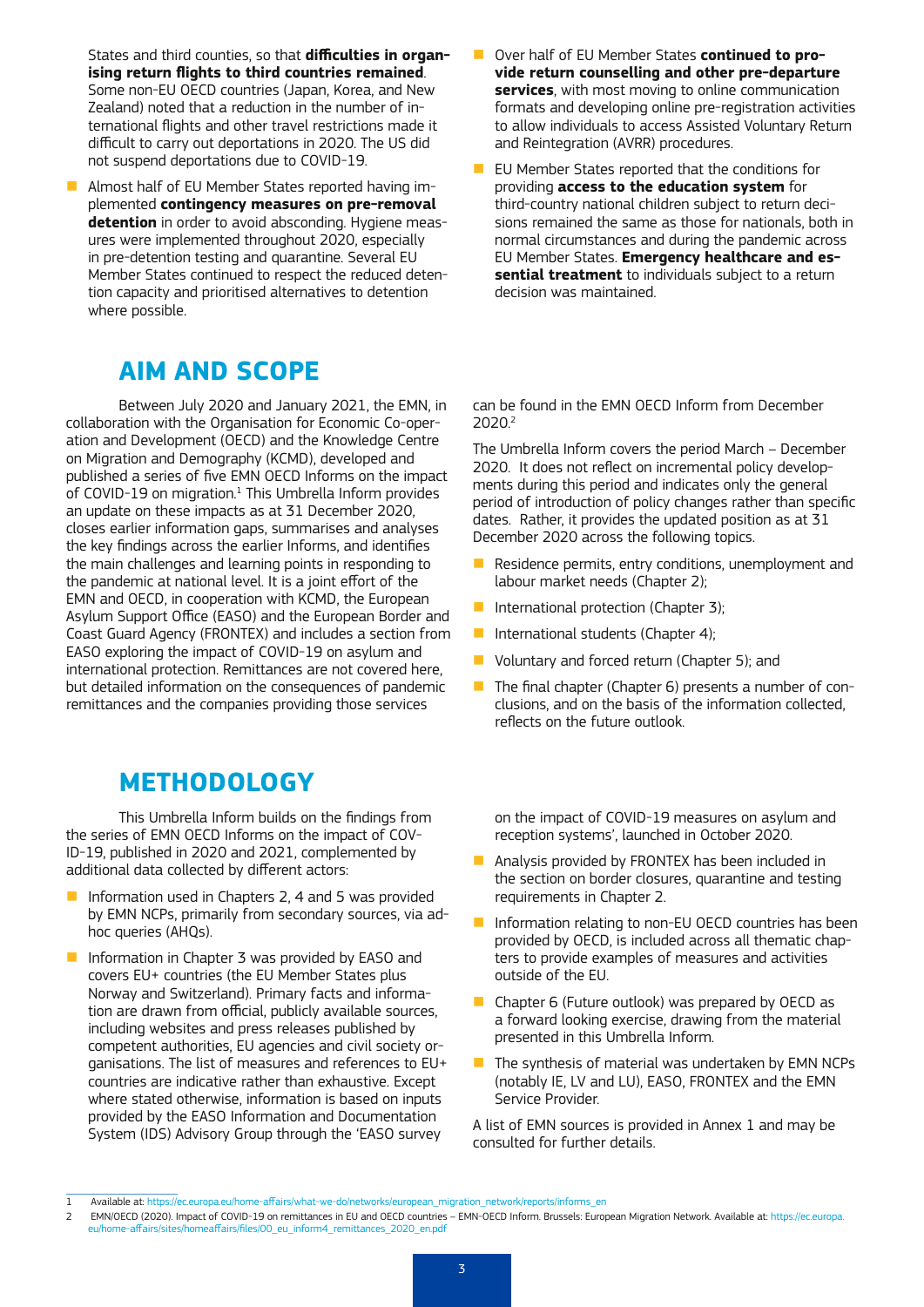With respect to the terminology used in this Inform:

 $\blacksquare$  Non-EU OECD countries refers to OECD countries other than EU MS and Norway (as Norway is an EMN NCP and contributed to the data collection by the EMN) and in Chapter 5 (Return) Switzerland (as Switzerland is a

member of the EMN Return Experts Group and thus contributed to data collected by the EMN).

 $\blacksquare$  The term 'migrant' is used for non-EU OECD countries rather than the term 'third-country national<sup>3</sup>' which is used in relation to EU Member States and Norway.

### **BACKGROUND AND CONTEXT**

The outbreak of COVID-19 and the substantial measures taken by EU and non-EU OECD countries to stem the spread of the virus have had direct and indirect impacts on migration and asylum. While the long-term consequences are difficult to predict, the immediate impacts are evident: slowing or suspension of processing of visa and residence permit applications, and workers facing unemployment or reduced/lost income as a result of the abrupt downturn in economic activity. In the EU-27, for example, by January 2021, unemployment had risen by 1 465 million compared to the beginning of 2020, amounting to a total of 15 663 million unemployed.4 The impact was also directly felt on asylum systems, with a 34% decrease in asylum applications in 2020 compared to  $2019<sup>5</sup>$  resulting in more first-instance decisions issued than applications lodged, for the first time since 2017.<sup>6</sup> Necessary travel restrictions curbed the ability of EU and OECD countries to carry out forced and voluntary return procedures.

For migrant workers, the impact has been felt in relation to the renewal and/or maintenance of their work and residence permits. This includes also international students, where the loss of part time jobs or reduced/lost incomes could impact their ability to continue their studies, or who could face challenges in finding a job or starting a business following their graduation. Necessary travel restrictions curbed the ability of EU and OECD countries to carry out

forced and voluntary return procedures and necessitated the implementation of contingency measures to prevent the spread of the virus in detention centres and to migrants and staff across the different stages in the return procedure.

In the EU, in order to provide guidance to Member States and to facilitate a uniform approach, the European Commission adopted various Communications, including on the temporary restriction of non-essential travel from third countries in the EU+ area, and guidelines on the implementation of EU provisions in the area of asylum and return procedures and on resettlement.<sup>7</sup> Since the start of the pandemic, all of the JHA agencies have also worked to support the Member States and EU Institutions, according to their respective competences.<sup>8</sup> EASO for example has closely followed the impact of the pandemic on asylum trends and procedures, issuing a number of special reports on the effects on access to asylum authorities, personal interviews and e-administration.<sup>9</sup> To support European countries in the context of the current health emergency, EASO has also developed guidance on practices and recommendations that can be useful beyond the COVID-19 pandemic,<sup>10</sup> while trainings on these topics were organ $i$ sed.<sup>11</sup> FRONTEX has monitored closely the functioning or borders as well as the implementation of forced and voluntary return.

<sup>3</sup> Any person who is not a citizen of the European Union within the meaning of Art. 20(1) of TFEU and who is not a person enjoying the European Union [right to free movement,](https://ec.europa.eu/home-affairs/what-we-do/networks/european_migration_network/glossary_search/right-free-movement_en) as defined in Art. 2(5) of the [Regulation \(EU\) 2016/399 \(Schengen Borders Code\)](http://eur-lex.europa.eu/legal-content/EN/TXT/?uri=URISERV:l14514). EMN Glossary: [https://ec.europa.eu/home-affairs/what-we-do/networks/european\\_migra](https://ec.europa.eu/home-affairs/what-we-do/networks/european_migration_network/glossary_search/third-country-national_en%20)[tion\\_network/glossary\\_search/third-country-national\\_en](https://ec.europa.eu/home-affairs/what-we-do/networks/european_migration_network/glossary_search/third-country-national_en%20) 

<sup>4</sup> Eurostat (2020). Statistics explained, Unemployment Statistics, July 2020. Available at: https://ec.europa.eu/eurostat/statistics-explained/index.php/Unemployment\_statistics#Unemployment\_in\_the\_EU\_and\_the\_euro\_area

<sup>5</sup> Eurostat (2021). *First-time asylum applicants down by a third in 2020*, 24 March 2021. [https://ec.europa.eu/eurostat/web/products-eurostat-news/-/ddn-20210324-1?redi-](https://ec.europa.eu/eurostat/web/products-eurostat-news/-/ddn-20210324-1?redirect=%2Feurostat%2F)062Feurostat0621

<sup>6</sup> EASO news:<https://easo.europa.eu/news-events/eu-asylum-decisions-exceed-applications-first-time-2017-due-covid-19>

<sup>7</sup> <https://ec.europa.eu/info/sites/info/files/guidance-implementation-eu-provisions-asylum-retur-procedures-resettlement.pdf>

<sup>8</sup> [https://frontex.europa.eu/assets/Publications/General/COVID\\_19\\_Response\\_of\\_\\_JHA\\_agencies.pdf](https://frontex.europa.eu/assets/Publications/General/COVID_19_Response_of__JHA_agencies.pdf)

<sup>9</sup> EASO published three reports on *COVID-19 emergency measures in asylum and reception systems* ([June,](https://www.easo.europa.eu/sites/default/files/covid19-emergency-measures-asylum-reception-systems.pdf) [July](https://www.easo.europa.eu/sites/default/files/publications/covid19-emergency-measures-asylum-reception-systems-issue-2.pdf), [December](https://www.easo.europa.eu/sites/default/files/publications/COVID-19%20emergency%20measures%20in%20asylum%20and%20reception%20systems-December-2020_new.pdf) 2020), analysing the impact on asylum and reception procedures in EU+ countries, the variations and similarities in national efforts to address the situation, and the interim solutions put in place. Two EASO *Special Reports on Asylum Trends and COVID-19* [\(May,](https://www.easo.europa.eu/sites/default/files/easo-special-report-asylum-covid.pdf) [June](https://www.easo.europa.eu/publications/easo-special-report-asylum-trends-and-covid-19-issue-2) 2020) focused on data analysis.

<sup>10</sup> See analytically Chapter 3. Available also at <https://www.easo.europa.eu/practical-tools>

<sup>11</sup> EASO, [COVID-19 emergency measures in asylum and reception systems PUBLIC – Issue No. 2](https://www.easo.europa.eu/sites/default/files/publications/covid19-emergency-measures-asylum-reception-systems-issue-2.pdf), July 2020, p. 6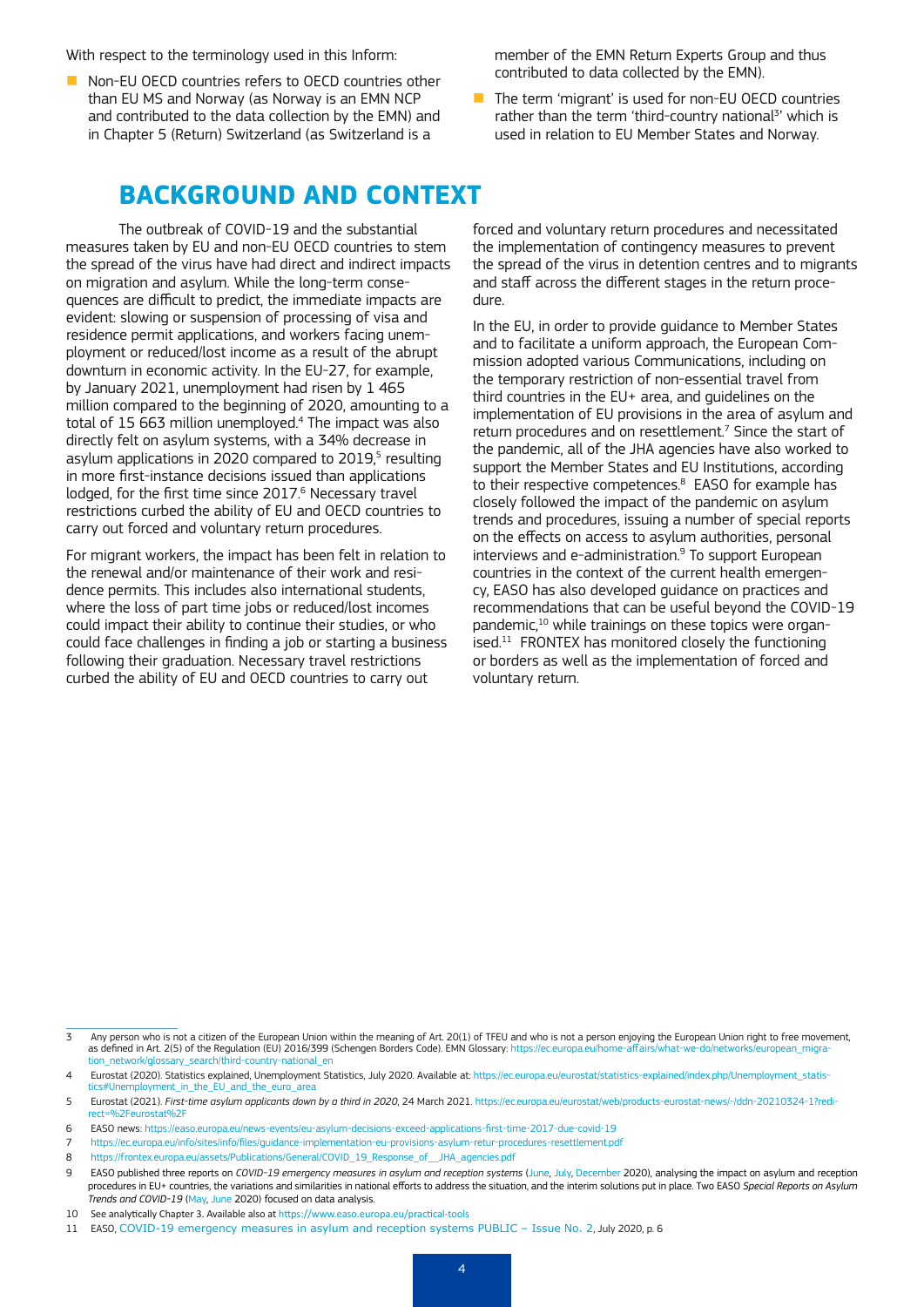# **1. RESIDENCE PERMITS, ENTRY** CONDITIONS, UNEMPLOYMENT AND LABOUR MARKET NEEDS

# **RESIDENCE PERMITS AND ENTRY CONDITIONS – ADMINISTRATIVE APPROACHES**

#### Processing outside the territory

Several Member States reported restrictions on lodging and processing residence permits and visa applications at missions abroad during the period 13 March to June 2020.12 Some reported exemptions to these rules for certain categories, e.g. persons in transit, goods carriers and transport personnel, healthcare workers, diplomats and humanitarian personnel, and for emergency reasons.<sup>13</sup> While some Member States and Norway continued processing residence permits and visas in principle, some noted the practical difficulties in issuing visas/permits due to border closures and travel restrictions.14 Some Member States reported gradual resumption of visa processing/consular services in the period to June 2020<sup>15</sup>

- Few changes were reported in relation to consular services or visa processing as of 31 December 2020. Luxembourg noted that its external borders were closed to third-country nationals until 31 March 2021, with several exceptions. Other Member States reported continued or resumed consular services and/or visa processing, at least on a limited basis:16 Spain noted that the acceptance of applications did not cease during the pandemic, without prejudice to local laws regarding opening of embassies, although the actual visa stickers could not be issued during periods of travel restrictions. However, since June 2020, the processing and issuance of visas was expedited for students due to start in the September 2020 academic year.
- $\blacksquare$  Ireland resumed limited processing of long-stay visas from 22 June 2020 and began to issue decisions in September 2020. Short-stay visas remained paused, except for emergency and priority categories. The list of exempt categories was updated in line with Council Recommendation (EU) 2020/912 of 30 June 2020.
- $\blacksquare$  France resumed processing applications in consulates after the first lockdown, prioritising international students.
- From 1 September 2020, restrictions on consular work in Slovenia were abolished and public health hygienic

measures were implemented throughout the Slovenian consular network.

- Similar measures were implemented in the consulates of the Czech Republic, where only selected categories of applications were processed, in accordance with Council Recommendation (EU) 2020/912. The Czech Republic reported that residence permit and visa applications were processed within normal processing times.
- Processing of applications for long-stay visas continued in the Netherlands, prioritising certain categories, such as family members of migrants already resident in the Netherlands, essential workers and students. Some Dutch embassies were partly closed and a six-nine month extension was granted to applicants to collect their visa approval.<sup>17</sup>
- $\blacksquare$  Latvia stated that new rules on electronic submission of applications did not apply to first-time applications submitted at representations abroad, which must be submitted in person.
- **n** In Croatia, the decision to temporarily suspend the processing of the application for Croatian short-stay visas, made on 16 March 2020, was amended and supplemented several times during 2020 (including changes in July and December), expanding the categories that were exempted from the suspension, in line with changes at the EU and national levels.

Some Member States noted the impact of the epidemiological situation at their embassies abroad on visa services or the ability of visa holders to travel,<sup>18</sup> with Sweden observing that migration interviews at the embassy in Tehran are suspended until 2021, for example. The working holiday visa programmes between Sweden and Argentina, Chile and Uruguay have been suspended.

#### Processing on the territory and 'in person' services

From 13 March 2020, Member States and Norway began to **introduce restrictions on in-person immigration-related services** for third-country nationals.

18 ES, HR, IE, SE, SK.

<sup>12</sup> BE, CZ, EE, FI, FR, HR, IE, LT, LV, SI, SK. HR does not issue long-stay visas.

<sup>13</sup> CZ, BE, EE, ES, FR, HR, IE, LT, LV, SK.

<sup>14</sup> CZ, EE, ES, IE, HR, LU, SK and NO.

<sup>15</sup> CZ, HR, IE, SK.

<sup>16</sup> CZ, EE, ES, FR, HR, IE, LV, NL, SI, SK.

<sup>17</sup> The period of time allowed for collection was extended from three to six months, with a possible further three months allowed.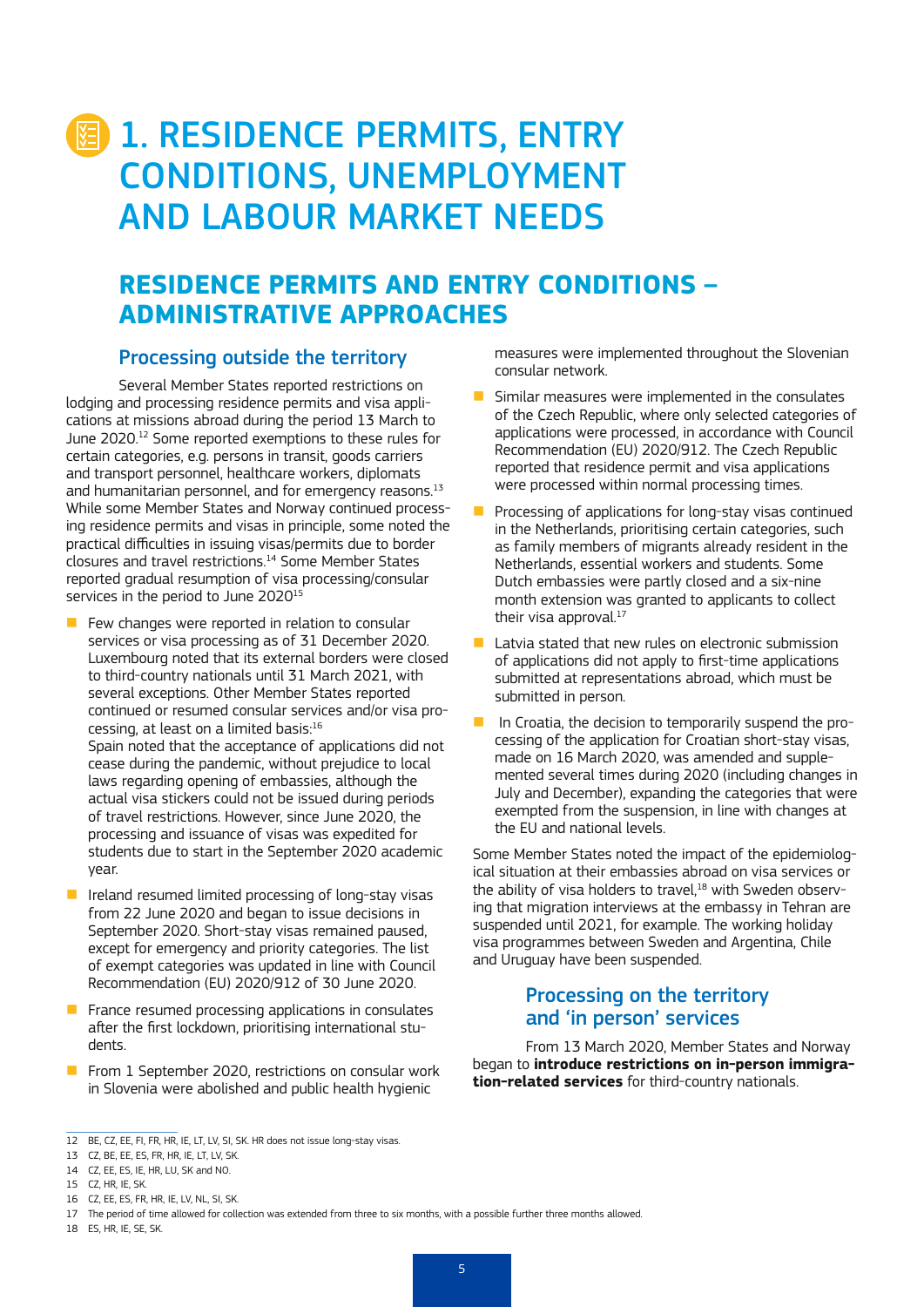Some Member States did not close public offices fully between March and June 2020, or they kept offices open while encouraging other methods of contact, such as online systems or email.<sup>19</sup> Many Member States provided the option to attend public offices on an appointment basis for specific reasons, e.g. to collect a residence permit.20

Public service resumed gradually in the Member States and Norway in the period to June 2020 as the epidemiological situation improved.<sup>21</sup>

Table 1 summarises the availability of face-to-face service throughout 2020 in EU Member States. .

#### **Table 1: 'Face-to-face' services/office closures in immigration offices on the territory of Member States from 13 March 2020**

| <b>Member State</b> | <b>Situation</b>                                                                                                                                                                                                                                                                                                                              |
|---------------------|-----------------------------------------------------------------------------------------------------------------------------------------------------------------------------------------------------------------------------------------------------------------------------------------------------------------------------------------------|
| Austria             | Settlement and Residence Authorities operated throughout, but in-person service limited or dis-<br>continued from mid-March 2020. Only possible to attend by appointment. From mid-March to May<br>2020, office hours at the Federal Office for Immigration and Asylum were limited to electronic/postal<br>requests and telephone enquiries. |
| Belgium             | Applications for residence permits in the territory were introduced at the level of the municipality.<br>In 2020, some municipalities decided to close their offices during certain periods of the COVID-19<br>pandemic.                                                                                                                      |
| <b>Bulgaria</b>     | Migration offices not closed.                                                                                                                                                                                                                                                                                                                 |
| Croatia             | Migration offices not closed.                                                                                                                                                                                                                                                                                                                 |
| Cyprus              | Public service closed 17 March-3 May 2020 (inclusive).                                                                                                                                                                                                                                                                                        |
| Czech Republic      | Immigration offices were never closed, but there were limitations:<br>- from March to May: reduced working hours to deal with mainly urgent cases<br>- June to September: offices gradually reopened for all clients<br>- October to December: a pre-booked appointment was required to visit an office.                                      |
| Estonia             | Service Offices of the Police and Border Guard closed between 13-18 March and reopened from 18<br>March for urgent cases.                                                                                                                                                                                                                     |
| Finland             | Immigration office customer service points were never closed but were available by appointment<br>only. Currently, the service points accept walk-in customers, but the number of people who can be<br>inside at the same time is limited.                                                                                                    |
| France              | From mid-May 2020 (end of first lockdown), filing of residence permit applications was possible by<br>appointment. From October 2020 (second lockdown), all public services remained open, with strict<br>hygiene protocols.                                                                                                                  |
| Germany             | No nationwide closure of immigration offices. From mid-March to April 2020, immigration offices and<br>town halls could be closed to personal visits but most accepted emergencies.                                                                                                                                                           |
| Hungary             | Offices remained open throughout 2020. Appointment-only basis from 17 March-18 June2020 (first<br>state of danger period) and from 4 November 2020 (second state of danger period).                                                                                                                                                           |
| Ireland             | Immigration Registration Office Dublin closed from 20 March-20 July 2020, 18-24 August 2020,<br>21 October-2 December 2020, and from 23 December 2020. At all other times, it was open for<br>first-time registrations by appointment only.                                                                                                   |
| Italy               | Closed from 17 March-18 May 2020. Since then, open with strict hygiene protocols.                                                                                                                                                                                                                                                             |
| Latvia              | Migration offices were not closed. Only face-to-face contact is submission of biometric data and<br>collection of the residence permit, by appointment.                                                                                                                                                                                       |
| Lithuania           | Migration Offices never completely closed and some restrictions applied.                                                                                                                                                                                                                                                                      |
| Luxembourg          | Offices of the Directorate of Immigration closed from 18 March-13 May 2020. As of 31 December<br>2020, the information desk of Foreigners Department was closed to the public. Enrolment/issuance<br>desk for the collection of biometric data and issuance of residence permits is open by appointment<br>since 13 May 2020.                 |
| Malta               | From 16 March 2020 Identity Malta Agency accepted appointment-only face to face interactions and<br>encouraged the use of the online platform where possible. Certain departments closed on 16 March<br>2020 and reopened to the general public on 8 June 2020.                                                                               |
| Netherlands         | From 16 March 2020, all contacts within migration services were limited. Immigration and Natu-<br>ralisation Service (IND) service desks were open on an emergency basis only, including collection of<br>residence permits by appointment. From 13 August 2020, IND service desks re-opened fully.                                           |

<sup>19</sup> BE, CZ, EE, HR, LT, MT, SE. LT used its existing Migration Information System instead of physical visits. The Swedish Migration Agency reduced visitors to its service centres and primarily maintained contact via phone or email.

<sup>20</sup> BE, CY, CZ, EE (a booking system was already in place before the pandemic) FI, HR, LU, MT, NL, PL, PT, SK.

<sup>21</sup> See *Working Document to support the EMN Inform: EU and OECD Member States responses to managing residence permits and migrant unemployment during the Covid-19 pandemic.*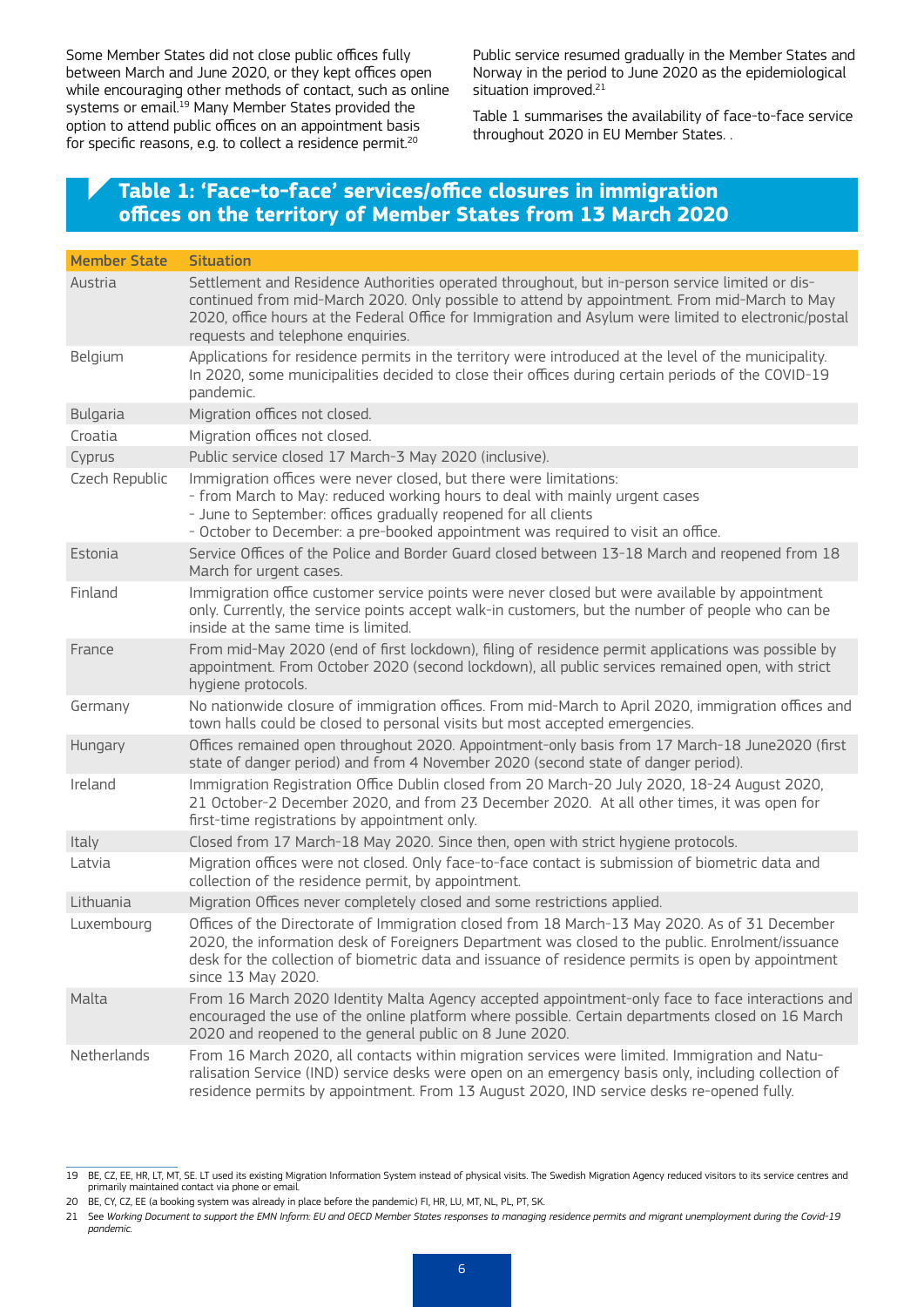| <b>Member State</b> | <b>Situation</b>                                                                                                                                                                                                                                              |
|---------------------|---------------------------------------------------------------------------------------------------------------------------------------------------------------------------------------------------------------------------------------------------------------|
| Poland              | Direct customer service closed from 16 March 2020. Direct service resumed in Office for Foreigners<br>in Warsaw from 25 May 2020, in compliance with hygiene rules. Vovoidship offices also resumed<br>direct contact services, in most cases by appointment. |
| Portugal            | All Immigration and Borders Service (SEF) onsite attendance closed from 30 March 2020, except for<br>emergency appointments. These services were reopened on 4 May 2020.                                                                                      |
| Slovakia            | Foreign Police departments' working hours were reduced from 12 March until 20 May 2020 and<br>the offices were closed from 8-9 April 2020, from 26 October-9 November 2020 and from 21-31<br>December 2020. <sup>22</sup>                                     |
| Slovenia            | Immigration offices on the territory never fully closed.                                                                                                                                                                                                      |
| Spain               | Offices reopened to the public from 25 May 2020.                                                                                                                                                                                                              |
| Sweden              | Offices were never closed but opening hours were reduced.                                                                                                                                                                                                     |

*Source: Responses to AHQ 2020.75 Question 2.*

Despite the limitations on in-person services, all Member States put in place measures to ensure that services continued. Even during periods of office closure, services were still available by post, electronic means or online services.<sup>23</sup>

In the period March to June 2020, Member States' approaches to processing applications and renewals of residence permits varied. Some continued processing.<sup>24</sup> including in limited circumstances,<sup>25</sup> for example, in relation to certain categories (e.g. healthcare and elder care<sup>26</sup>), for pending applications<sup>27</sup> or in emergency situations,<sup>28</sup> or accepted applications but did not process them.29 Processing of residence permits began to resume from May/ June 2020.30 Practical measures such as the use of online portals<sup>31</sup> or temporary acceptance of scanned documentation for certain applications $32$  assisted the processing of applications.

In the second half of the year, a strong theme emerged of Member States **refining their procedures to adapt to new working conditions**. One aspect was continued acceptance of applications by post and email, $33$  including accepting scanned documentation<sup>34</sup> and issuing documents digitally in some cases.35 In Ireland, the employment permit system for new applications and renewals operated fully remotely and online from 30 March 2020, with electronic/ scanned documents and all decisions/outcomes issued via email. A type of 'e-employment permit' was introduced on a temporary basis.

In Slovenia, a decree determining temporary measures to reduce the risk of infection and prevent the spread of COVID-19 in the management of administrative procedures and decision-making in administrative matters entered into force on 11 December 2020 and is valid for a maximum of three months.<sup>36</sup> It allows applications to be submitted electronically without the mandatory qualified electronic

signature. Instead, customers can identify themselves with a unique identifier number. In addition, documents can be served via an electronic mailbox that does not meet the normal security standards, provided that the addressees agree and provide the email address.

The second aspect was the **use of electronic tools** such as electronic signatures and online systems. Some of these online systems were already in existence, while others were developed or enhanced during 2020. Estonia continued to encourage migrants to use the self-service portal of the Police and Border Guard. Since 4 November 2020, Hungary encouraged applicants to use its online application portal.<sup>37</sup> Lithuania continued to use its existing MIGRIS system, but enhanced procedures were made available from 7 September 2020 for applications for a temporary residence permit as a highly skilled migrant or a researcher and family members of those categories. Applicants in this category have the option to apply for a 'virtual visit' on MIGRIS and their application for a temporary residence permit can be accepted on the day of that virtual visit. Once the Migration Department has established that all the necessary documents were submitted, a notice is sent to the applicant stating that they must visit in person to provide biometric data (facial image and fingerprints) and original documents required for the application. After that visit, a residence permit is issued several days later. Spain reported that it minimised the negative effects of the pandemic restrictions by using the electronic means put in place for that purpose. From 25 May 2020, when the offices reopened to the public, applications could be submitted through a combination of face-to-face and electronic means.

Spain also reported ongoing development of its MERCURIO system during 2020, with four categories of migration procedure incorporated: Application for residence authorisation

<sup>22</sup> During closure, it was possible for urgent cases to be granted exemption

<sup>23</sup> In SE, applications for almost all kinds of permits could already be made electronically before COVID-19 and work simply continued as before.

<sup>24</sup> BE, CY, CZ, FI, EL, ES, HR, HU, IE, LT, LU, LV, NL, PL, SE and NO

<sup>25</sup> CY, CZ, FR, LT, LU, LV, MT, SK, SI.

<sup>26</sup> For example, ES, LU, MT.

<sup>27</sup> For example, CY, PL.

<sup>28</sup> For example, FR for the most urgent cases.

<sup>29</sup> EE.

<sup>30</sup> CZ, EE, FR, SK.

<sup>31</sup> EE, LT, SE.

<sup>32</sup> IE.

<sup>33</sup> AT, BE, CZ, EE, HR, IE, PL, SI. 34 HR, IE.

<sup>35</sup> IE, NL, SI.

<sup>36</sup> According to Article 9, the Decree is valid until the COVID-19 epidemic is cancelled or for a maximum period of three months. The Decree expired on 10 March 2021.

<sup>37</sup> Available at:<https://enterhungary.gov.hu>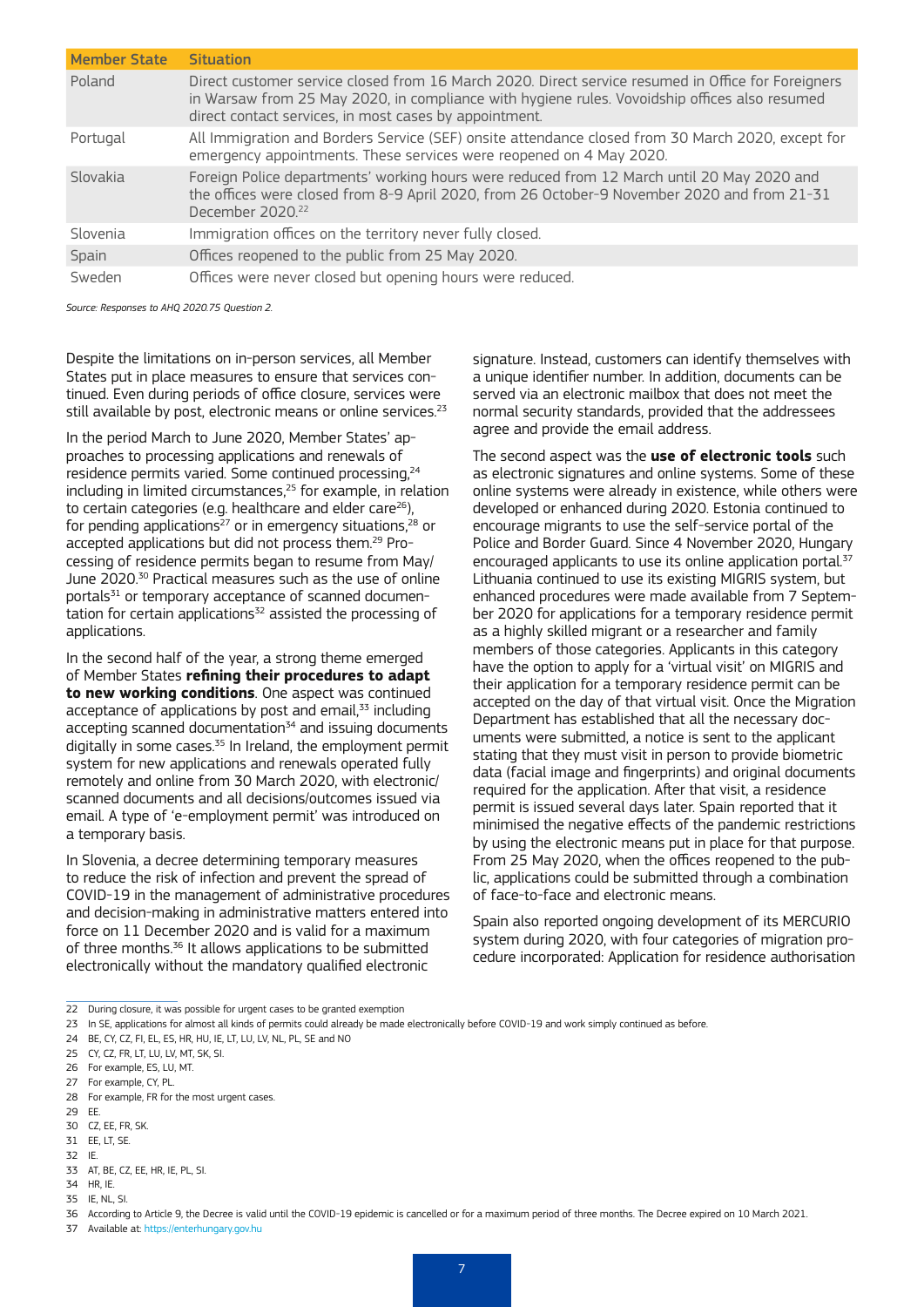for family reunification (January 2020); EU Citizens' Family Residence Card (April); Residence for Exceptional Circumstances (June) and Application for Authorisation of Residence and Work by Account (December). In the Slovak Republic, appointments could only be booked for granting, renewal or registration of residence via a pre-existing online system, which was not available as of 31 December 2020, as the Foreign Police Departments were closed.

In Sweden, most applications for legal migration could already be done online and the processing of applications simply continued as normal for the whole period covered.

Other Member States introduced new online systems, using a secure electronic signature.<sup>38</sup>

Latvia introduced procedures to allow applications for residence permits to be submitted electronically with a secure electronic signature up to 30 June 2021. These arrangements apply to residence permit renewals and firsttime applications within the territory. First-time applications made outside Latvia must be submitted to the consulate in person.

Migration offices in France re-opened in mid-May and implemented an online service for simple applications. In Ireland**,** an online application system for renewal of registration for third-country nationals living in the Dublin area was launched on 20 July 2020, the day that the Dublin Registration Office reopened for first-time registrations. An online application process for the atypical work permit scheme was launched in September 2020.

Cyprus and Italy reported no specific pandemic-related measures since offices reopened in May. Italy reopened its offices and provided all services in line with COVID-19 prevention measures.

Electronic tools and online systems were also commonly used in in non-EU OECD countries. Australia, for example, provided few in-person services, with all applications available for electronic submission, and in 2020, naturalisation ceremonies were also conducted virtually.

# **SUPPORTS TO MITIGATE THE EFFECTS OF THE PANDEMIC FOR MIGRANTS**

#### **Measures to ensure that migrants do not fall into an irregular situation**

From March to June 2020, EU Member States and Norway used automatic extension of residence permits,<sup>39</sup> tolerated stays or removal of obligation to leave,<sup>40</sup> and/ or the suspension/extension of procedural deadlines,<sup>41</sup> to ensure continued legality of stay for third-country nationals affected by travel restrictions or restrictions on immigration services on the territory. Several Member States reported continued or new automatic extension of residence permits and/or use of tolerated stays,<sup>42</sup> suspension of administrative deadlines<sup>43</sup> in force as of 31 December 2020<sup>44</sup> or expiring shortly before that date,<sup>45</sup> or a policy of leniency in respect of the obligation to leave.<sup>46</sup> In some Member States, periods of tolerated stay had expired by 31 December 2020 or standard criteria were re-instated.<sup>47</sup>

Belgium continued its policy of extending stays on the basis of *force majeure,* introduced in March 2020. In Bulgaria, a foreigner with permitted prolonged residence, where the period of residence expired during a declared emergency epidemic situation or within nine months of the lifting of the emergency epidemic situation, could apply

for extension of residence up to nine months after the lifting of the emergency epidemic situation.<sup>48</sup> Ireland and Portugal put automatic extensions in place that lasted into 2021. Ireland announced the sixth in a series of automatic extensions in December 2020, with valid permissions to reside that are due to expire between 21 January and 20 April 2021 automatically extended until 20 April 2021. In Portugal, third-country nationals who had requests for entry, stay or international protection pending at SEF as of 15 October 2020 are considered to be in a regular situation until 31 March 2021. This measure has been applied since March 2020. Following the declaration of the second stage of danger on 4 November 2020, Hungary reintroduced automatic extensions for residence permits that were still valid or due to expire on that date until the 30<sup>th</sup> day after the end of the state of danger.<sup>49</sup>

In France and Spain, the extensions of permission to reside expired during December 2020. In France, an automatic extension of six months applied to residence permits that expired between 16 March and 15 June 2020,<sup>50</sup> while in Spain, an Order of the Ministry of Health from 18 May 2020 automatically extended residence permits, work authorisations and other permits that had expired during

<sup>38</sup> FR, IE, LV.

<sup>39</sup> BG, DE, FL, FS, FL, FR, HR, HU, IE, LU, MT, PL, PT, SL, SK, For HR, according to the amendments to the Aliens Act in April 2020, third-country nationals can use the expired biometric residence permit they already received during the pandemic and 30 days after the end of the pandemic. However, they are still obliged to apply for renewal of expired temporary residence titles but will not be subject to fines because they omitted to do so in due time.

<sup>40</sup> BE, CY, CZ, EE, HR, NL, LT, LU, LV, PL, SE, SI, SK and NO.

<sup>41</sup> ES, FR, HR, LU, SK, PL.

<sup>42</sup> AT, BE, BG, CY, ES, HR, HU, IE, NL, LV, PT, SK.

<sup>43</sup> HR, IT, SK.

<sup>44</sup> BE, BG (long-term and permanent residence permits for third-country nationals and documents issued for EU citizens and their family members that expire between 13 March 2020 and 31 January 2021 extended by six months), HR, HU, IE, LV, PT.

<sup>45</sup> FS FR.

<sup>46</sup> HR, NL, SK.

<sup>47</sup> CZ, EE, LT, LU.

<sup>48</sup> This term shall not be considered an interruption when the foreigner applies for a long-term or permanent residence. Also, a foreigner with a permitted long-term residence whose period of residence expires during a declared state of emergency or up to nine months after the lifting of the state of emergency, may enter the territory without a visa for a long-term residence within nine months of the lifting of the state of emergency.

<sup>49</sup> Issued residence documents, permanent residence and immigration permits – except for short-term visas and entry visas to receive a residence permit.

<sup>50</sup> This only applies for residence permits that expired until 15 June 2020.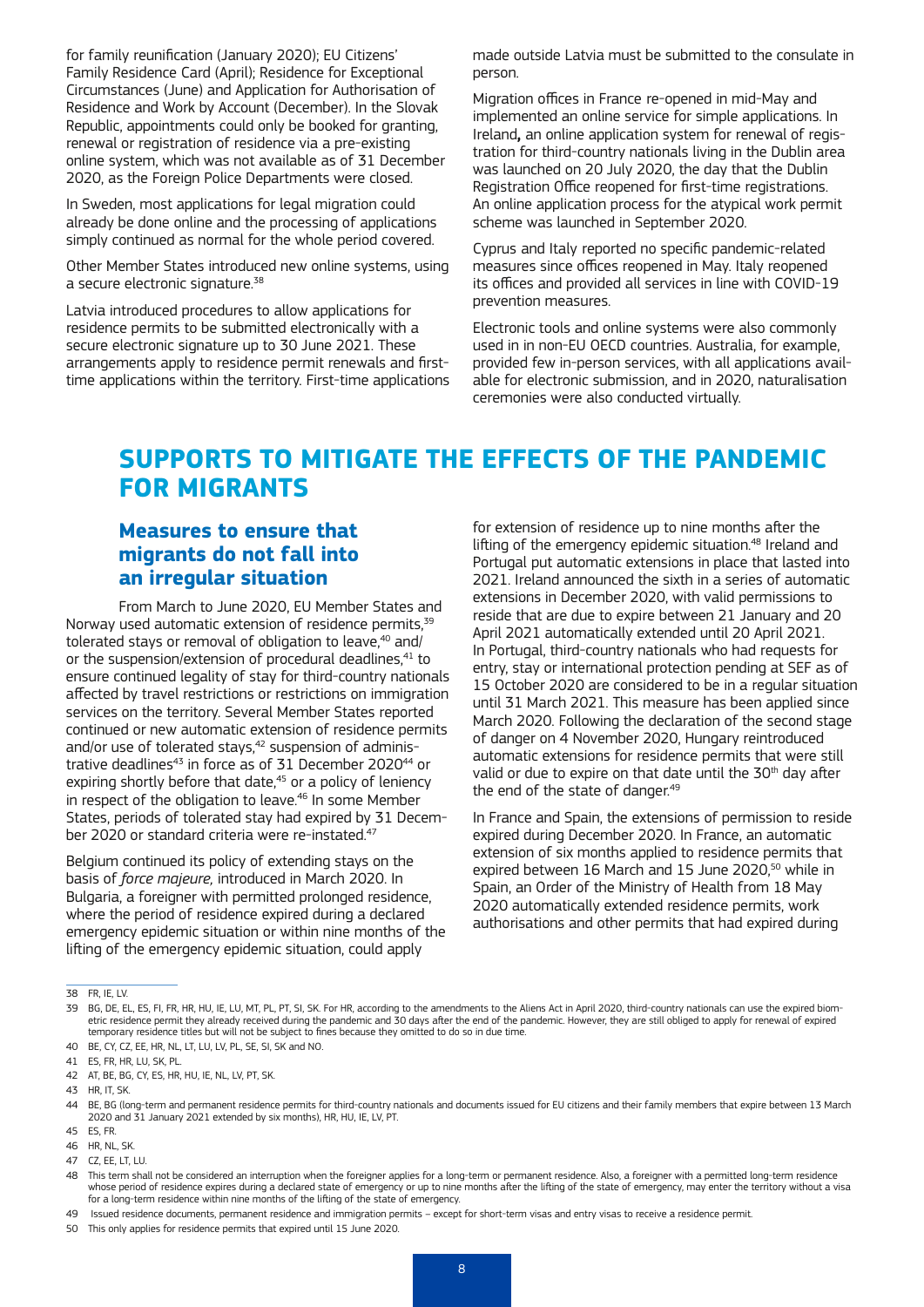the state of alarm, or in the 90 days prior to its declaration, until 21 December 2020.

Spain reported a relaxation of the conditions under which a third-country national may renew their residence or work authorisation. The Instruction of 8 June 2020 was issued by Directorate General for Migration, adopting measures to prevent the irregularity of third-country nationals residing in Spain for employment purposes (self-employed or employed workers, holders of an EU Blue card, among others), where their regular status is associated with the continuity of their employment relationship or the possession of sufficient resources. Instructions were given for all these cases to be treated as a priority by the Aliens Offices.

In Luxembourg, residence permits were automatically extended until 31 August 2020, and short-stay visa holders or non-visa required visitors had their period of stay regularised until 31 July 2020. Once the deadline expired, they had to renew their residence permits or leave the territory. In addition, third-country nationals who had made their arrival declaration in the municipality where they reside between 1 January 2020 and 31 July 2020 must apply for a residence permit within six months rather than three months. In the Netherlands, while residence permits do expire, a policy of leniency continued to be applied for third-country nationals who genuinely could not leave due to the pandemic and the period of overstay will not count against them.

Austria did not apply automatic renewals but processed tolerated stays during the pandemic. In Cyprus, persons already on the island with a valid residence permit/entry permit due to expire from 1 November 2020 onwards were not required to take any further action and no measures will be taken against them, nor shall their details be placed on the Stop List upon their departure, provided they renew their permits as soon as possible after the restrictions are lifted. Latvia reported that tolerated stays were considered on a case-by-case basis. This was normally done by issuing a long-stay visa or extending a Schengen 'C' visa on humanitarian grounds. Residence permit holders who resided in Latvia and who were delayed in renewing or registering a permit could legalise their status by paying a fee to have their documents examined in an accelerated procedure.

In Lithuania, the period of tolerance granted for third-country nationals unable to leave through no fault of their own or in respect of whom the period of voluntary departure related to a return decision had expired, ended on 17 August 2020.

The Czech Republic<sup>51</sup> and Estonia reported that such pandemic-related measures were no longer in place as of 31 December 2020.

Germany, Poland, Slovenia and the Slovak Republic reported no update to the information provided for previous Informs. The Slovak Republic permitted an extension of two months to residence and work permits, which expired up to one month after the epidemic emergency situation, while in Slovenia, the stay of third-country nationals was only

permitted while COVID-19 measures objectively prevented their departure or until they obtained another basis of lawful stay. In Poland, the validity of all work and residence documents was extended for the period of the COVID-19 emergency and 30 days beyond. In Germany, the status of lawfully residing migrants was maintained while a decision was made on a residence permit or renewal.

Sweden reported no changes to its migration law due to the pandemic, with all requirements remaining the same.

Non-EU OECD countries also made similar efforts to ensure that migrants did not fall into an irregular situation. In the US, since March 2020, most non-immigrants have been able to mitigate the effects of COVID-19 by filing a timely online request for extension of stay. The effects of COV-ID-19 have also been considered as exceptional circumstances in late requests for extension of stay or change of status. The deadlines for responding and/or filing requests for evidence or notices of appeal dated from 1 March 2020 to 31 March 2021 have been extended from 30 to 60 days. In New Zealand and Australia, new temporary visas were created to protect workers unable to return to their home country due to the pandemic. Immigration New Zealand created a new visitor visa for visitors whose visa has expired and who are unable to return home due to pandemic-related restrictions. New Zealand also implemented visa extensions for foreigners on work and visitor visas. Australia created a temporary activity visa for migrants working in critical sectors, alongside working holiday-maker initiatives to fill labour gaps in agriculture, giving those individuals unable to return to their home country a pathway to remain in Australia during the pandemic. Family members can be included on the visa application.

In Japan, concern that foreign workers would lose their employment due to the COVID-19 pandemic led the government to introduce an option for foreign workers to change employer yet maintain status. They may obtain a 'Designated Activities (Employment Permitted)' status of residence for a maximum of one year. The Japanese government defined the justifiable reasons under which residence permits for designated activities will not be revoked even if the foreigner is unable to respect the conditions of the permit. The government simultaneously enhanced consultation and support service capacity for foreign jobseekers and employers hiring foreign workers.

<sup>51</sup> According to the measures introduced on 14 March 2020, all third-country nationals whose non-extendable visas would expire (or whose visa-free stay would exceed 90 days) were allowed to stay on the territory of the Czech Republic until 17 July 2020 and those who prolonged/extended their employment relations with their employer were allowed to stay till 16 November 2020.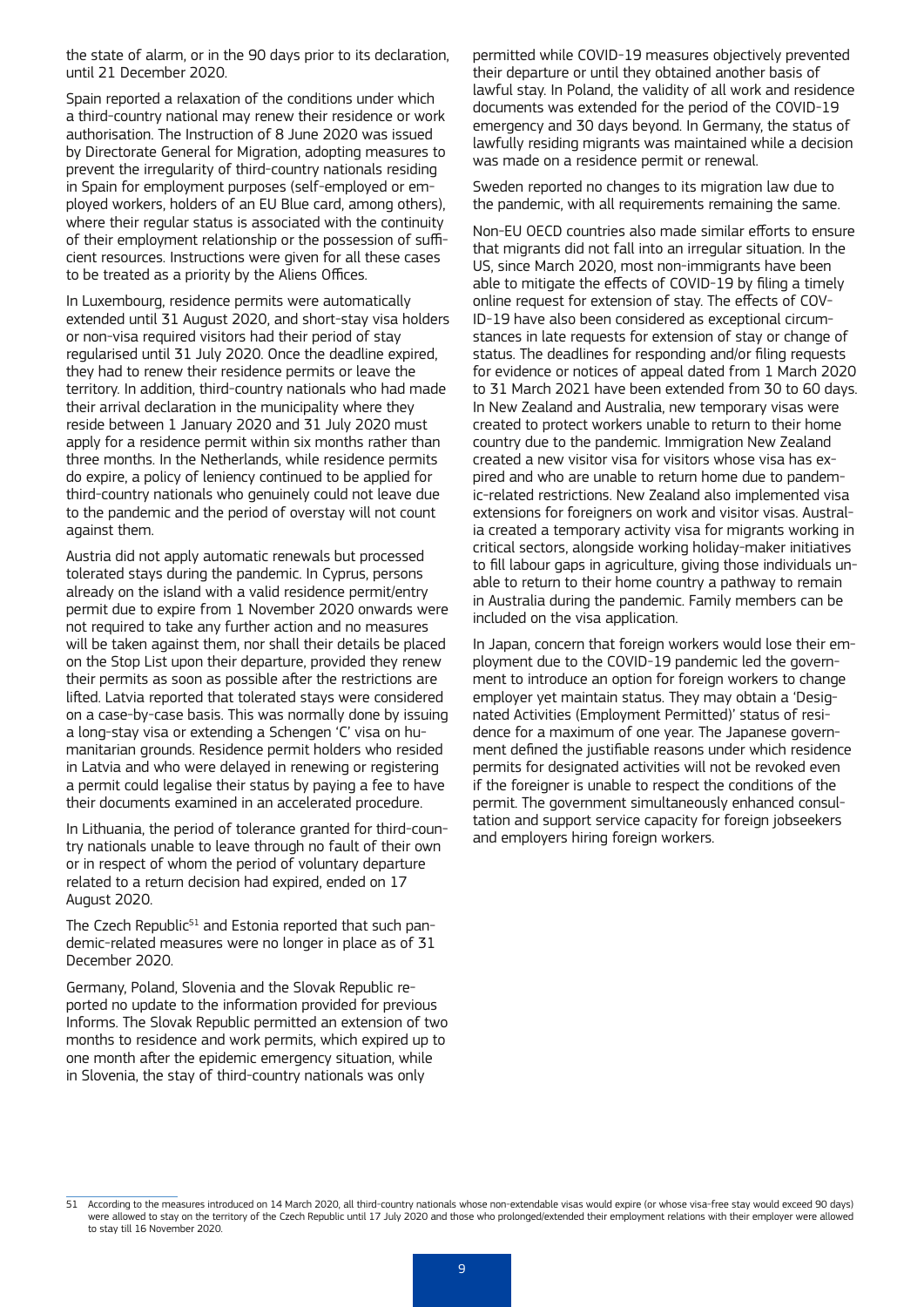# **INCOME AND OTHER SUPPORTS**

#### **Income supports for migrant workers**

According to information reported for the period March to June 2020, underlying rules regarding access to unemployment benefits and the link between the employment relationship and residence permit were maintained in EU Member States, although some noted COVID-19-related margins of discretion in withdrawing or renewing the residence permit,<sup>52</sup> or reported the relevance of other arrangements such as automatic extensions.<sup>53</sup> Many Member States and Norway also reported that mainstream supports available to the unemployed and employers were also applicable to third-country nationals during this period.<sup>54</sup>

As of 31 December 2020, most EU Member States reported no specific supports for migrants, but the continued application of mainstream income supports or other support measures for the unemployed, including third-country nationals. Many Member States<sup>55</sup> reported that crisis-related mainstream supports for the unemployed, self-employed persons, businesses or other workers<sup>56</sup> continued to be available to third-country nationals.

Belgium noted that third-country nationals authorised to stay on *force majeure* grounds were entitled to temporary unemployment benefits or social aid if they met the general requirements. Hungary indicated that workers with a minimum social insurance period of one year may have an entitlement to unemployment benefit, but there were no special supports. Normal unemployment benefit rules also applied in Poland and Germany. Estonia reported mainstream supports for entrepreneurs (offered by Enterprise Estonia), and Croatia, measures for job preservation, which can also benefit migrants. Sweden stated that there were no specific support but migrants can benefit from general supports in certain circumstances.

The Netherlands maintained the existing relationship between employment and the residence permit, with the permit withdrawn where the employment contract is broken. However, it reported that supports payable to employers to meet labour costs during the pandemic meant that the residence permit should not need to be withdrawn. Existing unemployment benefit rules were also maintained. Some residence permits are conditional on not having recourse to public funds, but exceptions could be made if the permit holder sought public funds due to the COVID-19 crisis.

Italy reported that the government has prohibited dismissals for economic reasons during the current emergency. The measures adopted by the government and social partners focus on income support, based on the duration of the working relationship.

Some flexibility in the minimum income requirements for qualifying for/ protection against withdrawal of the residence permit was reported by Belgium, Latvia and Slovenia. In Belgium, third-country national workers can still apply for renewal of their single permit provided they fulfil all conditions. If they have been temporarily unemployed due to COVID-19, their days of unemployment will be assimilated to working days. In this case, the fact that they did not reach the required salary threshold during the period of unemployment has no impact on their authorisation to work and stay in the territory. In Latvia, rules on minimum income requirements or maintenance of economic activity in 2020 were temporarily suspended when examining permit applications or withdrawal cases. However, this derogation did not apply to first-time permit applications submitted after 10 June 2020. In Slovenia, due to the exceptional nature of the COVID-19 pandemic, the Ministry for the Interior instructed administrative units to apply flexibility in the usual rules for assessing sufficient means of subsistence for granting a residence permit. The period of time in which the third-country national was waiting for employment or ordered to quarantine is excluded, with only the six months when full salary was received taken into account.

Non-EU OECD countries also provided income support to migrants. In New Zealand, firms employing migrants were given access to the same wage subsidy schemes available to New Zealanders. Additionally, Immigration New Zealand provided loans to people who required financial assistance to repatriate from New Zealand. In Canada, income support was made available to all individuals residing in Canada who were not entitled to employment insurance. The benefit is not considered social assistance by the government for the purposes of determining eligibility to sponsor family members. New recovery benefits, including expanded employment insurance, are available from 27 September 2020 to 25 September 2021. Programmes include a benefit for caregivers and for individuals with children.

#### **Income requirements for granting permits to family members of migrants**

The impact of a loss or drop in income on meeting the requirements for family permits was not discussed in the first series of Informs.

Most EU Member States reported that there were no underlying changes to rules on income requirements for family reunification,<sup>57</sup> but the principle of discretion was applied widely.58 Austria noted that while there was no change to the rules, the *Kurzarbeit* scheme was a factor in helping to protect individuals against a drop or loss of income. In Portugal, reduced/lost income does not result in the automatic withdrawal of the permit, due to the automatic extension in place until 31 March 2021.59

Four Member States reported specific changes.<sup>60</sup> In Latvia and Slovenia, the same temporary changes applicable to

60 ES, LV, NL, SI.

<sup>52</sup> HR, LT, EE (withdrawal), DE, ES (flexibility or margin of discretion regarding renewal). In BE, COVID-19 circumstances could be taken into account in case of withdrawal or renewal of the residence permit. Administrations received clear quidelines on the criteria to be used when processing applications for renewal (e.g. in case of temporary unemployment),

<sup>53</sup> FR, IE, PL, ES.

<sup>54</sup> BE, CY, CZ (unemployment benefits are only available to third-country nationals with a permanent residence permit), EE, ES, FR, HR, IE, IT, LT, LV, MT, NL, PT, SI, SK and NO.

<sup>55</sup> BE, CY, CZ, ES, HR, FR, IE, IT, LT, LU, NL, PT, SK.

<sup>56</sup> For example, FI, FR, CY (COVID-19-related sick leave), LT (temporary waiver from mandatory health insurance during quarantine period for self-employed workers).

<sup>57</sup> AT, BE, BG, CY, CZ, EE, FI, FR, DE, HR, HU, IE, IT, LT, LU, PL, PT, SK, SE.

<sup>58</sup> AT, BE, EE, DE (wide margin of discretion in general rules), IE (pragmatic approach), LU (margin of discretion is built into rules).

<sup>59</sup> This could be the case in other Member States who use automatic extensions, although was not directly reported in this context.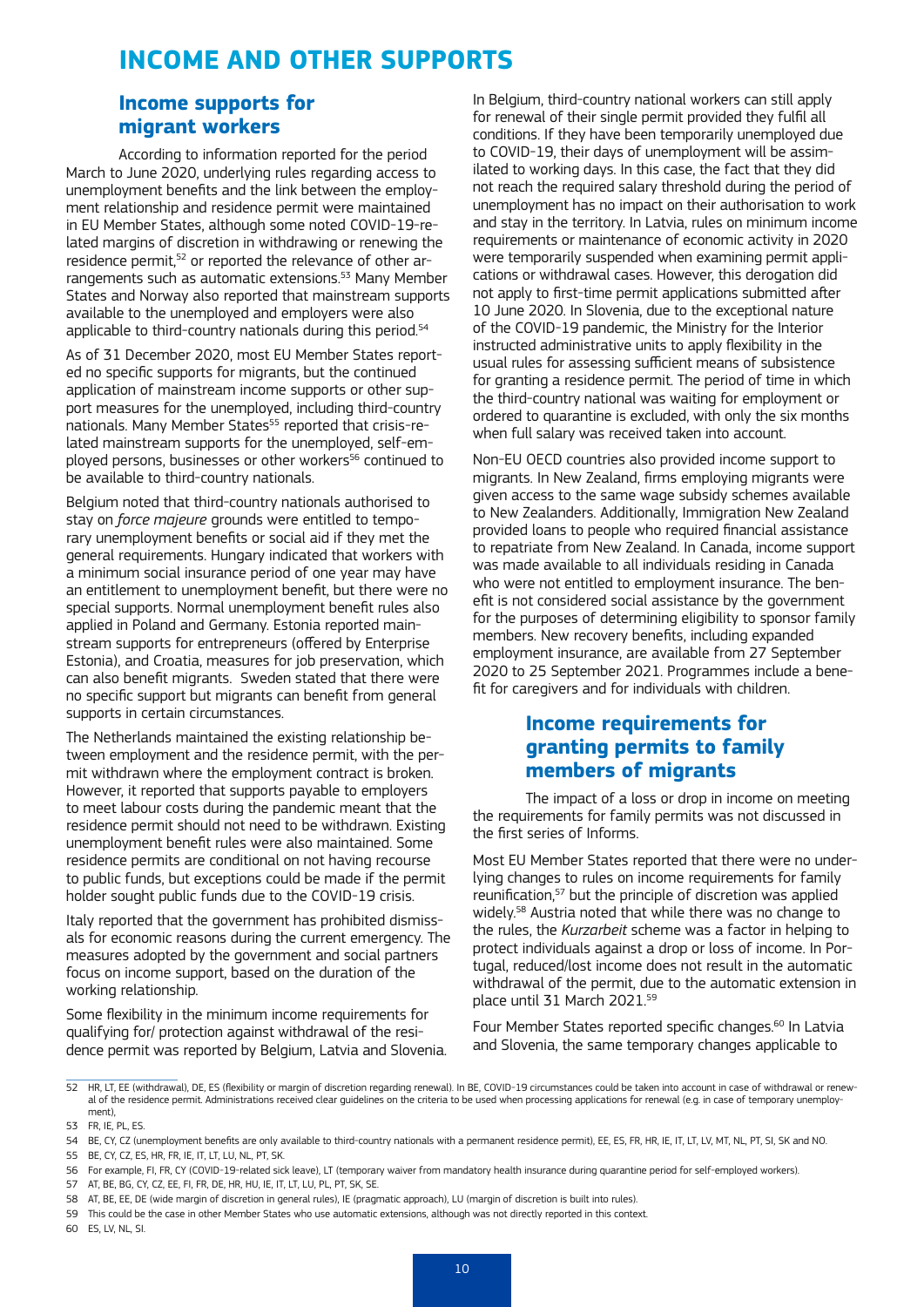residence permits outlined above also applied to family cases.

The Netherlands has taken a different approach to family residence permits compared to residence permits for work. A family residence permit is only withdrawn if a person applies for social assistance, not if they lose their job or experience a drop in salary. If the application for social assistance is caused by the COVID-19 outbreak, the permit will not be withdrawn, or renewal refused. If someone made an application for a residence permit before the COV-ID-19 outbreak and experiences a drop in their income or loses their income completely due to the COVID-19 crisis, the application will be treated leniently where the person met the income requirement at the time of application. This also holds for the income requirement for the referent.

In Spain, where a third-country national's employment contract was suspended due to COVID-19, or there was a reduction in whole or in part of working hours for domestic workers, the contract is deemed to continue to exist and income from social welfare is also considered. Flexibility is also applied to the application of rules in relation to reunification of minors, taking the best interests of the child into account. Refusals of renewals of family reunification permits must be exhaustively justified in each case, and COVID-19 circumstances must be taken into account in the assessment.

Outside of the EU, the US maintained its public charge rule to determine whether an intended immigrant would be a burden on the government, but applicants were allowed to explain if circumstances related to the pandemic led to their accessing public services. Testing, treatment and preventive care related to COVID-19 are specifically exempt from the determination. As most COVID-19-related financial relief took the form of tax credits, receipt of such relief will not be taken into account for a public charge determination.

### **MEETING LABOUR MARKET NEEDS**

#### Existing labour market needs

In order to tackle the spread of COVID-19, most EU61 and non-EU OECD countries imposed restrictions on the admission of migrants. However, most EU and non-EU OECD countries identified specific occupational sectors that were considered essential and justified their continued admission during the COVID-19 crisis, following the guidance of the European Commission of 16 March 2020,<sup>62</sup> the Council Recommendation of 30 June 202063 (in the case of EU Member States), or national guidelines in order to meet labour market needs. Even those (few) Member States that did not establish a list of key occupational sectors took measures to facilitate the admission of third-country workers to those sectors of the economy.<sup>64</sup>

The main sectors identified were health, agriculture and transport.65 OECD countries outside the EU similarly identified health and, in most cases, agriculture/food security as essential sectors, as well as support of critical infrastructure in Canada, the United Kingdom and the US.<sup>66</sup>.

During the first months of the pandemic, the closure of the external borders of the EU saw some Member States implement measures to facilitate access to the labour market for EU citizens<sup>67</sup> and third-country nationals<sup>68</sup> already

residing in their territory in order to address labour shortages especially in seasonal activities. Various EU Member States facilitated entry $^{69}$  and special quarantine rules $^{70}$  for seasonal workers.

Regularisation of third-country nationals employed in certain key sectors was also permitted in a limited number of cases (e.g. Italy and Greece in the EU and Chile, Colombia and Canada in non-EU OECD countries).

The situation at the end of 2020 did not change substantially. Most Member States reported that labour market demand in key economic sectors was broadly met throughout 2020 via specific measures introduced for that purpose (e.g. regularisations, allowing legally resident third-country nationals to change sector, and providing exemptions for essential workers/seasonal workers from entry restrictions). $71$ 

In the second half of the year, the same three major essential sectors were identified in both EU Member States<sup>72</sup> and other OECD73 countries.74

Member States satisfied labour demand in these sectors in different ways:

#### **a) Member States with no shortages in third-country national workforce**

<sup>61</sup> AT, BE, BG, CY, CZ, DE, EE, EL, ES, FI, FR, HR, HU, IE, IT, LT, LU, MT, LV, NL, PL, PT, SE, SI, SK and NO, UK (Following the United Kingdom's departure from the European Union on 31<br>January 2020, the EMN National Cont

<sup>62</sup> Guidance on the implementation of the temporary restriction on non-essential travel to the EU, on the facilitation of transit arrangements for the repatriation of EU citizens, and on the effects on visa policy, C(2020) 2050 of 30.3.2020. Available at: https://ec.europa.eu/home-affairs/sites/homeaffairs/files/what-we-do/policies/european-ag 20200327\_c- 2020

<sup>63</sup> Council Recommendation (EU) 2020/912 of 30 June 2020 on the temporary restriction on non-essential travel into the EU and the possible lifting of such restriction, available at: <https://eur-lex.europa.eu/legal-content/EN/TXT/HTML/?uri=CELEX:32020H0912&from=EN>

<sup>64</sup> EMN-OECD (2020). INFORM #3 – Maintaining labour migration in essential sectors in times of pandemic, p. 1.

<sup>65</sup> Ibid.

<sup>66</sup> Ibid, pp. 6-7.

<sup>67</sup> BE, DE, EL, ES, PL, SI allowed unemployed EU citizens (and third-country nationals) to work in seasonal activities. See EMN AHQ 2020.76, Seasonal Workers during the Covid-19 pandemic crisis launched on 24 April 2020.

<sup>68</sup> Some Member States allowed asylum seekers (BE, DE, ES (18-21 years old)) and students (BE, DE, ES (18-21 years old) to work in seasonal activities or to extend their authorised period of work (FR), relaxed standard measures for seasonal work, allowing seasonal workers already in the territory or legally residing in a EU Member State to continue<br>working, and facilitating temporary changes of and residence permits had expired were allowed to work in the agricultural sector without any additional procedure.

<sup>69</sup> BE, EL, FI, FR, SE.

<sup>70</sup> HU, PL, SI.

<sup>71</sup> ES, IE.

<sup>72</sup> EMN-OECD (2020). INFORM #3 – Maintaining labour migration in essential sectors in times of pandemic, p. 1.

<sup>73</sup> Ibid.

<sup>74</sup> In LT, only construction, industry and services were included in the list of professions with labour shortages for the second half of 2020.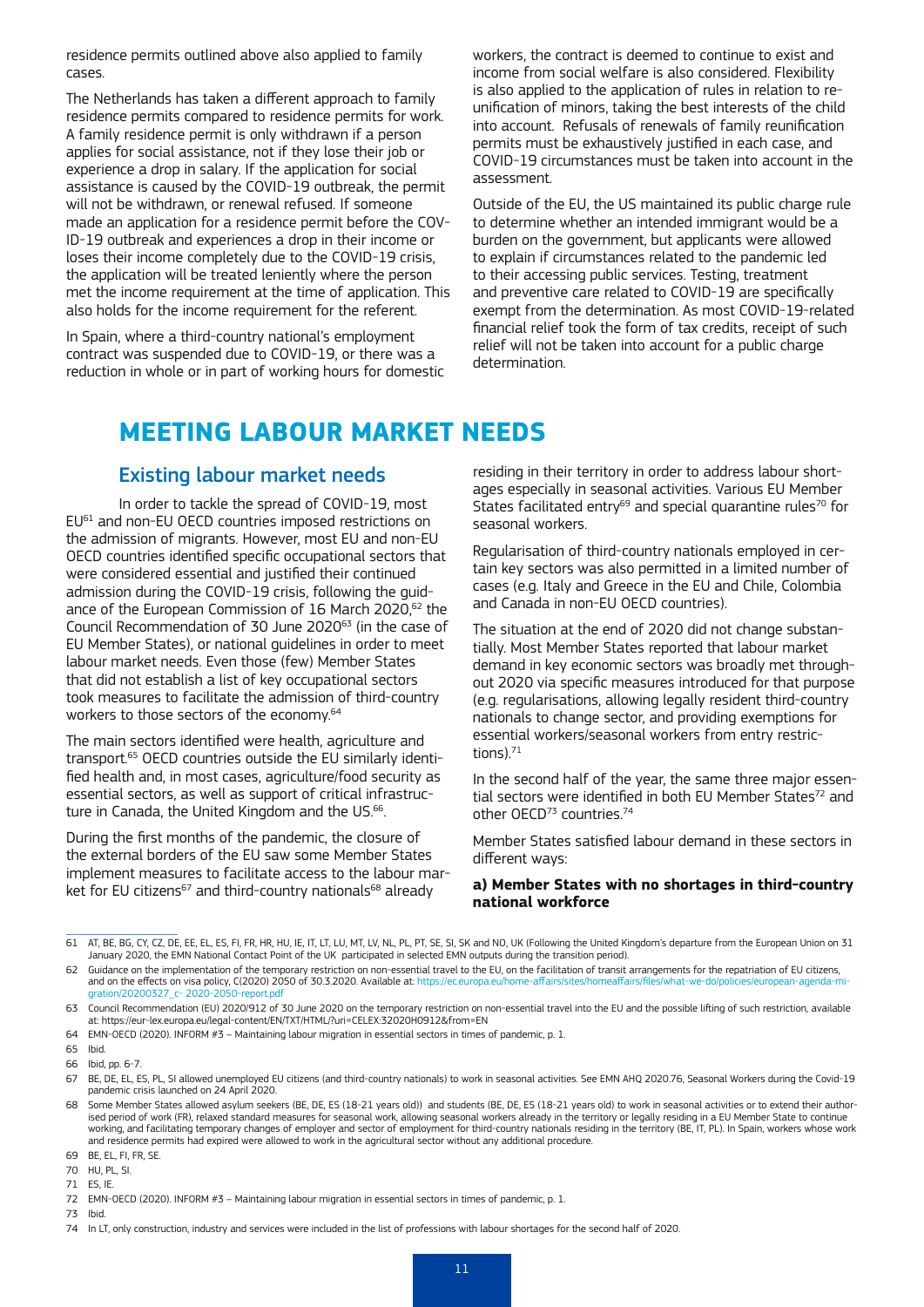Austria reported that it did not suffer a shortage of workers, even in sectors where workers often arrive at short notice (e.g. harvest workers and 24-hour nurse aides). The Czech Republic could satisfy its labour needs, as essential workers were allowed to enter the territory from 11 May 2020 onwards. Sweden did not report any major problems in covering its labour market needs, although shortages of seasonal workers were discussed nationally. Croatia reported that the quota for work permits in 2020 was not fully used. Different impacts were observed in different sectors. For example, more than 70% of available permits were used in construction, a sector that heavily relies on third-country nationals and was least badly affected by the pandemic. On the other hand, only one-quarter of available permits were used in tourism, whose significantly reduced needs were easily met by the domestic labour force in most cases.

#### **b) Member States that prioritised permit applications to satisfy labour demand in key sectors**

Shortages of medical workers were noted, with some Member States prioritising permit applications from the healthcare sector.75

#### **c) Member States that satisfied labour demand with their domestic work force**

Some Member States noted that they could meet labour requirements from their own workforce.<sup>76,77</sup>

#### **d) Member States that used third-country nationals already residing in their territory**

Other Member States allowed asylum seekers to work during the harvest.78

Outside the EU, the US took a similar approach. While it is imposed tightened restrictions on some types of temporary and permanent employment visas (typically for highly skilled workers), a temporary rule was put in place on 18 December 2020 to allow agriculture workers to change employer and to start work prior to official approval of their new visa. The temporary measure is intended to remain in place until 18 December 2023.

#### **e) Reduced demand for third-country labour**

Some Member States reported that the demand for third-country workers was not at the pre-pandemic level, or that unemployment rates had an impact on demand for third-country labour.79

#### **f) Member States maintained the same rules implemented from the beginning of the confinement**

Some Member States reported that they maintained the same rules implemented at the beginning of the crisis with the first confinement.<sup>80</sup>

#### Contingency planning to meet labour demand for seasonal work in 2021

Most EU Member States and non-EU OECD countries reported no new specific contingency plans to meet labour demand from third-country national or migrant workers for seasonal work in 2021.<sup>81</sup> Some reported the relevance of the usual contingency measures for planning labour demand, e.g. quotas,<sup>82</sup> or measures taken earlier in 2020 to meet seasonal worker demand, 83 including an exemption from travel restrictions for seasonal workers.<sup>84</sup> Some Member States noted that there is no demand for third-country national seasonal workers at present (e.g. Luxembourg, Netherlands). Croatia reported that there was no contingency planning to meet labour demand for seasonal work, due to the rise in unemployment due to COVID-19. In Finland, the planning with relevant ministries and stakeholders was ongoing as of 31 December 2020.

France implemented a specific contingency plan for seasonal workers, with specific regional operations for employers with urgent need for specific harvests. These operations were organised with the French office for immigration and integration (OFII), the competent Prefectures and Moroccan authorities. Strict hygiene rules applied: all Moroccan workers had to have an 'RT-PCR COVID' virological test at departure and on arrival in France and after seven days. If necessary, they were isolated in designated accommodation.

The Czech Republic<sup>85</sup> and Poland reported ongoing engagement in policy-level discussions about labour market contingency planning and labour market reform.86 Spain reported that the Order for the collective management of recruitment in the country of origin for 2021 was published on 28 December 2020. It introduces improvements in the management of seasonal recruitment and provides for a wide range of health protection measures in the context of COVID-19. The red fruit campaign in Huelva remains the most important in terms of recruitment from the country of origin and is covered by workers from Morocco. A quota of 14,000 workers from Morocco has been authorised for 2021.

Outside the EU, exemption measures allowing foreign seasonal workers to be admitted and/or to remain in order to meet labour demand in seasonal agriculture are still in place as of March 2021 in Australia, New Zealand and the US.

#### Contingency planning to meet labour demand in other key economic sectors for 2021

Member States reported the relevance of existing quota regimes<sup>87</sup> and exemptions from travel restrictions

<sup>75</sup> IE, BE. In BE, the Walloon Region put measures in place to accelerate processing times. ES.

<sup>76</sup> In LU, labour market needs are mainly satisfied with cross-border workers and not through third-country nationals.

<sup>77</sup> BG, HU, LV, SK, SI.

<sup>78</sup> BE, CY, ES (18-21 years old) The general rule is that asylum seekers can work from 6 months since the application for international protection was submitted, if no decision has been denied.

<sup>79</sup> For example, EE, PL.

<sup>80</sup> For example, FR, DE, ES, IT.

<sup>81</sup> AT, BE, CY, EE, DE, HR, HU, IE, IT (the measures taken in 2020 with the *Decreto Rilancio* will apply for 2021), LT, LU, LV, NL, PT, SK, SI, SE. From non-OECD countries similar examples can be found in Australia, New Zealand and the United States which applied contingency measures to the end of 2020 and in some cases until March 2021 (AU). 82 AT, ES, IT.

<sup>83</sup> FR.

<sup>84</sup> BE, DE, FI, SE.

<sup>85</sup> Contingency planning meetings cover both 2020 and 2021.

<sup>86</sup> PL.

<sup>87</sup> AT, IT.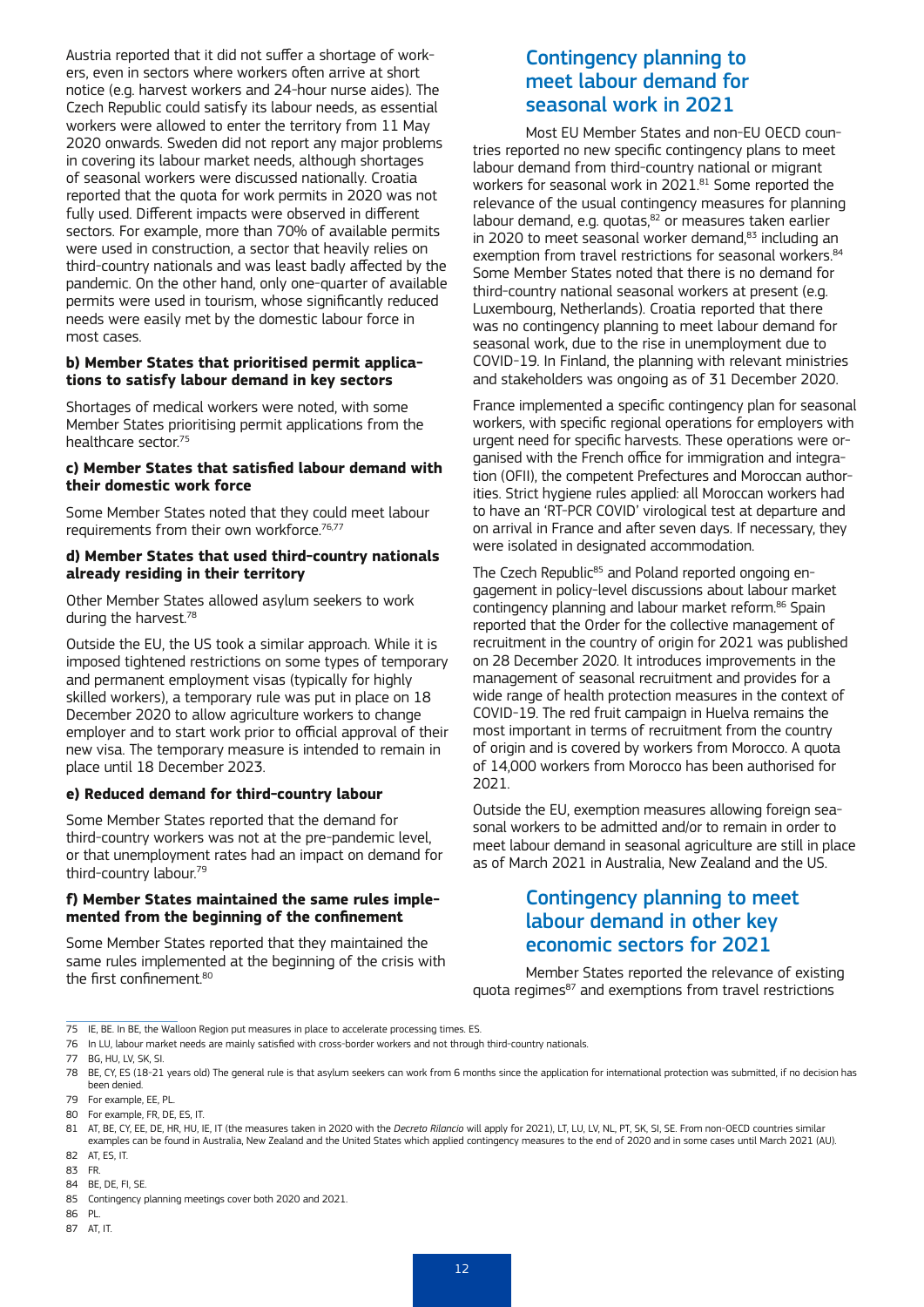to meet labour demand in other key sectors, 88 especially healthcare. Austria noted that the 2021 Regulation for skilled workers includes health professionals. Finland adopted a new procedure for allowing the border crossing for essential and critical foreign workers starting 27 January 2021 in view of the new border traffic lock-down.

Some Member States reported more specific measures in relation to ongoing labour needs for healthcare workers. Applications from medical professionals continued to be prioritised in Ireland and the Walloon Region in Belgium.

The Slovak Republic introduced a 'temporary professional stint' option for foreign doctors (FU citizens and third-country nationals alike) after their training (diploma) is recognised in the Slovak Republic. However, that temporary professional stint employment is exclusively linked to the duration of the COVID-19 crisis and a foreigner cannot continue to perform their activity once the crisis situation has ended.

Portugal reported that mainstream public procurement procedures were simplified but did not, in any case, target third-country nationals.

In September 2020, Spain authorised, on an exceptional and temporary basis, the hiring of healthcare professionals not recognised as specialists to carry out functions typical of a specialty. The initial contract enables them to undertake healthcare activity and may last up to 12 months which may be extended for periods of 3 months.

Two Member States removed the work permit requirement for certain categories of medical worker.<sup>89</sup>

France implemented its plan for acknowledgment of third-country national workers on the front line during the health crisis, expediting the process for their citizenship applications. Outside the EU, exemptions to entry restrictions are still available to foreign health workers.

Some non-EU OECD countries planned to increase labour migration in order to spur economic recovery in the wake of the COVID-19 pandemic. Australia prepared measures to boost its Global Talent and Business Innovation and Investment programmes, including tripling the 2019-2020 allocation (to 15,000 places) and increasing places on its

Business Innovation and Investment visa programme. It also expanded allocations to the priority sectors of the Global Talent Initiative (including Agri-food and AgTech; Energy; Health industries; Defence, advanced manufacturing and space; Circular economy; Digitech; Infrastructure and tourism; Financial services and FinTech; and Education).

Canada plans to increase overall immigration admissions for permanent residence over the next three years (2021- 2023), with 60% of admissions under its Economic Class. In order to achieve this goal, on 13 February 2021, Immigration, Refugees and Citizenship Canada invited an exceptionally high number of candidates from the Canadian Experience Class pool (those with at least one year of work experience in Canada) to apply for permanent residence. The number of invitations to that pool of skilled workers was six times as large as the previous round.

#### Long-term impact on labour market policies

It is generally considered too early to describe the long-term impact of the pandemic on labour market policies, as COVID-19 is ongoing. Some noted no particular plans to change their policies at this point in time.<sup>90</sup>

However, some Member States noted some impacts on their labour market:

- a) High levels or expected high levels of unemployment $91/$ decrease in numbers of registered job vacancies.<sup>92</sup> Not all Member States noted high levels of unemployment to date. $93$
- b) Anticipated effect on the labour market when shortterm work protections cease.<sup>94</sup>
- c) Poland noted that the demand for foreign workers remains constant.
- d) Croatia noted the extensive mainstream supports in place to keep people in employment (e.g. wage subsidies, short-term working), also applicable to migrants with a valid residence permit, affecting its labour market.

Bulgaria did not consider a foreign labour force to have any impact on national labour migration policy.

# **PUBLIC HEALTH AND ACCESS TO HEALTHCARE**

#### ACCESS to COVID-19 related healthcare

As of 31 December 2020, most EU Member States reported that COVID-19 related healthcare was available for all migrants.<sup>95</sup> In Austria, irregular migrants cannot receive insurance benefits, as they do not have health insurance. Nevertheless, emergency treatment is available to anyone attending a hospital, regardless of their residence or documentation status.<sup>96</sup> Tolerated stay holders were covered for COVID-19 care.

Entitlement to COVID-19 care was covered under general/ COVID-19-specific emergency healthcare or linked to insurance-related healthcare entitlements. In general, the cost was met from public health insurance or social security (for regular insured migrants) $97$  and/or from State public health

89 PL, PT.

- 94 DF IT.
- 95 AT (insurance covered only), BE, BG, CY, CZ, DE, EE, ES, FI, FR, HR, HU, IE, IT, LT, LU, LV, NL, PL, PT, SK, SI (emergency healthcare services such as COVID-19 specific emergency, were available to all migrants), SE.
- 96 However, hospital operators then attempt to collect the costs of treating patients without health insurance, including filing for court enforcement of claims if necessary. Claims that cannot be collected are ultimately written off.
- 97 AT, BE, BG, EE, ES, FR, HR, LT, LU, NL, PL, PT.

<sup>88</sup> DE, FI, HR, SE.

<sup>90</sup> BE, EE, FI, FR, IE, LT, LU, NL.

<sup>91</sup> AT, FR, LV, LT, SE.

<sup>92</sup> LV, PL.

<sup>93</sup> CZ (unemployment rate rose from 3.1 % to 4.0 % from January to December 2020); SK (increased unemployment rate was recorded, albeit not steep).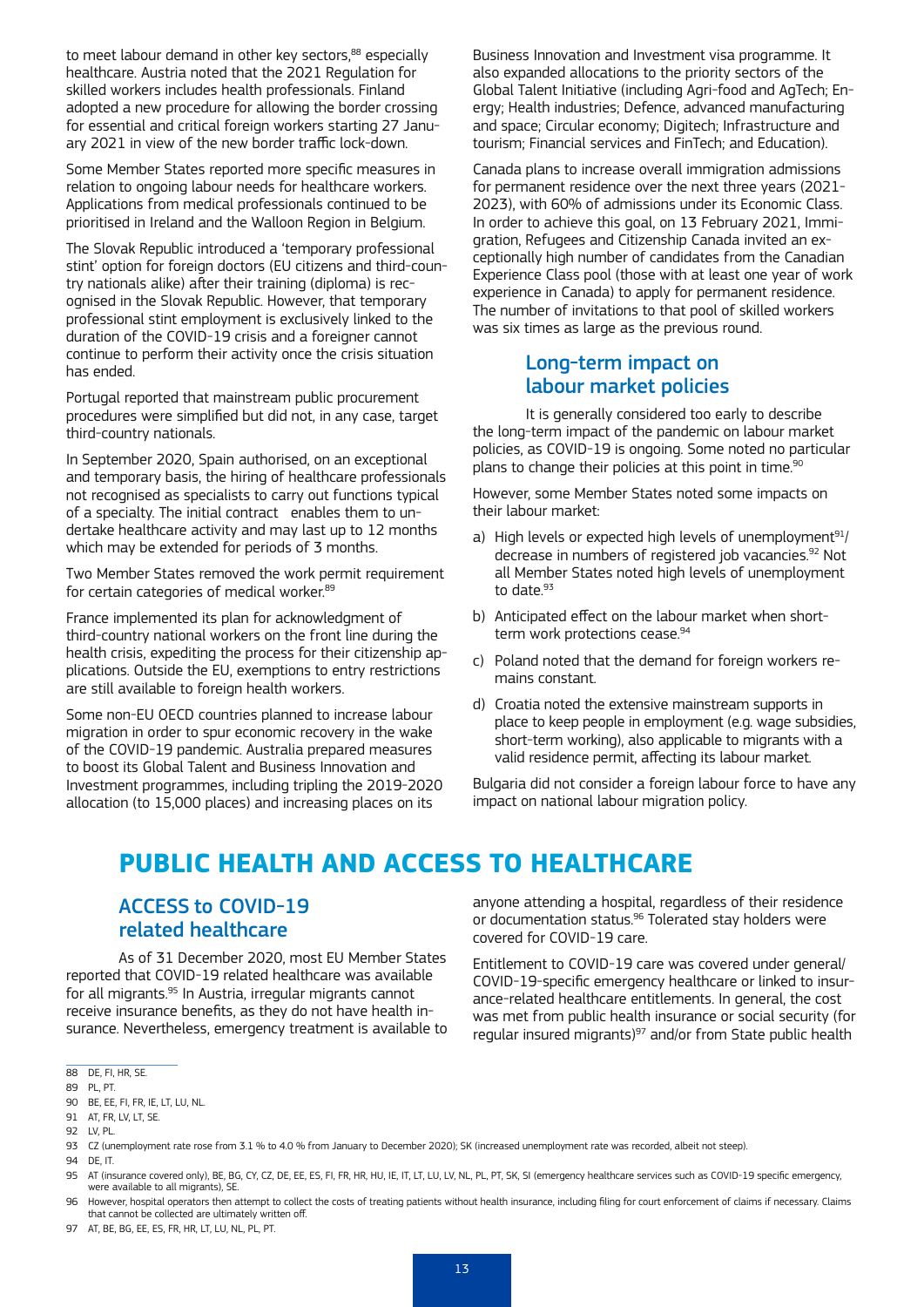funds.98 In Spain, all migrants receive COVID-19 healthcare free of charge, with the cost met by social security. In Estonia, regulations were amended on 26 June 2020 to provide that COVID-19 diagnosis and treatment could be accessed by uninsured persons free-of-charge. In the Netherlands, essential healthcare (determined by the doctor providing the care) is provided to irregular migrants. In Bulgaria, short-term migrants pay for healthcare unless it is covered under a bilateral international agreement. Permanent and long-term residents share equal entitlement with Bulgarian citizens. In the Czech Republic, all foreign nationals with valid residence are obliged to have health insurance (either privately or public insurance ensured by their employer).

Foreign nationals (including irregular migrants) without insurance have to pay for healthcare services in the Czech Republic. In Portugal, irregular migrants may be asked to pay, as they are not covered by the National Health System, but care will not be withheld.

#### General healthcare for regular migrants with reduced/lost income

Underlying rules were maintained in respect of access to general healthcare for regular migrants who experienced a drop or loss in income, allowing access to general healthcare in most reporting Member States.<sup>99</sup> In some, access to general healthcare was maintained through application of existing rules which allow continued insurance cover during periods of unemployment/drop in income,<sup>100</sup> existing supports to help persons with reduced income to maintain insurance payments,<sup>101</sup> or a general entitlement to healthcare for holders of a residence permit.<sup>102</sup>

Italy noted that its national health system is free of charge to any person and guarantees medical care regardless of the status of the beneficiaries, as such also including migrants whose permit expired or who lost their income.

Lithuania decided not to terminate the validity of compulsory health insurance during the quarantine period for insured persons who were in arrears of compulsory health insurance contributions, and who, due to the quarantine, paid (or will pay) these contributions late (or at the end of quarantine).

In other Member States, residence permit conditions can be linked to a requirement for (private) health insurance, with only general emergency healthcare guaranteed.<sup>103</sup>

In Israel, Palestinian day labourers who remained in Israel overnight were allowed access to the employer-based health insurance programme from May 2020. The Canada Recovery Sickness Benefit (CRSB) gives income support to employed and self-employed individuals who are unable to work due to COVID-19 or who have an underlying health condition that puts them at greater risk of getting COVID-19. Between 27 September 2020 and September 2021, migrants can apply for up to two weeks of support (CAD 500/ EUR 338 per week, before tax).

# **LIVING AND WORKING CONDITIONS FOR SEASONAL WORKERS**

Most Member States reported no specific rules beyond the general requirements for seasonal workers, general hygiene regimes, social distancing rules in the work environment, and general quarantine conditions for travellers from certain countries.<sup>104</sup> Luxembourg and the Netherlands reported that they did not admit third-country national seasonal workers during the pandemic.<sup>105</sup>

Three Member States<sup>106</sup> introduced specific rules during 2020 as a direct result of the pandemic. Germany reported arrangements that facilitated separation between teams – employees working together should be living together and common areas should be used in shifts to enable separation between teams. There should be a minimum of 1.5 metre distance between workers, or at least between teams. In addition, the employer must inform the local health authority and work security authority about new arrivals and maintain employee contact details to allow contact-tracing in case of infection.

In Poland, seasonal farm workers are tested for COVID-19 on arrival at their place of work and must be placed in a mandatory 10-day home quarantine, working on the farm and moving only within the farm's territory. The costs of these tests are covered by the State Treasury.

In August 2020, Spain introduced extensive guidelines on the prevention and control of COVID-19 on farms employing seasonal workers. The onus is on the employer at all times to ensure appropriate measures to protect against COVID-19, including undertaking an extensive risk assessment and following its recommendations. The views of the employer, workers' representatives and other interested parties are taken into account in drawing up the risk assessment. The risk assessment should also be coordinated with accommodation providers, where accommodation is not provided directly by the farm. The guidelines provide that there should be a plan to communicate public health rules in an easily understandable manner, including through cultural mediators. Work must be organised to ensure social distancing of 1.5 metres to the extent possible and to minimise contact in moving around the farm. The guidelines also include detailed provisions on accommodation and common areas, e.g. common areas such as bathrooms, dining rooms and laundries should be allocated for the use of each bedroom unit or, at a minimum, allocated in shifts. An infrastructural analysis of the accommodation

<sup>98</sup> BE, CY, EE, FR, DE, IE, IT, LT, LU, LV, NL, PL, SE, SK.

<sup>99</sup> AT, BE, BG, CY, DE, EE, ES FR, HR, LU, LV, NL, PL, PT, SI, SE.

<sup>100</sup> AT, BE, DE, EE, ES, FR, HR, LT, LU.

<sup>101</sup> NL.

<sup>102</sup> CY, EE, DE, PL, PT, SI, SE.

<sup>103</sup> HU, IE (certain residence permits, e.g. student permission, require private health insurance), LV.

<sup>104</sup> BE, BG, CY, CZ, EE, FI, FR, HR, HU, LT, LU, LV, NL, PT, SK, SI, SE. Not applicable to IE, which does not participate in the Seasonal Workers Directive and does not have a seasonal worker employment permit.

<sup>105</sup> NL has not admitted any third-country nationals under the Seasonal Workers Directive since 2011. 106 DE, ES, PL.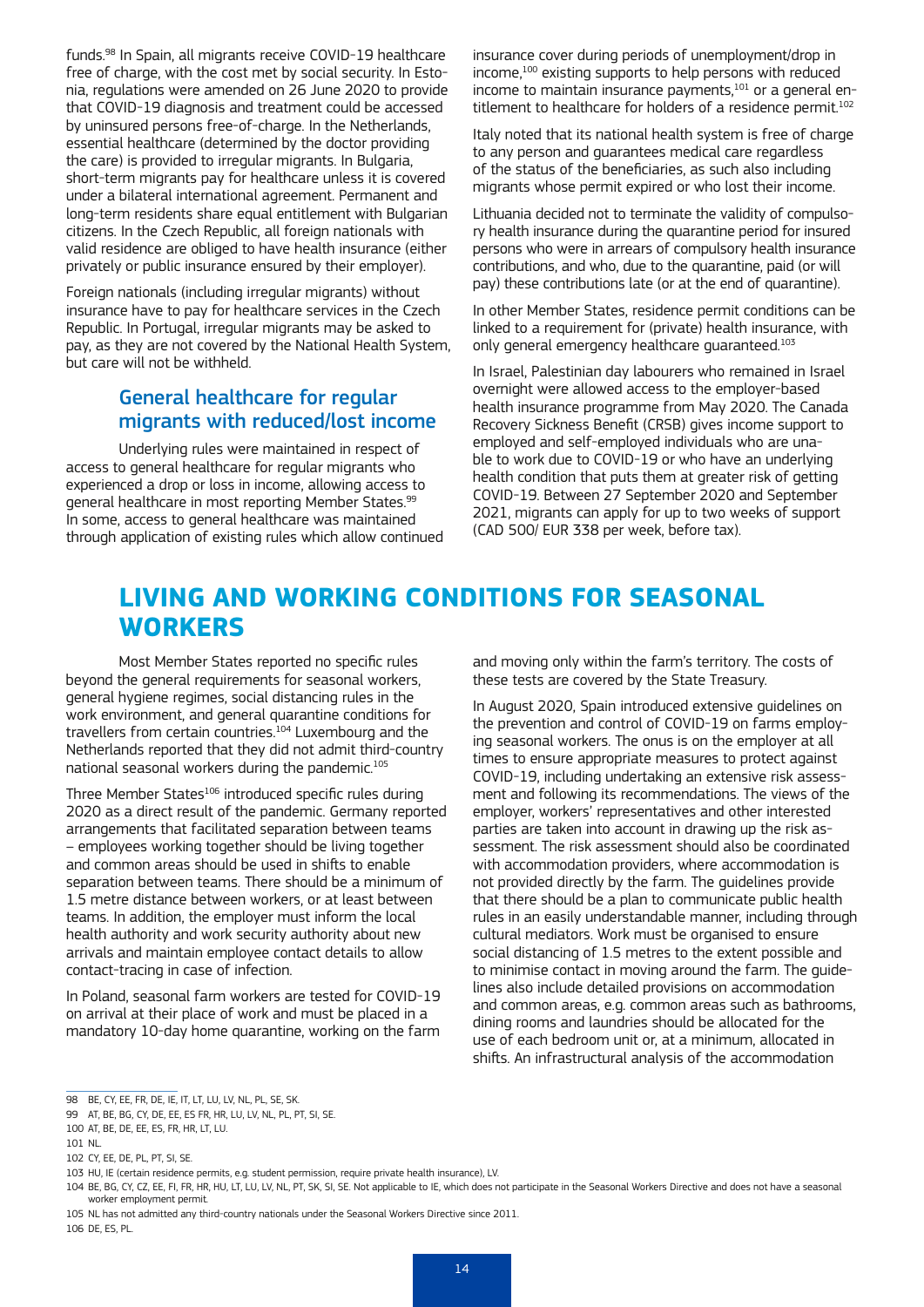and facilities should be carried out in order to assess the adaptations needed.

In France, the Ministries of Employment and Agriculture, supported by Agricultural Social Security (MSA) drafted and disseminated a guide on the applicable general hygiene

measures and organisational measures to reduce risk among employees. The recommendations include hygiene measures applicable in cloakrooms, common areas and during breaks, as well as several recommendations for housing and work conditions.

# **BORDER CLOSURES, QUARANTINE AND TESTING REQUIREMENTS AS AT 31 DECEMBER 2020**

#### External and internal border closures

Efforts to control transmission of COVID-19 have had a direct impact on border management for the European Union, not only at the external borders but at the internal borders as well, with an immediate and fundamental impact on the Schengen acquis overnight. When the first cases began to be detected in the European Union Member States began to react unilaterally to close their internal borders, beginning with Austria on 11 March 2020 and continuing until the 30 December 2020 (please see Figure 1 below). $107$ 

#### **Figure 1 Temporary re-introduction of border control at internal borders (11 March – 31 December 2020)**



107 European Commission, Migration and Home Affairs, Temporary Reintroduction of Border Control, notifications 123 to 245, https://ec.europa.eu/home-affairs/ sites/homeaffairs/ files/what-we-do/policies/borders-and-visas/schengen/reintroduction-border-control/docs/ms\_notifications\_-\_reintroduction\_of\_border\_control\_en.pdf .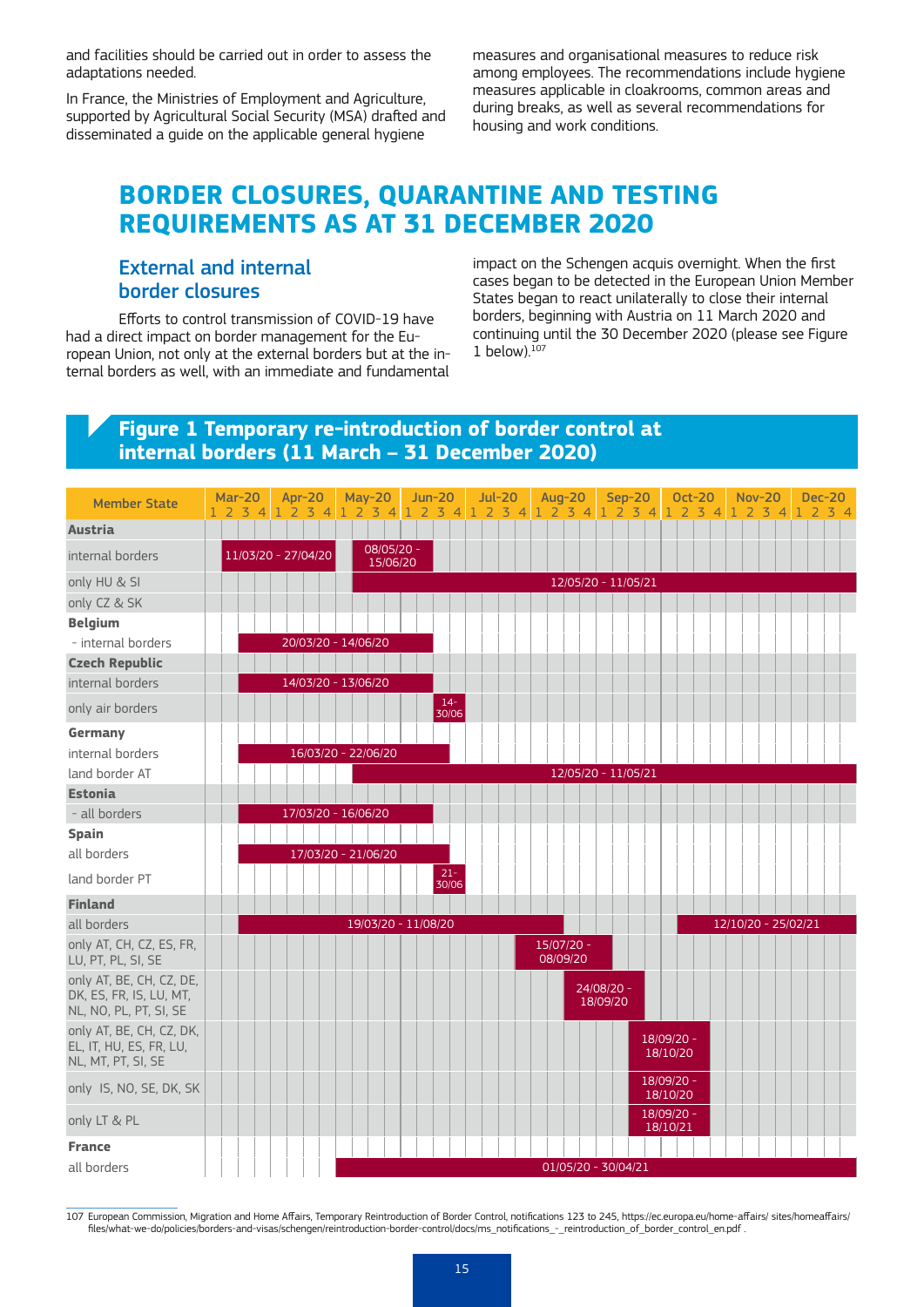| <b>Member State</b> | <b>Mar-20</b><br>23<br>4 | Apr-20<br>$\mathbf{z}$ | $May-20$            | $Jun-20$<br>$\overline{z}$ | $Jul-20$<br>2 <sub>3</sub> | Aug-20<br>3         | $Sep-20$<br>$\overline{\mathbf{z}}$ | <b>Oct-20</b><br>3 | <b>Nov-20</b><br>$\overline{\mathbf{z}}$ | <b>Dec-20</b><br>34 |
|---------------------|--------------------------|------------------------|---------------------|----------------------------|----------------------------|---------------------|-------------------------------------|--------------------|------------------------------------------|---------------------|
| <b>Hungary</b>      |                          |                        |                     |                            |                            |                     |                                     |                    |                                          |                     |
| all borders         |                          |                        |                     |                            |                            | 12/03/20 - 27/02/21 |                                     |                    |                                          |                     |
| Lithuania           |                          |                        |                     |                            |                            |                     |                                     |                    |                                          |                     |
| all borders         |                          |                        |                     | 14/03/20 - 14/09/20        |                            |                     |                                     |                    |                                          |                     |
| <b>Poland</b>       |                          |                        |                     |                            |                            |                     |                                     |                    |                                          |                     |
| all borders         |                          | 15/03/20 - 12/06/20    |                     |                            |                            |                     |                                     |                    |                                          |                     |
| Portugal            |                          |                        |                     |                            |                            |                     |                                     |                    |                                          |                     |
| land border ES      |                          |                        |                     |                            |                            | 16/03/20 - 09/02/21 |                                     |                    |                                          |                     |
| <b>Slovakia</b>     |                          |                        |                     |                            |                            |                     |                                     |                    |                                          |                     |
| all borders         |                          |                        | 08/04/20 - 26/06/20 |                            |                            |                     |                                     |                    |                                          |                     |
| Sweden              |                          |                        |                     |                            |                            |                     |                                     |                    |                                          |                     |
| all borders         |                          |                        |                     |                            |                            |                     | 12/05/2020 - 11/05/2021             |                    |                                          |                     |

Source: Member States' notifications of the temporary reintroduction of border control at internal borders pursuant to Article 25 and 28 et seq.of the Schengen Borders Code

At the same time, on 17 March 2020 the European Union decided to close the external borders of the Schengen area, for a period of one month renewable. Member States

applied these closures asymmetrically (please see Table 2 below).

# **Table 2 Rules at external borders by EU Member State due to COVID-19**

| <b>Member</b>   |                                                                                                                                                                                                    |                                                                                                                      |                                                                                                                                                             |
|-----------------|----------------------------------------------------------------------------------------------------------------------------------------------------------------------------------------------------|----------------------------------------------------------------------------------------------------------------------|-------------------------------------------------------------------------------------------------------------------------------------------------------------|
| <b>State</b>    | Air                                                                                                                                                                                                | Land                                                                                                                 | <b>Sea</b>                                                                                                                                                  |
| Austria         | Entry prohibited to TCN from all<br>countries except those listed as safe.<br>Landing ban for flights from GBR,<br>7AF and BRA.                                                                    |                                                                                                                      |                                                                                                                                                             |
| Belgium         | Only essential travel allowed.<br>Persons from high-risk countries (red<br>zone) must be placed in quarantine.                                                                                     | Furostar train from GBR:<br>Only essential travel allowed.<br>10-days quarantine.                                    | Only essential travel allowed.                                                                                                                              |
| <b>Bulgaria</b> | Citizens of 24 countries can enter<br>with a PCR test. Without test, these<br>citizens are subject to quarantine.                                                                                  | Citizens of 24 countries can<br>enter with a PCR test. Without<br>test, these citizens are subject<br>to quarantine. | Citizens of 24 countries can<br>enter with a PCR test. Without<br>test, these citizens are subject to<br>quarantine.                                        |
| Cyprus          | TCN from medium-risk (B) countries<br>need to provide a PCR test. No entry<br>allowed for TCN of high-risk coun-<br>tries $(C)$ .                                                                  |                                                                                                                      | Ports only operate for commercial<br>transactions.                                                                                                          |
| Czechia         | Only essential travel allowed. TCNs<br>not from low-risk countries are<br>prohibited from entering.                                                                                                |                                                                                                                      |                                                                                                                                                             |
| Germany         | Entry only for TCN from 5 low-risk<br>countries. Others can only enter for<br>urgent and family reasons.                                                                                           |                                                                                                                      | Ports are open, entry as for air<br>horders.                                                                                                                |
| <b>Fstonia</b>  | Entry prohibited to TCN from all<br>countries except those listed as<br>safe. All BCPs are open                                                                                                    | Entry prohibited to TCN from<br>all countries except those<br>listed as safe. All BCPs are<br>open                   | Entry prohibited to TCN from all<br>countries except those listed as<br>safe. All BCPs are open                                                             |
| Greece          | Entry prohibited to TCN from all<br>countries except those listed as<br>safe. PCR test and quarantine<br>required.                                                                                 | Entry prohibited to TCN from<br>all countries except those<br>listed as safe. PCR test and<br>quarantine required.   | Entry prohibited to TCN from all<br>countries except those listed as<br>safe. PCR test and quarantine<br>required. Ports closed for passen-<br>ger traffic. |
| Spain           | Entry prohibited to TCN from all<br>countries except those listed as safe.<br>PCR test and quarantine required.<br>No flights from GBR, ZAF and BRA,<br>except flights with ESP nationals<br>only. |                                                                                                                      | Entry prohibited to TCN from all<br>countries except those listed as<br>safe. PCR test and quarantine<br>required. Ports are open except<br>from GBR.       |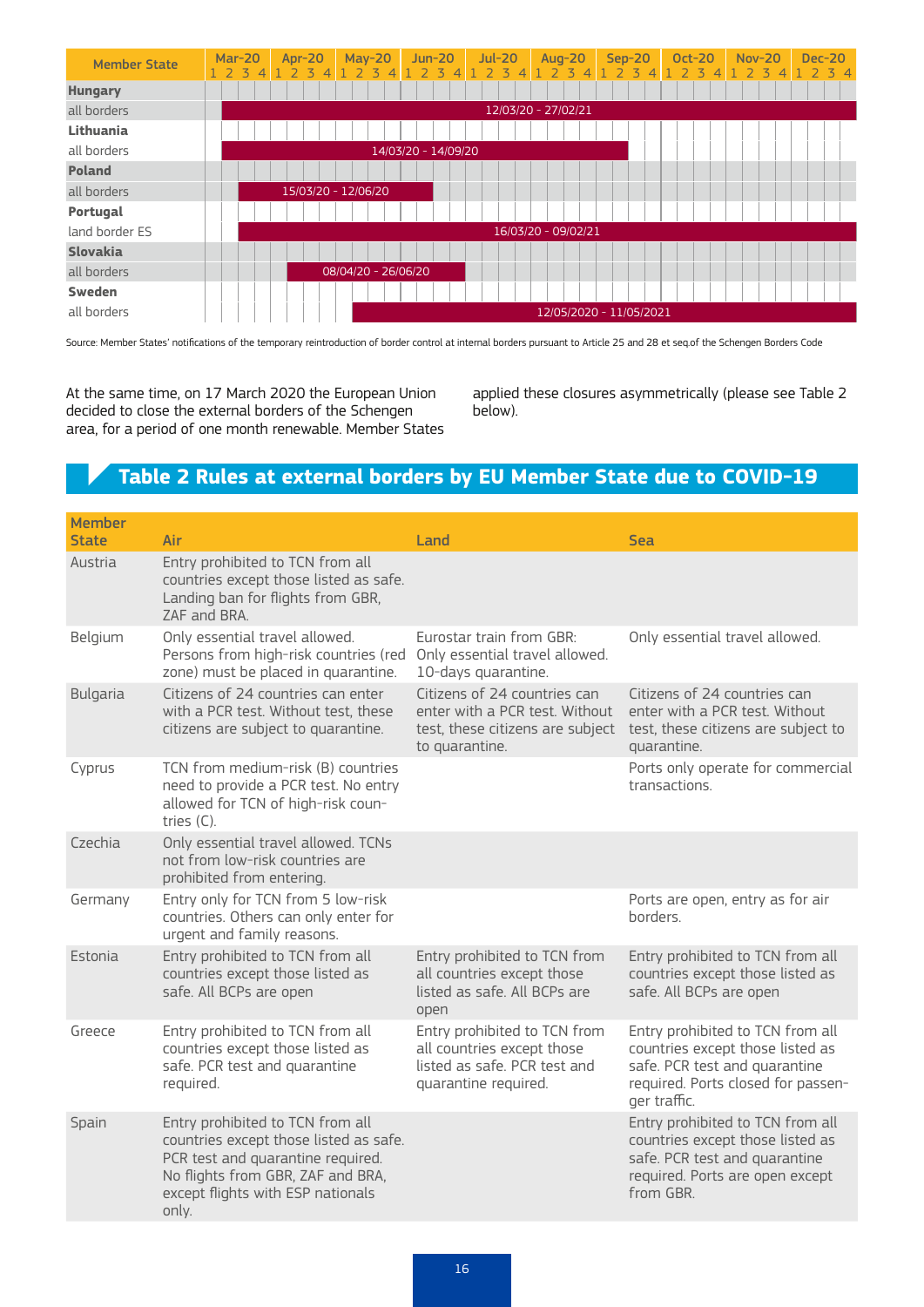| <b>Member</b> |                                                                                                                                                                         |                                                                                                                                                                     |                                                                                                                                              |
|---------------|-------------------------------------------------------------------------------------------------------------------------------------------------------------------------|---------------------------------------------------------------------------------------------------------------------------------------------------------------------|----------------------------------------------------------------------------------------------------------------------------------------------|
| <b>State</b>  | Air                                                                                                                                                                     | Land                                                                                                                                                                | <b>Sea</b>                                                                                                                                   |
| Finland       | Entry prohibited to TCN from all<br>countries except those listed as<br>safe.                                                                                           | Entry prohibited to TCN from<br>all countries except those<br>listed as safe.                                                                                       | Recreational travel from non-EU/<br>SAC restricted.                                                                                          |
| France        | Entry prohibited to TCN unless<br>they meet one of the exceptions<br>and in case of urgency. PCR and<br>quarantine required.                                            | Eurostar trains from UK<br>operate. Entry prohibited to<br>TCN unless they meet one of<br>the exceptions and in case of<br>urgency. PCR and quarantine<br>required. | Ports are open. Entry prohibited to<br>TCN unless they meet one of the<br>exceptions and in case of urgency.<br>PCR and quarantine required. |
| Hungary       | Entry from TC is generally not<br>allowed without a special reason.                                                                                                     | Entry land BCPs is generally<br>not allowed without a special<br>reason.                                                                                            |                                                                                                                                              |
| Ireland       | Persons from all TC (except<br>Northern Ireland) require a<br>negative PCR test and are subject<br>to quarantine.                                                       | Border with Northern Ireland<br>is open. No quarantine for<br>travellers from Northern<br>Ireland.                                                                  | Persons from all TC (except<br>Northern Ireland) require a<br>negative PCR test and are subject<br>to quarantine.                            |
| Latvia        | Only essential travel allowed,<br>except for TCNs from low-risk<br>countries.                                                                                           | Only essential travel allowed,<br>except for TCNs from low-risk<br>countries.                                                                                       | Ports are open. Only essential<br>travel allowed, except for TCNs<br>from low-risk countries.                                                |
| Lithuania     | Persons from all TC except low-<br>risk countries require a negative<br>PCR test and are subject to<br>quarantine.                                                      | BCPs are open. Persons from<br>all TC except low-risk countries<br>require a negative PCR test<br>and are subject to quarantine.<br>BCPs are open.                  | Ports are open. Persons from<br>all TC except low-risk countries<br>require a negative PCR test and<br>are subject to quarantine.            |
|               | Luxembourg All persons arriving at Luxembourg<br>airport require a negative test result.                                                                                |                                                                                                                                                                     |                                                                                                                                              |
| Malta         | Persons from all TC except low-risk<br>countries require a negative PCR test.                                                                                           |                                                                                                                                                                     | Ports a re open. Persons from<br>all TC except low-risk countries<br>require a negative PCR test.                                            |
| Netherlands   | Entry prohibited to TCN unless they<br>meet one of the exceptions. PCR<br>test and quarantine required. Flights<br>banned from GBR, CPV, DOM, ZAF<br>and South America. |                                                                                                                                                                     | Entry prohibited to TCN unless<br>they meet one of the exceptions.<br>PCR test and quarantine required.<br>Docking ban for ferries from GBR. |
| Poland        | Entry prohibited to TCN from all<br>countries except those listed as<br>safe.                                                                                           | BCPs are open. Entry prohib-<br>ited to TCN from all countries<br>except those listed as safe.                                                                      | Ports are open. Entry prohibited<br>to TCN from all countries except<br>those listed as safe.                                                |
| Portugal      | Persons from all TC except low-<br>risk countries require a negative<br>PCR test.                                                                                       |                                                                                                                                                                     | Ports are open. Persons from<br>all TC except low-risk countries<br>require a negative PCR test.                                             |
| Slovakia      | Persons from all TC except low-<br>risk countries require a negative<br>PCR test.                                                                                       | Persons from all TC except<br>low-risk countries require a<br>negative PCR test.                                                                                    |                                                                                                                                              |
| Slovenia      | Travellers from high-risk countries<br>require PCR test and are subject to<br>quarantine.                                                                               |                                                                                                                                                                     | Ports are open. Travellers from<br>high-risk countries require PCR<br>test and are subject to quaran-<br>tine.                               |
| Sweden        | Entry restrictions from all TC except<br>those placed on the lost of low-risk<br>countries.                                                                             |                                                                                                                                                                     | Ports are open. Restrictions for<br>entry from all TC except those<br>placed on the lost of low-risk<br>countries.                           |

Source: FRONTEX, February 2021

### Quarantine and testing requirements for arrivals at 31 December 2020

All EU Member States who reported this information had restrictions in place regarding quarantine and testing

requirements for arrivals from outside their territories (including both EU and third countries) as at 31 December 2020 (please see Table 3 below). In general, foreign countries were divided in accordance with epidemiological risk (e.g. categories, coloured zones, specific lists). Where a test was required in advance, it was usually required to be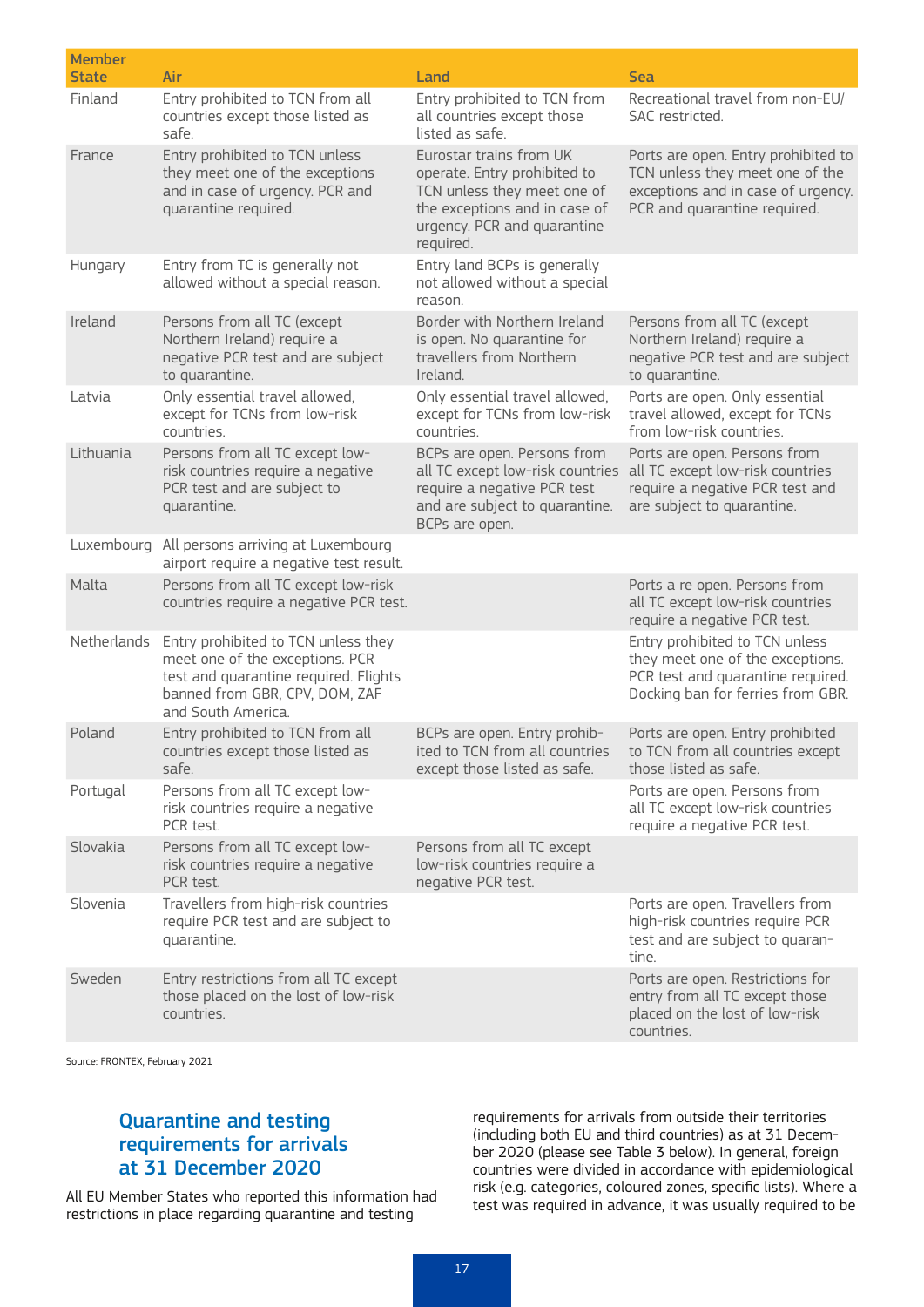undertaken not more than 72 hours in advance.<sup>108</sup> Austria, Bulgaria, Croatia, Estonia, Ireland, Lithuania and Portugal also had mandatory or optional testing on or after arrival. In Austria, Estonia, Lithuania and Ireland, a negative test taken at certain defined periods after arrival could shorten the quarantine period required or advised. Where testing was required, the requirement was generally for a PCR test. Antigen tests were used or accepted in Austria,

Bulgaria and the Slovak Republic,<sup>109</sup> while Spain introduced a resolution in December 2020 to consider other molecular RNA detection tests. Outside the EU, 72-hour PCR test requirements were common (e.g., 14 days in Australia, Israel, New Zealand, Korea; 10 days in the UK) although the location of the quarantine (for example, self-arranged or supervised hotel) and the number of post-arrival PCR tests varied.

#### **Table 3 Quarantine and testing requirements for arrivals in Member States as at 31 December 2020**

| <b>Member</b><br><b>State</b> | Quarantine/other requirements                                                                                                                                                                                                                                                                                                                                                                                                                                                                                                                                                                                                                                                                                                                                                                                                                                                                                            | <b>Test type accepted</b>                                                                                                                                                                                                           |
|-------------------------------|--------------------------------------------------------------------------------------------------------------------------------------------------------------------------------------------------------------------------------------------------------------------------------------------------------------------------------------------------------------------------------------------------------------------------------------------------------------------------------------------------------------------------------------------------------------------------------------------------------------------------------------------------------------------------------------------------------------------------------------------------------------------------------------------------------------------------------------------------------------------------------------------------------------------------|-------------------------------------------------------------------------------------------------------------------------------------------------------------------------------------------------------------------------------------|
| Austria                       | Regulations introduced on 19 December 2020 distinguish between EU/EEA<br>countries, Andorra, Monaco, San Marino, Vatican, Switzerland, the United King-<br>dom (UK) and all other countries. A list of countries was included in Annex A.<br>Unless travellers are from one of the EU/EEA or other countries in this category<br>and are entering from Annex A countries where they have stayed exclusively<br>for the previous 10 days, they must complete a 10-day quarantine, which can<br>be shortened by a negative molecular or antigen test result conducted at the<br>earliest on the fifth day after entry.                                                                                                                                                                                                                                                                                                     | Molecular tests.<br>Antigen tests.                                                                                                                                                                                                  |
| Belgium                       | The specific requirements for travellers depend on the zone they are travelling<br>from, green/orange vs red zones, according to a frequently updated list.<br>i) As of 25 December 2020, non-residents travelling from a red zone need to<br>have taken a negative test within the 72 hours prior to their departure.<br>ii) Persons staying for more than 48 hours need to fill in a 'Public Health Pas-<br>senger Locator Form' in the 48 hours prior to their arrival. If these persons are<br>considered high-risk contacts, they need to quarantine and take a test on day<br>seven of the quarantine period. Upon return from a red zone, it is mandatory to<br>quarantine and get tested.                                                                                                                                                                                                                        | PCR test required prior to<br>departure.                                                                                                                                                                                            |
| <b>Bulgaria</b>               | Quarantine for 10 days on arrival in the territory.<br>For arrivals by air, a rapid antigen test is carried out at the airport by border<br>control authorities. If negative, 10-day quarantine is required; if positive, 14-day<br>mandatory isolation is required.<br>There are a number of exceptions, including in relation to official delegations,<br>transport workers and transit passengers.                                                                                                                                                                                                                                                                                                                                                                                                                                                                                                                    | Antigen test for arrivals at<br>the airport.<br>Members of official/diplo-<br>matic delegations may be<br>exempt from quarantine if<br>they can present a negative<br>PCR test result conducted up<br>to 48 hours prior to arrival. |
| Croatia                       | On 30 November 2020, Croatia introduced a temporary entry ban which was<br>valid until 15 December 2020 and then extended until 15 January 2021. There<br>are several exemptions to this ban:<br>Travellers from the EU/Schengen area designated 'green' by the European<br>Centre for Disease Control (ECDC).<br>■ EU/Schengen area nationals and certain holders of residence status/long-term<br>visas coming from third countries,<br>■ Specific categories of third-country nationals coming from third countries. <sup>110</sup><br>■ Passengers coming directly from countries covered by Council Recommenda-<br>tion (EU) 2020/2169 of 17 December 2020<br>The above categories were subject to obligations to submit a negative PCR test<br>and to self-isolate until a negative PCR result. This obligation did not apply to<br>travellers from the EU/Schengen area designated 'green' by the European Centre | PCR                                                                                                                                                                                                                                 |

for Disease Control (ECDC)-specific categories of third-country nationals coming from third countries. 111

<sup>108</sup> 48 hours in HR, LT.

<sup>109</sup> In certain cases (e.g. cross-border commuters, or citizens of SK living in border areas of neighbouring countries).

<sup>110</sup> Specific categories of third country nationals who are exempted from the obligation to have a PCR test and to self-isolate are: healthcare workers, health researchers and caregivers for the elderly; frontier workers; workers in the transport sector; diplomats, staff of international organizations and persons invited by international organizations whose physical presence is necessary for the good functioning of those organizations, military personnel and police officers, as well as humanitarian and civil protection personnel in the performance of their duties; passengers in transit; persons travelling for schooling purposes; sailors and persons traveling for urgent personal / family reasons, business reasons or other economic interest need to have PCR test or to self-isolate.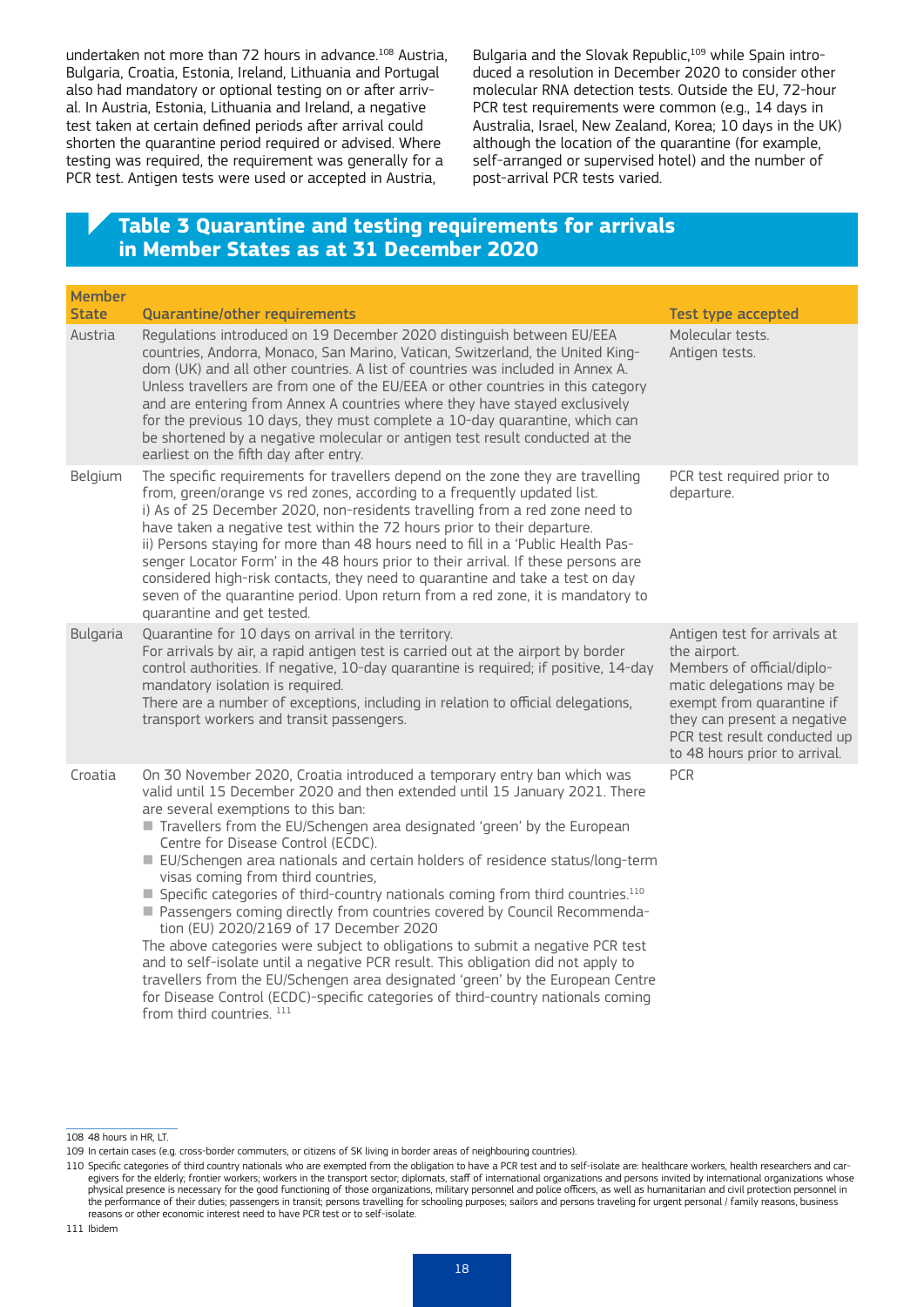| <b>Member</b><br><b>State</b> | Quarantine/other requirements                                                                                                                                                                                                                                                                                                                                                                                                                                                                                                                                                                                                                                                                                                                                                                                                                                                                                                                                                                                                                                                | <b>Test type accepted</b>                                                                                                                                       |
|-------------------------------|------------------------------------------------------------------------------------------------------------------------------------------------------------------------------------------------------------------------------------------------------------------------------------------------------------------------------------------------------------------------------------------------------------------------------------------------------------------------------------------------------------------------------------------------------------------------------------------------------------------------------------------------------------------------------------------------------------------------------------------------------------------------------------------------------------------------------------------------------------------------------------------------------------------------------------------------------------------------------------------------------------------------------------------------------------------------------|-----------------------------------------------------------------------------------------------------------------------------------------------------------------|
| Cyprus                        | Countries divided into Categories A, B and C.<br>Category B countries: requirement for a negative PCR test within the 72 hours<br>prior to arrival and 14 days' self-isolation, if they stay more than four days in<br>Cyprus. The self-isolation could be limited to 10 days, if they have a negative<br>PCR test on the 10th day.<br>Category C countries: only certain exempt categories are admitted. Citizens<br>arriving from Category C countries obliged to self-isolate at their residence or at<br>a designated place for 14 days, even if PCR test is negative. This self-isolation<br>period can end on the 10 <sup>th</sup> day if there is a negative molecular test result<br>conducted at the person's own expense.<br>Domestic and agricultural workers with permits complete the self-isolation<br>period at a designated hotel.<br>Additional arrangements applied for the UK, which was also designated a<br>Category C country.                                                                                                                         | PCR test.<br>Molecular tests.                                                                                                                                   |
| Czech<br>Republic             | Countries were divided into three categories according to low, medium, or high<br>risk of COVID-19 infection (green, orange and red). The list is defined by a notice<br>of the Ministry of Health.<br>Green - travellers from these countries (both foreign nationals and Czech<br>citizens) may enter without filling in the Public Health Passenger Locator Form<br>and without the obligation to undergo the PCR test or quarantine.<br>Orange - travellers from these countries may enter without filling in the Public<br>Health Passenger Locator Form. Those foreign nationals travelling to the Czech<br>Republic for work or study purposes are obliged to submit a negative PCR test<br>result to their employer or educational institution prior to entry to workplace or<br>an educational institution. This applies only to foreign nationals.<br>Red - travellers from these countries (both foreign nationals and Czech citizens)<br>must fill in the Public Health Passenger Locator Form prior to entry and undergo<br>PCR test or quarantine after entry. | PCR test.                                                                                                                                                       |
| Estonia                       | Persons arriving or transiting through COVID-19 risk countries obliged to remain<br>in compulsory self-isolation for 10 days.<br>From 1 September 2020, arrivals from COVID-19 risk countries have the<br>opportunity to be tested and to reduce the period of compulsory self-isolation to<br>seven days. Two tests are required, the first conducted at the airport or port of<br>arrival, and the second after seven days. Arrivals by land could contact the public<br>Testing Call Centre to arrange a test. Persons are obliged to remain in complete<br>self-isolation until a negative test result. If a person receives a negative result<br>in the first test, limited self-isolation applies. Once two negative results are<br>received, the person can resume daily life.                                                                                                                                                                                                                                                                                        | PCR test.                                                                                                                                                       |
| Finland                       | Please consult the updated information on the following websites:<br>Border Guard<br>https://raja.fi/en/guidelines-for-border-traffic-during-pandemic<br>Finnish Institute for Health and Welfare<br>https://thl.fi/en/web/infectious-diseases-and-vaccinations/what-s-new/coronavi-<br>rus-covid-19-latest-updates/travel-and-the-coronavirus-pandemic                                                                                                                                                                                                                                                                                                                                                                                                                                                                                                                                                                                                                                                                                                                      |                                                                                                                                                                 |
| France                        | For arrivals from foreign countries (except EU Member States, Andorra, Iceland,<br>Liechtenstein, Monaco, Norway, San Marino, Switzerland and the Vatican) aged<br>over 11 years, requirement for a negative PCR test less than three days old to<br>be presented to transport company prior to boarding. Passengers are required<br>to present a declaration undertaking to self-isolate for seven days on arrival in<br>France and to take a test at the end of the self-isolation period.                                                                                                                                                                                                                                                                                                                                                                                                                                                                                                                                                                                 | PCR test.<br>If PCR test not available in<br>country of origin, a negative<br>antigen test might be<br>accepted, in addition to the<br>post-arrival conditions. |
| Germany                       | As at 31 December 2020, no test was required prior to departure. Tests on ar-<br>rival are not required as a general rule but could be requested by the competent<br>authority. No nationwide quarantine period required in Germany, but most states<br>require a 10-day quarantine period.                                                                                                                                                                                                                                                                                                                                                                                                                                                                                                                                                                                                                                                                                                                                                                                  | PCR test.                                                                                                                                                       |
| Hungary                       | Upon entry, foreign citizens are obliged to enter authority home quarantine for<br>10 days from the date of entry. They may be exempted from such quarantine<br>if they attest with a document containing the results of two SARS-CoV-2 tests<br>(molecular biology examination in compliance with professional medical practice)<br>performed in Hungary at two different times with at least 48 hours between<br>them that the SARS-CoV-2 coronavirus was not detected in their body at the<br>time of the tests. However, it is also acceptable if the first of the two tests is<br>performed in one of the Schengen countries, the United States of America or<br>Canada.                                                                                                                                                                                                                                                                                                                                                                                                | PCR test                                                                                                                                                        |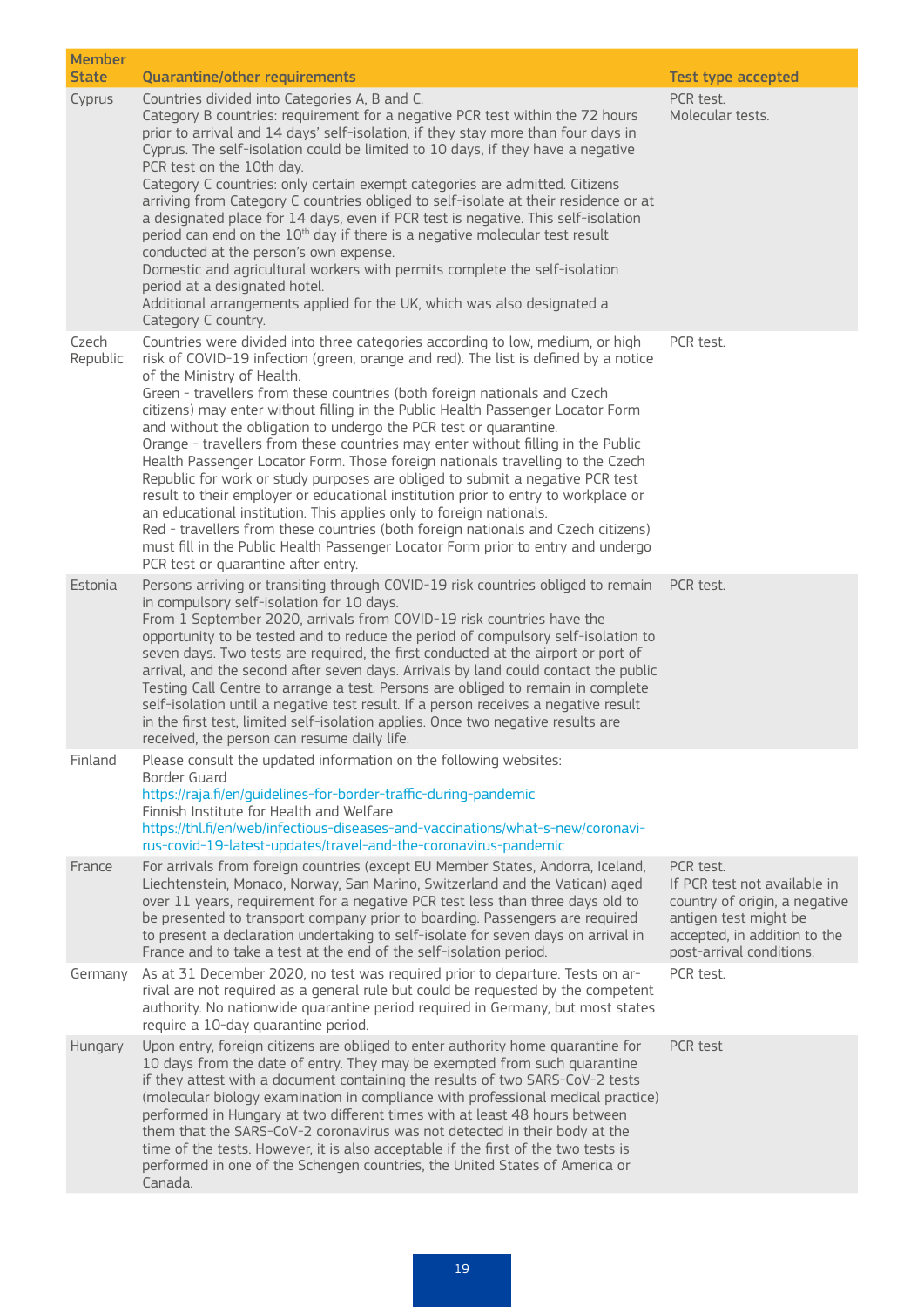| <b>Member</b><br><b>State</b> | <b>Quarantine/other requirements</b>                                                                                                                                                                                                                                                                                                                                                                                                                                                                                                                                                                                                                                                                                                                                                                                                                                                                                                                                                                                                                                                                                                                                                                                                                                                                                                     | <b>Test type accepted</b>  |
|-------------------------------|------------------------------------------------------------------------------------------------------------------------------------------------------------------------------------------------------------------------------------------------------------------------------------------------------------------------------------------------------------------------------------------------------------------------------------------------------------------------------------------------------------------------------------------------------------------------------------------------------------------------------------------------------------------------------------------------------------------------------------------------------------------------------------------------------------------------------------------------------------------------------------------------------------------------------------------------------------------------------------------------------------------------------------------------------------------------------------------------------------------------------------------------------------------------------------------------------------------------------------------------------------------------------------------------------------------------------------------|----------------------------|
| Ireland                       | Arrivals required to complete Passenger Locator Form (with certain exemptions),<br>which was available online from 26 August 2020. As at 31 December 2020, no<br>prior testing requirement.<br>Ireland operated the EU traffic light approach. Quarantine advised for 14 days for<br>arrivals from non-EU/EEA countries, with possibility to shorten with a negative<br>PCR test result from a test undertaken after five days.<br>Further quarantine arrangements for arrivals from the UK and South Africa were<br>introduced at end-December 2020.                                                                                                                                                                                                                                                                                                                                                                                                                                                                                                                                                                                                                                                                                                                                                                                    | PCR test.                  |
| Italy                         | From 10 December 2020:<br>Requirement for travellers returning from 'List C' countries (EU countries and<br>some overseas territories) to have a negative test result within the 48 hours<br>prior to entering Italian territory. In the absence of a negative test result, travel-<br>lers were subject to isolation and health surveillance.<br>From 20 December 2020:<br>Regardless of nationality or residence, people traveling from Italy to the<br>countries indicated above (List C) or transiting for one or more days between<br>21 December 2020 and 6 January 2021, for reasons that do not fall under<br>'essential reasons' and returning to Italy between 21 December 2020 and 6<br>January 2021 or after 6 January 2021, are subjected to isolation. Those entering<br>Italy from List C countries for non-essential reasons between 21 December 2020<br>and 6 January 2021 or after 6 January 2021 (having been in one or more List C<br>countries in the 14 days before entering Italy) are subjected to isolation.<br>'Essential' reasons can include work, study, health or absolute urgency.<br>From 20 December 2020, by ordinance, all air travel from the UK was prohibited.<br>Entry and transit of persons who had stayed or transited in the UK in the 14 days<br>prior to the ordinance was also prohibited. | Molecular or antigen test. |
| Latvia                        | No test required prior to departure. Instead, the person is required to state that<br>they will conform with epidemiological rules on arrival in Latvia. If the person<br>stayed in a country on a specific published list to which specific precautionary<br>measures are applicable, within the past 14 days, they are required to self-iso-<br>late for 10 days, observe their health condition for 10 days, take their tempera-<br>ture twice a day, and inform a doctor if they develop signs of acute respiratory<br>disease.                                                                                                                                                                                                                                                                                                                                                                                                                                                                                                                                                                                                                                                                                                                                                                                                      |                            |
|                               | Lithuania All persons arriving from affected countries must self-isolate for 14 days and<br>follow mandatory isolation regulations (with a possibility of shortening the<br>isolation time by taking a COVID-19 test at their own expense on the 10th day of<br>isolation). Persons should also provide a negative COVID-19 test taken within 48<br>hours before entry or register for a test within 24 hours of arrival in Lithuania.<br>Self-isolation is mandatory, even with a negative test result.<br>- Persons arriving from countries with fast-spreading virus mutations will be<br>subject to different isolation requirements.<br>Those who have already had the virus or been fully vaccinated are not required<br>to test or self-isolate, provided they have a medical certificate or vaccination<br>certificate confirming that they had the vaccine or virus within 90 days prior to<br>entry.                                                                                                                                                                                                                                                                                                                                                                                                                           | PCR test.                  |
| Luxem-<br>bourg               | Passengers wishing to enter Luxembourg from a third country (other than<br>Australia, China, South Korea, Japan, New Zealand, Rwanda, Singapore, Thailand,<br>Hong Kong, Macao <sup>112</sup> ) by air transport have to present a negative SARS-CoV-2<br>test, taken within the last 72 hours, at boarding.                                                                                                                                                                                                                                                                                                                                                                                                                                                                                                                                                                                                                                                                                                                                                                                                                                                                                                                                                                                                                             | Not specified.             |
| Nether-<br>lands              | Passengers who arrive by air or sea from a country outside the EU/Schengen<br>area that is not on the EU 'safe countries of origin' list and who are exempt<br>from the EU travel ban must be able to produce a negative COVID-19 test result<br>(conducted no more than 72 hours in advance) and a signed declaration.<br>All arrivals from certain countries are strongly advised to self-isolate for 10<br>days, even if they have a negative test result prior to arrival.                                                                                                                                                                                                                                                                                                                                                                                                                                                                                                                                                                                                                                                                                                                                                                                                                                                           | PCR test.                  |
| Poland                        | From 28 December 2020, citizens of Poland and EU/EEA countries are no longer<br>exempt from quarantine. All arrivals were subject to quarantine. <sup>113</sup><br>No testing requirements introduced.                                                                                                                                                                                                                                                                                                                                                                                                                                                                                                                                                                                                                                                                                                                                                                                                                                                                                                                                                                                                                                                                                                                                   | N/A                        |
| Portugal                      | Test prior to departure is required. If there is no such test result, a test must be<br>conducted within 48 hours of arrival, at the person's own expense. Quarantine<br>only required until a negative result is received.                                                                                                                                                                                                                                                                                                                                                                                                                                                                                                                                                                                                                                                                                                                                                                                                                                                                                                                                                                                                                                                                                                              | PCR test.                  |

112 List at 9 January 2021.

113 <https://www.strazgraniczna.pl/pl/cudzoziemcy/covid-epidemia-koronawi/8578,Outbreak-ofcoronavirus-rules-of-entry-and-stay-on-the-territory-of-the-Republic.html>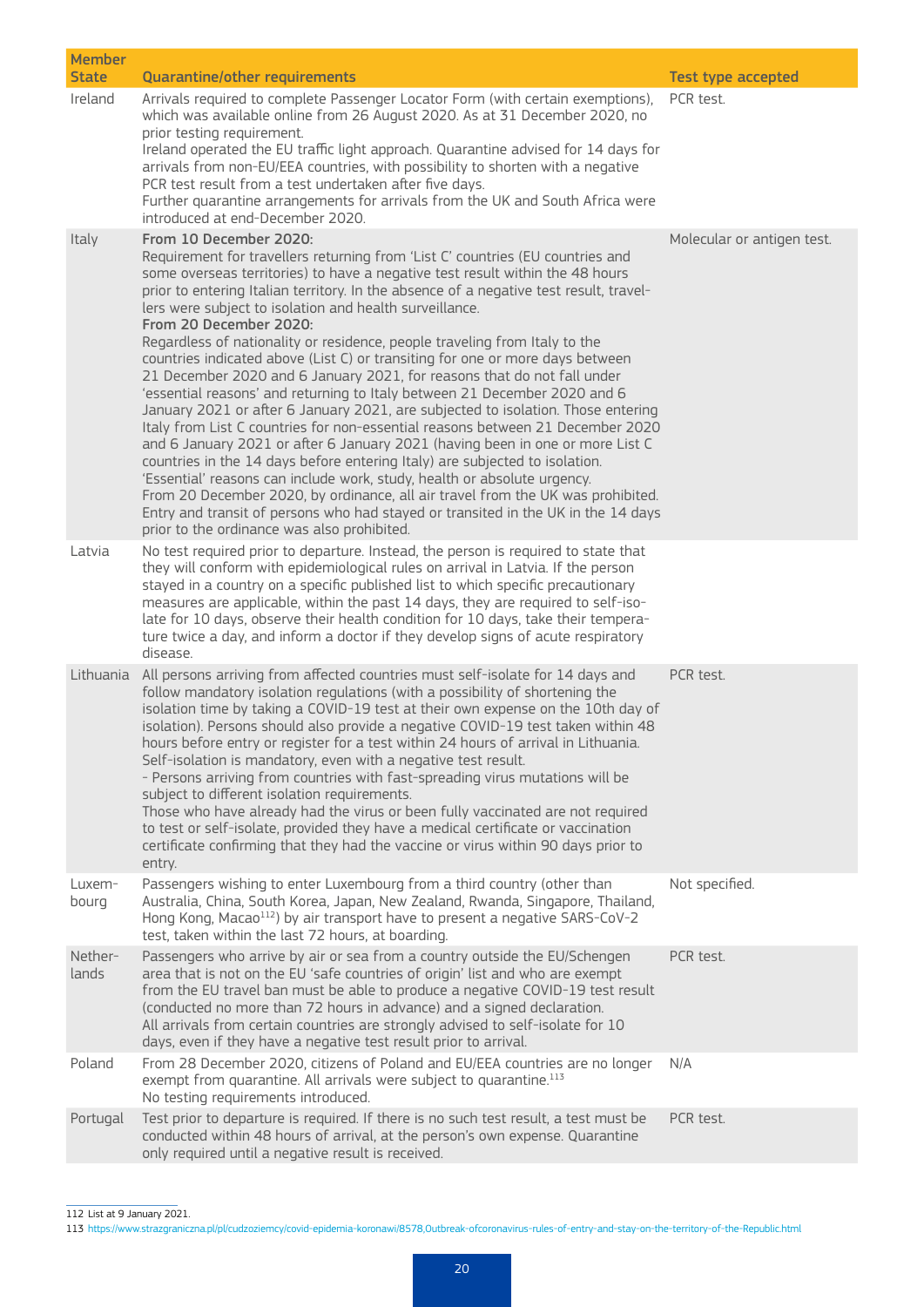| <b>Member</b><br><b>State</b> | <b>Quarantine/other requirements</b>                                                                                                                                                                                                                                                                                                                                                                                                                                                                                                                                                                                                                                                                                                                                                          | <b>Test type accepted</b>                                                                                                                                                      |
|-------------------------------|-----------------------------------------------------------------------------------------------------------------------------------------------------------------------------------------------------------------------------------------------------------------------------------------------------------------------------------------------------------------------------------------------------------------------------------------------------------------------------------------------------------------------------------------------------------------------------------------------------------------------------------------------------------------------------------------------------------------------------------------------------------------------------------------------|--------------------------------------------------------------------------------------------------------------------------------------------------------------------------------|
| Slovak<br>Republic            | The most recent Decree from 20 December 2020 applied from 31 December<br>2020. As a general rule, persons who visited countries not listed in the Annex<br>to the Decree in the previous 14 days were subject to isolation at home or in<br>quarantine accommodation.<br>Isolation and other requirements do not apply to persons who have visited only<br>countries in the EU, Norway, Iceland, Switzerland and Liechtenstein in the past 14<br>days and who can provide a negative PCR test result conducted outside Slovakia,<br>or a negative antigen test result conducted in Austria or the Czech Republic,<br>within the last 72 hours. Several exemptions apply, e.g. cross-border workers, or<br>Slovak citizens living in the border area of neighbouring countries. <sup>114</sup> | PCR test.<br>Antigen test. <sup>115</sup>                                                                                                                                      |
| Slovenia                      | From 25 December 2020, citizens from Croatia, Austria, Italy and Hungary are<br>required to quarantine for 10 days unless they present a negative PCR test at the<br><b>border</b><br>Requirement for quarantine for 10 days for travellers arriving from countries<br>with an unstable epidemiological situation on the red list. There are several<br>exceptions, where no negative test or quarantine is required upon entry.                                                                                                                                                                                                                                                                                                                                                              |                                                                                                                                                                                |
| Spain                         | From 11 November 2020, all arrivals from countries or risk zones are required<br>to have a negative PCR test conducted not more than 72 hours prior to arrival<br>(except minors up to six years old). This list is updated every 15 days and will be<br>effective seven days after publication. <sup>116</sup>                                                                                                                                                                                                                                                                                                                                                                                                                                                                               | From 9 December, other<br>molecular viral RNA<br>detection techniques such<br>as Transcription Median<br>Amplification (TMA) tests<br>are considered valid control<br>options. |
| Sweden                        | From 22 December 2020, new restrictions were imposed in relation to travel<br>from Denmark and the UK, up to 31 January 2021. Only exempt categories could travel from the UK).<br>enter Sweden. Travellers from the UK covered by an exempt category must also<br>present a negative test result conducted within 72 hours prior to arrival. Swedish<br>nationals are not subject to a testing requirement as they have an unconditional<br>right to enter Sweden.                                                                                                                                                                                                                                                                                                                           | PCR test (in the case of                                                                                                                                                       |

*Source: Answers to Questions 5(b) and (c) AHQ 2020.76.*

<sup>114</sup> However, they must present a negative PCR or antigen test result from within the previous 14 days.

<sup>115</sup> Only in certain cases.

<sup>116</sup> <https://www.mscbs.gob.es/profesionales/saludPublica/ccayes/alertasActual/nCov/spth.htm>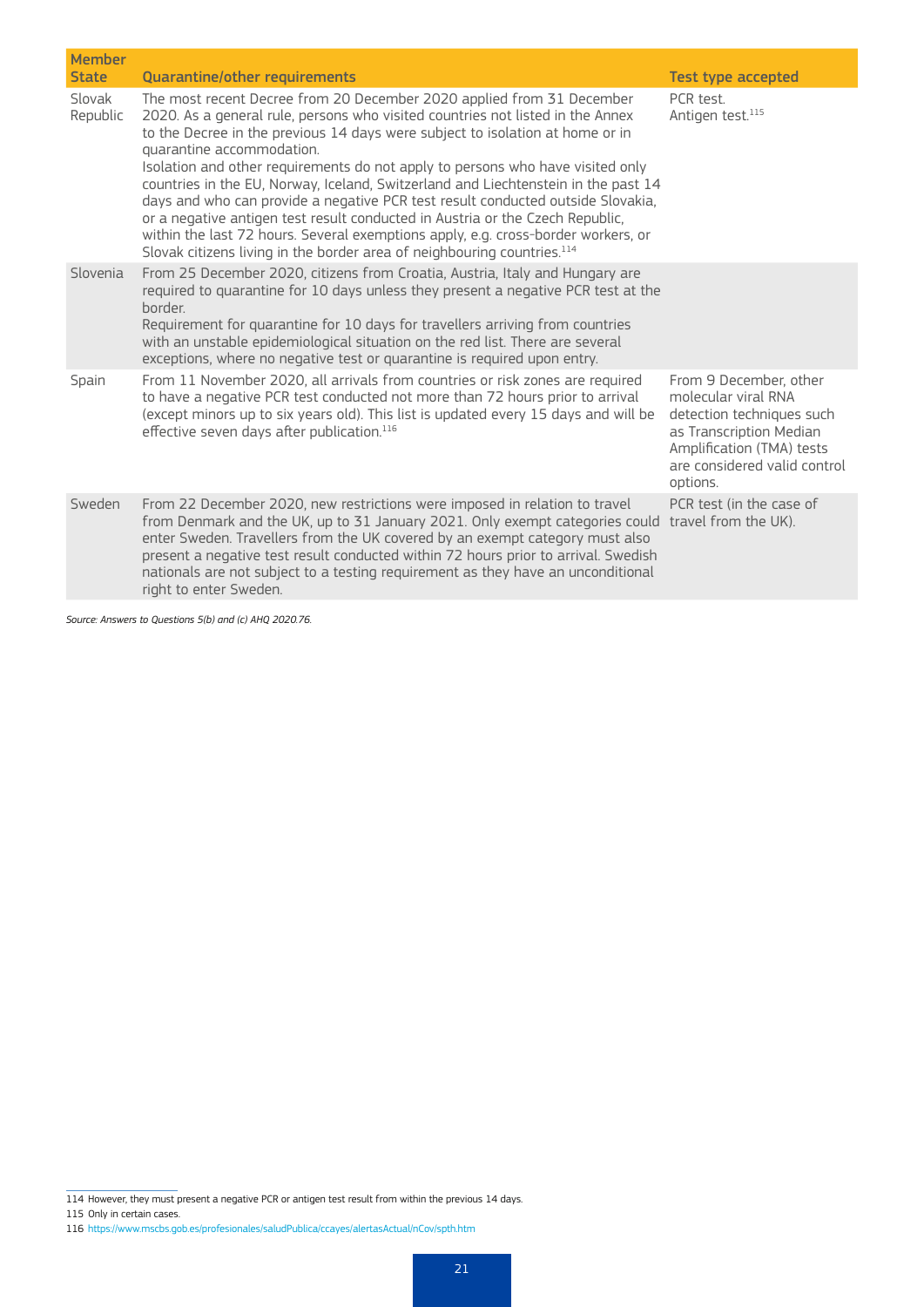

#### **Exceptional measures during the COVID-19 pandemic affecting international protection procedures**

The first wave (from March to April 2020) led to strict lockdowns in EU+ countries, $118$  affecting the functioning of international protection procedures. From mid-April 2020, EU+ countries gradually eased the extraordinary measures, setting out phase-out strategies with less stringent provisions and putting in place new standards for the continuation and/or resumption of asylum services (work in shifts, teleworking, maximum number of people present per square metre, obligatory use of masks, disinfecting).

From August 2020, the number of COVID-19 cases steadily increased (ECDC),<sup>119</sup> with a marked escalation in September/October 2020 (second wave), leading to restrictive measures once again in November-December 2020.120 EU+ countries generally implemented local and regional-level restrictions and limited curfews based on risk assessments while retaining basic services under strict protocols, with less impact on the provision of asylum and reception services.

#### **Impact of COVID-19 measures on first-instance asylum procedures**

The general measures and health protocols affected face-to-face services. Initially, the registration of applications was limited to basic information, while access to authorities and personal interviews were discontinued in at least  $17$  EU+ countries.<sup>121</sup> At the same time, the introduction of flexible working arrangements (e.g. working in shifts, teleworking) allowed authorities to focus on cases for which interviews had already taken place, thus reducing existing backlogs by issuing decisions on these cases.<sup>122</sup>

The gradual resumption of face-to-face activities in May 2020 was subject to strict protocols and health measures that reshaped the provision of services in the longer term.

#### **Extensive preventive measures**

General health protocols and preventive measures became routine for asylum authorities in EU+ countries. This includes the obligatory use of masks, strict hygiene conditions (frequent cleaning and disinfection), social distancing, a maximum number of people in one space, and temperature monitoring.<sup>123</sup>

Interview rooms were reorganised in light of the minimum room dimensions and the maximum number of occupants. Many authorities also used plexiglass screens during meetings with visitors/applicants for international protection.

#### **Access to authorities**

During the first phase of the pandemic, many authorities suspended direct customer services.<sup>124,125</sup> while others allowed access by appointment.126 Staggered hours and appointment-only public access avoided queues and unnecessary waiting times.<sup>127</sup>

To renew applicant cards, asylum authorities provided certificates by mail,<sup>128</sup> or extended the validity for a specific timeframe based on a decision issued by the authorities.<sup>129</sup>

#### **Registration**

The registration of applications was interrupted in many EU+ countries from March to April 2020, resulting in an unprecedented 87% drop in asylum applications compared to January and February 2020.130 The discontinuation (e.g. in [France\)](https://caselaw.easo.europa.eu/pages/viewcaselaw.aspx?CaseLawID=1141) and temporary arrangements that impeded access to the asylum procedure (e.g. in [Belgium\)](https://www.fedasil.be/fr/actualites/accueil-des-demandeurs-dasile/asile-adaptation-du-systeme-denregistrement) were overturned by national courts (see section on 'Jurisprudence developments' below).

In some countries, authorities designated specific arrival centres for registration or implemented special arrangements for the submission of asylum requests. Newly arrived asylum seekers who were placed in quarantine or self-isolation were registered on termination of the restrictive measures and/or upon medical screening.<sup>131</sup>

127 For example, [AT](https://www.bfa.gv.at/presse/news/detail.aspx?nwid=4733674A7A3733376E7A513D&ctrl=794E752F6259564A344A437375564B796375373831364F486E38592F6A766152), [CZ](https://www.mvcr.cz/mvcren/article/information-about-change-of-operation-of-moi-offices-due-to-the-state-of-emergency.aspx), [EL](https://www.facebook.com/migrationgovgr.info/photos/a.578873295600113/1765479283606169/), FI, [LT](https://www.pmlp.gov.lv/lv/sakums/jaunumi/pazinojumi-presei/2020/04/29/izmai%C5%86as-pilson%C4%ABbas-un-migr%C4%81cijas-lietu-p%C4%81rvaldes-klientu-apkalpo%C5%A1an%C4%81-p%C4%93c-%C4%81rk%C4%81rt%C4%93j%C4%81-st%C4%81vok%C4%BCa-atcel%C5%A1anas/), [LV,](http://www.migracija.lt/) [SE](https://www.migrationsverket.se/English/Contact-us/Visit-us/Ortsdata-engelska/Uppsala---Centre-for-National-Service.html).

<sup>117</sup> The information in this section was provided by EASO. It covers EU+ countries (Member States, Norway and Switzerland). Primary facts and information are drawn from official, publicly available sources, including websites and press releases published by competent authorities, EU agencies and civil society organisations. The list of measures and references to EU+ countries are indicative rather than exhaustive. Except where stated otherwise, information is based on input provided by the EASO Information and Documentation System (IDS) Advisory Group through the 'EASO survey on the impact of COVID-19 measures on asylum and reception systems', launched in October 2020. 118 EU+ countries cover EU Member States, Norway and Switzerland.

<sup>119</sup> ECDC (2020). Rapid Risk Assessment: Increased transmission of COVID-19 in the EU/EEA and the UK – thirteenth update, 23 October 2020. Available at: https://www.ecdc uropa.eu/sites/default/files/documents/RRA-COVID-19-EU-EEA-UK-thirteenth-update-23-Oct-2020.pdf

<sup>120</sup> ECDC (2020). [Rapid Risk Assessment: Risk of COVID-19 transmission related to the end-of-year festive season](https://www.ecdc.europa.eu/sites/default/files/documents/Risk-assessment-COVID-19-transmission-related-the-end-of-year-festive-season.pdf), 4 December 2020.

<sup>121</sup> EASO (2020)[. COVID-19 emergency measures in asylum and reception system](https://www.easo.europa.eu/sites/default/files/covid19-emergency-measures-asylum-reception-systems.pdf), Issue 1, June 2020.

<sup>122</sup> EASO (2020). Special Report: Asylum Trends and COVID-19, Issue No 2, 11 June 2020, pp. 6-7.

<sup>123</sup> EASO reports, Issues 1-3.

<sup>124</sup> For example, AT, EL, ES, FR, NL, PL, RO.

<sup>125</sup> EASO report, Issue 1 p.10.

<sup>126</sup> For example, AT, BE, LV, LU, SE.

<sup>128</sup> For example, FR, [SE.](https://www.migrationsverket.se/English/Contact-us/Visit-us/Ortsdata-engelska/Uppsala---Centre-for-National-Service.html)

<sup>129</sup> For example, [EL](http://asylo.gov.gr/en/wp-content/uploads/2020/05/English.pdf), [ES,](https://www.policia.es/documentacion/documentacion.html) FR (FR authorities also extended the validity of the financial allowance for asylum seekers).

<sup>130</sup> EASO (2020). Special Report, Issue 2, p.5.

<sup>131</sup> For example, [BE,](https://www.fedasil.be/fr/actualites/accueil-des-demandeurs-dasile/covid-19-mesures-dans-les-centres-daccueil) [CZ](http://www.suz.cz/informace-pro-zadatele-o-udeleni-mezinarodni-ochrany-information-for-applicants-for-international-protection/), [DE,](https://www.bamf.de/SharedDocs/Meldungen/DE/2020/20200316-am-covid-19.html) DK, [NL](https://ind.nl/en/Pages/Coronavirus.aspx).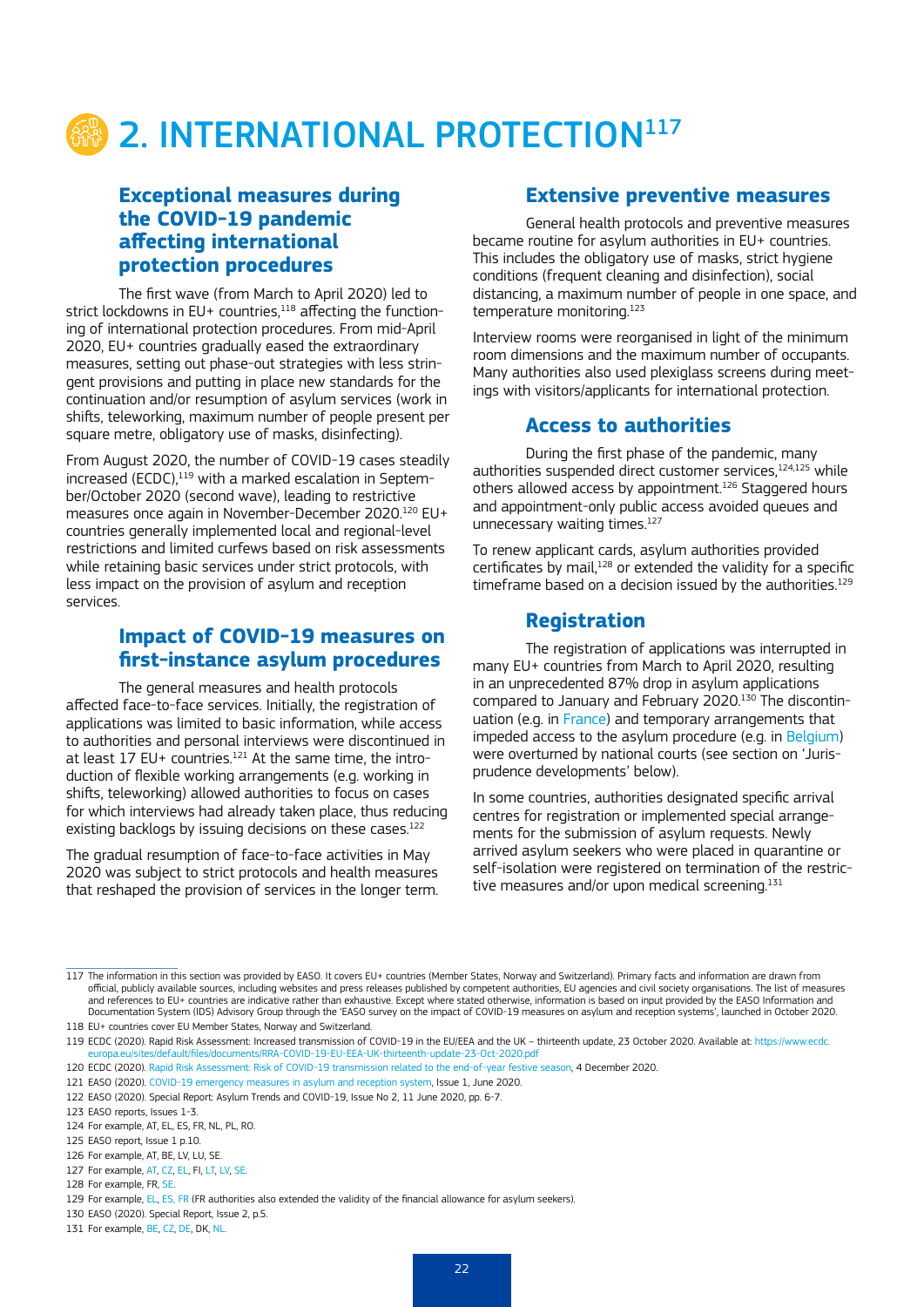National authorities extended the deadlines to lodge an application and made electronic platforms available to lodge an application and/or submit additional documents.

To support European countries in the context of the current health emergency, EASO issued practical recommendations on conducting remote/online registration (lodging) in order to render the overall process more efficient and organised.132

#### **Personal interviews**

EU+ countries explored alternative methods and modes for personal interviews. In addition to preventive measures (reorganisation of rooms, staggered starting hours, use of masks, installation of plexiglass), solutions included videoconferencing in the asylum structure and/or in reception centres.<sup>133</sup>

Some countries, like Norway, implemented a mixed approach. The Norwegian Directorate of Immigration (UDI) resumed personal interviews using Skype, with applicants at the reception centre, the interpreter at another location and UDI staff in interview rooms in Oslo. Similarly, Sweden resumed interviews mid-April 2020 through videoconferencing, with the applicant and the official in different rooms at the Swedish Migration Agency.

These preventive measures may impact the scale of operations due to a lack of rooms, a limited number of people who can be present at the same time, etc. Videoconferencing also created new challenges in guaranteeing an effective and fair asylum procedure for both first-instance applications and appeals, including their legal basis, the quality of remote interviews, access and skills needed to use electronic tools by applicants, the quality of processes and data protection. In [Belgium,](https://www.fedasil.be/fr/actualites/accueil-des-demandeurs-dasile/asile-adaptation-du-systeme-denregistrement) the pilot project on videoconferencing was suspended, as the Office of the Commissioner General for Refugees and Stateless Persons (CGRS) lacked the legal capacity to regulate personal interviews and initiate remote processes.<sup>134</sup>

EU+ countries have worked to retain face-to-face interviews in line with health protocols in order to ease the pressure on the asylum and reception procedures while ensuring procedural guarantees. In this context, EASO issued practical recommendations on conducting the personal interview remotely based on high-quality standards in the best interest of applicants and organised dedicated webinars to address new training needs.

#### **E-administration**

Many EU+ countries launched new e-services to lodge an application and/or submit documents remotely,<sup>135</sup> to ensure continued communication with applicants, while limiting the physical presence of applicants in offices. From June 2020 onwards, applicants may check the status of their application and perform relevant actions online in the [Czech R](https://frs.gov.cz/en/ioff/application-status)epublic, [France](https://www.usager.ofpra.gouv.fr/ofpra/user/login) (for applicants residing in Brittany and New Aquitaine as from 15 July 2020) and [Greece](https://www.facebook.com/migrationgovgr.info/photos/a.578873295600113/1765479283606169/).

Information on asylum procedures, the rights and obligations of asylum seekers and extensive information on COVID-19 measures was developed and shared through new communication channels, with posters, pictograms, YouTube videos, hotlines and online platforms supplementing or even replacing traditional face-to-face communication.136

Some authorities have resorted to electronic systems for the notifications of decisions.137

#### **Dublin transfers**

Border controls and travel restrictions imposed by Member States resulted in the *de facto* discontinuation of Dublin transfers. Bulgaria, the Czech Republic, Croatia, Estonia, Latvia, Slovenia, Spain and Norway publicly announced the temporary suspension of transfers.<sup>138</sup> In practice, air traffic restrictions in EU+ countries resulted in a limited number of transfers in 2020.

The suspension of the Dublin transfers had an impact on the functioning of the Common European Asylum System. The European Commission's guidance notes that restrictions resulted in a shift of responsibility in thousands of cases.139 The interruption of the six-month time limit and the impact on Dublin transfers have been reviewed by national courts (see section on 'Jurisprudence developments' below).

#### **Impact of COVID-19 measures on reception systems**

Physical distancing and hygiene measures are a challenge among larger populations, especially in EU+ countries where some asylum and reception systems operate at high occupancy or full capacity. Extensive preventive measures, such as regular disinfection, medical screening, quarantine of newly arrived persons and the reorganisation of services, were in place since March 2020, and reception authorities continued to increase accommodation capacity in an effort to reduce the occupancy rate.<sup>140</sup>

#### **New arrivals**

Targeted measures were adopted for newly arrived asylum seekers, such as self-isolation, quarantine, placement in emergency structures and health screening. Upon arrival at reception centres in some EU+ countries, all new applicants were screened (self-report COVID-19 symptoms) and underwent temperature checks or epidemiological triage. Certain countries placed all newly arrived applicants

<sup>132</sup> https://easo.europa.eu/practical-tools

<sup>133</sup> For example, AT, DE, FI, LV, NL, PL, [SE,](https://ec.europa.eu/home-affairs/sites/homeaffairs/files/00_eu_30_emn_bulletin_annex_covid_19.pdf) and [NO,](https://ec.europa.eu/home-affairs/sites/homeaffairs/files/00_eu_30_emn_bulletin_annex_covid_19.pdf) CH; See EASO reports, Issues 1-3.

<sup>134</sup> For more information, see the [EASO Case-law Database](https://caselaw.easo.europa.eu/pages/viewcaselaw.aspx?CaseLawID=1437).

<sup>135</sup> For example, [EL](http://asylo.gov.gr/en/wp-content/uploads/2020/05/English.pdf)

<sup>136</sup> For example, AT, BE, DE, EL, FR, IE, PL, SI and NO.

<sup>137</sup> See EASO reports, Issues 1-3.

<sup>138</sup> See EASO reports, Issues 1-3; EMN (2020). Special Annex to the 30<sup>th</sup> EMN Bulletin, EU Member States and Norway: Responses to COVID-19 in the migration and asylum area, January-March 2020.

<sup>139</sup> [C/2020/2516](https://ec.europa.eu/info/sites/info/files/guidance-implementation-eu-provisions-asylum-retur-procedures-resettlement.pdf)

<sup>140</sup> 'The COVID-19 pandemic exacerbates the vulnerabilities of migrants and refugees living in reception and detention centres. Whilst there is no evidence to suggest that SARS-CoV-2 transmission is higher amongst migrants and refugees, environmental factors such as overcrowding in reception and detention centres may increase their exposure to the disease. Outbreaks in reception and detention centres can also spread quickly in the absence of adequate prevention measures' (ECDC, 2020. Guidance on infection<br>prevention and control of coronavirus disease (COVID-1 developed a [checklist to support EU/EEA Member States in improving preparedness at migrant hosting sites](https://www.ecdc.europa.eu/en/publications-data/handbook-using-ecdc-preparedness-checklist-tool-strengthen-preparedness-against) where there is a potential for sudden influxes of migrants.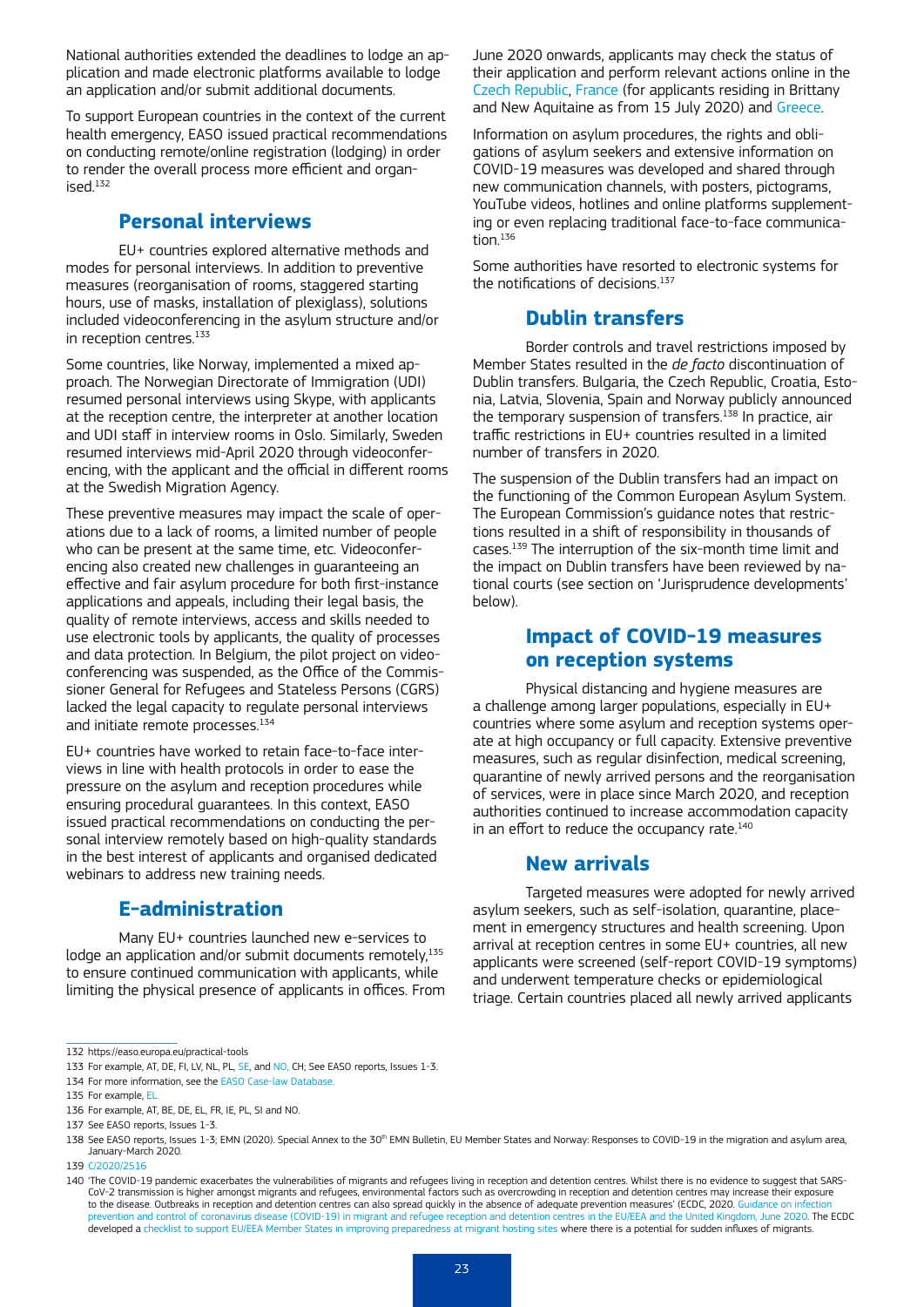in quarantine or self-isolation for 14 days while the status of their health was strictly monitored.<sup>141</sup>

EU+ countries frequently used 'initial reception' (e.g. arrival centres, first reception centres, transit centres, etc.) as a hub for registration and identification before applicants were allocated to second-line reception facilities.

#### **Accommodation capacity**

Emergency shelters were created to increase capacity and decrease the occupancy rate,<sup>142</sup> and/or self-isolation areas in existing structures. $^{143}$  In France, asylum seekers in reception systems and whose accommodation rights came to an end were maintained in their accommodation during the health crisis period.

The development of contingency plans for the immediate operationalisation of emergency shelters or isolation areas is crucial for controlling fluctuating COVID-19 numbers within reception centres.

#### **Reorganisation of reception services**

Activities in reception and accommodation facilities were substantially impacted by the pandemic. Depending on the size of the facility, food/cash distribution is provided periodically to avoid large gatherings of people.<sup>144</sup> prepacked for collection (e.g. Czech Republic) or directly in resident rooms,<sup>145</sup> or in common areas, with adequately distanced and regulated queues.146 Specific preventive measures for face-to face interactions are still applicable in most countries. Where possible, activities were undertaken remotely (e.g. psychological, legal and medical consultations in Lithuania). Learning activities that were initially discontinued,<sup>147</sup> are now undertaken remotely.<sup>148</sup> Extracurricular activities were carried out in strict compliance with special measures and by prior arrangement.

#### **Vulnerable groups**

Specific arrangements were in place for vulnerable applicants in various EU+ countries. In Austria, vulnerable applicants (such as the elderly and those with existing health concerns) were separated where possible and given special protection (e.g. food service, disbursement of financial allocations). Separate accommodation was prioritised. Applicants in need of special medical care were allocated or transferred to a special facility. Special housing arrangements were also available for vulnerable people in Belgium, Finland, Portugal, Slovenia and the Slovak Republic.<sup>149</sup>

#### **Impact of COVID-19 on second-instance procedures**

The challenges in second-instance procedures mirrored those at first instance, with physical distancing affecting hearings and personal submissions.

In principle, access to buildings was authorised only for persons summoned to a hearing, with routine use of masks, disinfectants, temperature measurement and social distancing.150 In some cases, electronic tools enabled the remote submission of appeals, delivery of documents and relevant communication.<sup>151</sup>

#### **Jurisprudence developments**

The resumption of operations by judicial institutions led to the review of emergency measures in asylum and reception procedures. Some courts and tribunals have ruled on the immediate annulment or confirmation of certain measures, affirming that procedures and safeguards in asylum practices must be aligned with the CEAS framework to avoid arbitrary revision of rules or any infringement on the existing legal framework, even in the case of an emergency.152

**Access to procedure**: National courts quickly overturned some COVID-19 measures and ordered the immediate resumption of registration of asylum applications with full compliance with hygiene measures.153 With regard to entry to the territory, the French Council of State highlighted that pandemic restrictions cannot justify a refusal to register asylum applications.<sup>154</sup>

**Dublin transfers**: Legal questions on the interruption of the six-month time limit for transfers under Article 29(1) Dublin III Regulation were brought before the German Federal Administrative Court, which held that the Dublin III Regulation provides for clear time limits that do not allow Member States to extend or interrupt the transfer period for COVID-19-related reasons.<sup>155</sup> However, other German courts considered the time limit for transfers to be interrupted.156 The former interpretation was confirmed in the Netherlands by the Court of the Hague.157 The judgments are relevant as, according to Article 29(2) Dublin III Regulation, responsibility for processing the asylum application shifts to the requesting Member State if the transfer is not carried out within the six-month time limit.

The overall health situation in the responsible Member State, specifically the number of COVID19 infections, was used to challenge the implementation of a Dublin transfer.

141 For example, [BE](https://www.fedasil.be/fr/actualites/accueil-des-demandeurs-dasile/covid-19-mesures-dans-les-centres-daccueil)[, BG](http://www.aref.government.bg/bg/node/339), [CZ](http://www.suz.cz/informace-pro-zadatele-o-udeleni-mezinarodni-ochrany-information-for-applicants-for-international-protection/), [CY](https://www.pio.gov.cy/assets/pdf/newsroom/2020/04/23.4.20_Ekthesi_Epitropou.pdf), [DK](https://uim.dk/nyheder/covid-19-regeringen-vil-forebygge-smittespredning-fra-asylansogere), [HR](https://icfonlineeur.sharepoint.com/sites/EMN/Shared%20Documents/frostka/AppData/Local/Microsoft/Windows/INetCache/Content.Outlook/AppData/Local/Microsoft/Windows/INetCache/Content.Outlook/AVND6HX0/Agenda%20LMA%20workshop%2014%20-%2015%20December%202020%20Amended%20MP.docx), [IT,](https://www.interno.gov.it/sites/default/files/allegati/circolare_covid-19_prot_del_1_4_2020_ulteriori_indicazioni_protocollo_3728_1.pdf) [FI](https://www.udi.no/en/latest/koronaberedskap-i-asylmottak/), LV, NL, SK (especially during the first wave until the testing was made available) and [NO.](https://www.udi.no/en/latest/koronaberedskap-i-asylmottak/)

154 France, Council of State (2020). *[Applicant](https://caselaw.easo.europa.eu/pages/viewcaselaw.aspx?CaseLawID=1148)*, 8 July 2020.

<sup>142</sup> For example, BE, DE, DK, EL, FR, IE, IT, NL and NO, CH.

<sup>143</sup> For example, AT, CY, CZ, FR, IE, IT, LV, SK.

<sup>144</sup> For example, AT, CZ, IT, HR, LV.

<sup>145</sup> For example, DE, HR, LV, PL.

<sup>146</sup> For example, AT, DK, DE, HR, LV.

<sup>147</sup> For example, CZ, DK, DE, HR, LV, PL, SK, SI.

<sup>148</sup> For example, BE, HR, LT, SK.

<sup>149</sup> See EASO reports, Issues 1-3.

<sup>150</sup> AT.

<sup>151</sup> For example, HR, LT, LV.

<sup>152</sup> For more information, see EASO Case-law Database at <https://caselaw.easo.europa.eu/>

<sup>153</sup> France, Council of State (2020). *[La Ligue des droits de l'Homme, l'association Action des chrétiens pour l'abolition de la torture, l'association Kali, l'association Utopia 56, and](https://caselaw.easo.europa.eu/pages/viewcaselaw.aspx?CaseLawID=1141)  [others](https://caselaw.easo.europa.eu/pages/viewcaselaw.aspx?CaseLawID=1141)*, 30 April 2020.

<sup>155</sup> Germany, Federal Administrative Court, *Applicants* v *[Federal Office for Migration and Refugees](https://caselaw.easo.europa.eu/pages/viewca%20selaw.aspx?CaseLawID=1252)*, 18 September 2020; *see also* Germany, Regional Administrative Court, *[Applicant](https://caselaw.easo.europa.eu/pages/viewcaselaw.aspx?CaseLawID=1189)  [\(Afghanistan\) v Federal Office for Migration and Refugees](https://caselaw.easo.europa.eu/pages/viewcaselaw.aspx?CaseLawID=1189)*, 28 August 2020.

<sup>156</sup> Germany, Regional Administrative Court, *Applicant* v *[Federal Office for Migration and Refugees \(BAMF\)](https://caselaw.easo.europa.eu/pages/viewcaselaw.aspx?CaseLawID=1363)*, 21 July 2020; Germany, Regional Administrative Court, *[Applicant](https://caselaw.easo.europa.eu/pages/viewcaselaw.aspx?CaseLawID=1365)* v *[Federal Office for Migration and Refugees \(BAMF\),](https://caselaw.easo.europa.eu/pages/viewcaselaw.aspx?CaseLawID=1365)* 26 August 2020.

<sup>157</sup> The Netherlands, Court of the Hague, *Applicant* v *[State Secretary for Justice and Security](https://caselaw.easo.europa.eu/pages/viewcaselaw.aspx?CaseLawID=1145)*, 21 April 2020.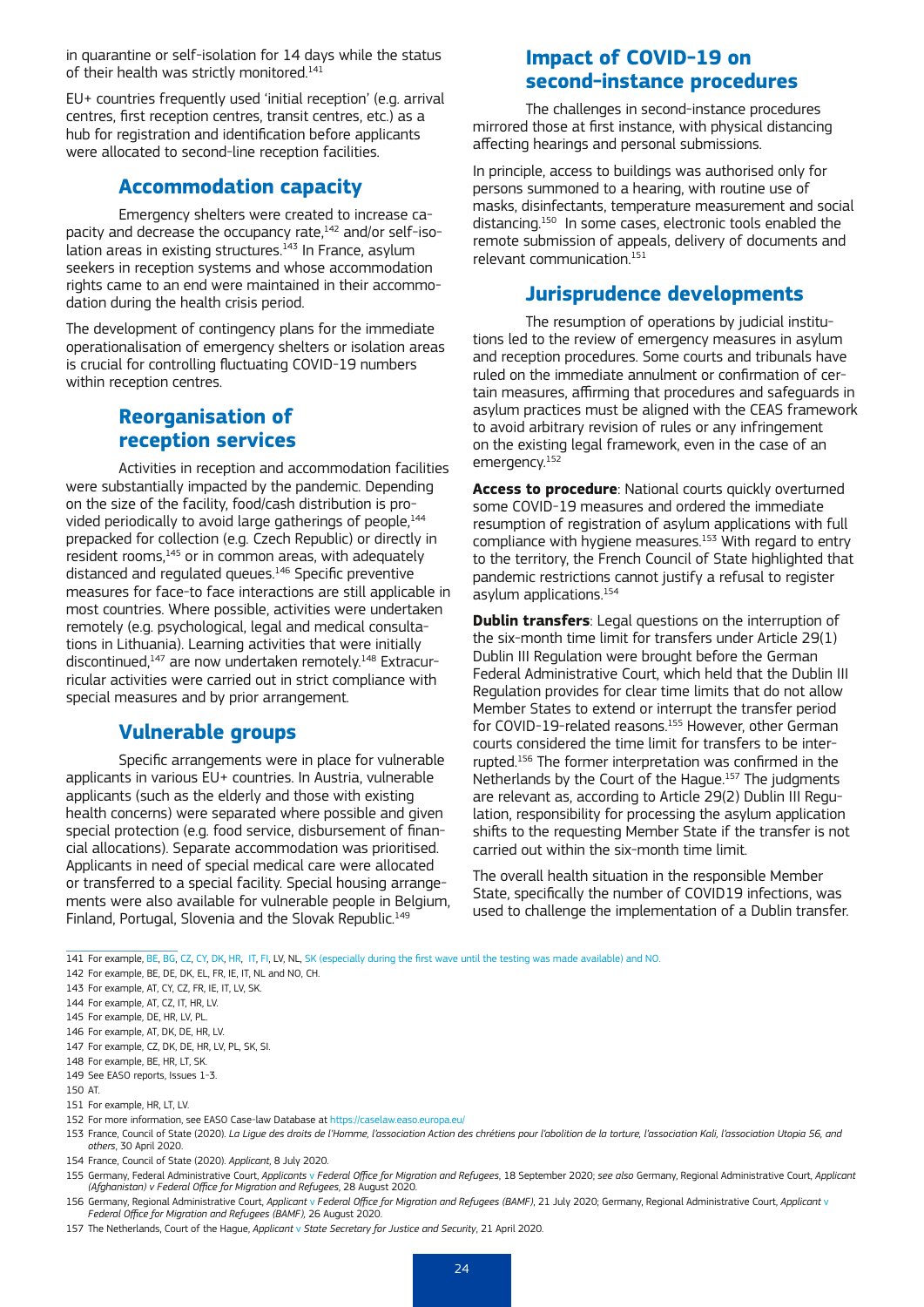The Luxembourg Administrative Tribunal held that it was not proven that a transfer to Italy would entail a risk of violation of Article 3 of the European Convention on Human Rights (ECHR) or Article 4 of the EU Charter.158

**Personal interview**: In Belgium, the Council of State suspended a decision to carry out personal interviews by videoconference, as the decision was adopted by the CGRS when it must be done by Royal Decree.<sup>159</sup> Changes that affect the rights of applicants must therefore have a legal basis.

**First-instance decision**: The time limits to take a decision needed to be adapted for the delays caused by the pandemic. In the Netherlands, the Council of State confirmed that the pandemic led to a *force majeure* in asylum procedures, making it impossible to conduct personal interviews and leading to the extension of time limits, which must be notified to the applicants.<sup>160</sup>

**Reception conditions:** Interim measures were ordered by national courts where applicants' accommodation was revoked,<sup>161</sup> or where asylum applicant status was lost.<sup>162</sup> The exceptional circumstances of the pandemic thus served as

a justification for interim measures. The courts considered that restrictions on movement and provision of services meant it would be very difficult to find another accommodation, contributing to a COVID-19 infection risk for those without suitable accommodation and for the community.

**Detention:** Courts reviewed the conditions in which the detention of third-country nationals took place pending return, assessing specifically whether the hygiene conditions complied with COVID-19 precautionary measures.163 They also reviewed the legality of repeated extensions of detention due to the effect of the COVID-19 pandemic restrictions on the practical organisation of return procedures.<sup>164</sup>

**Second-instance procedures:** The use of the written procedure, extension of time limits and suspension of public pronouncements at appeal stage were challenged in several national courts, which held that these changes in proceedings were imposed by the exceptional COVID-19 measures and comply with all the procedural guarantees provided for in the EU Charter and the ECHR, not affecting the substance of the applicant's access to justice or their right to defence and equal treatment, as they are of a temporary nature.<sup>165</sup>

<sup>158</sup> Luxembourg, Administrative Tribunal, *Applicant* v *[Minister of Immigration and Asylum](https://caselaw.easo.europa.eu/pages/viewcaselaw.aspx?CaseLawID=1207)*, 22 September 2020.

<sup>159</sup> Belgium, Council of State, *[L'Ordre des barreaux francophones et germanophones and others](https://caselaw.easo.europa.eu/pages/viewcaselaw.aspx?CaseLawID=1437)*, 7 December 2020.

<sup>160</sup> The Netherlands, Council of State, *Applicant* v *[State Secretary for Justice and Security](https://caselaw.easo.europa.eu/pages/viewcaselaw.aspx?CaseLawID=1450)*, 16 December 2020.

<sup>161</sup> Italy, Civil Court, *Applicant* v *[Ministry of Interior \(Prefettura di Pordenone\)](https://caselaw.easo.europa.eu/pages/viewcaselaw.aspx?CaseLawID=1316)*, 31 March 2020.

<sup>162</sup> Czech Republic, Supreme Administrative Court, *T. K. and Others* v *[Ministry of the Interior](https://caselaw.easo.europa.eu/pages/viewcaselaw.aspx?CaseLawID=1200)*, 20 March 2020.

<sup>163</sup> France, Council of State, *Minister of the Interior* v *[Association Avocats pour la défense des droits des étrangers and others](https://caselaw.easo.europa.eu/pages/viewcaselaw.aspx?CaseLawID=1140)*, 7 May 2020.

<sup>164</sup> Luxembourg, Administrative Tribunal, *Applicant* v *[Minister of Immigration and Asylum](https://caselaw.easo.europa.eu/pages/viewcaselaw.aspx?CaseLawID=1205)*, 24 June 2020; Luxembourg, Administrative Court, *Applicant* v *[Minister of Immigration](https://caselaw.easo.europa.eu/pages/viewcaselaw.aspx?CaseLawID=1204)  [and Asylum](https://caselaw.easo.europa.eu/pages/viewcaselaw.aspx?CaseLawID=1204)*, 16 April 2020.

<sup>165</sup> Belgium, Council for Alien Law Litigation, *[X v Office of the Commissioner General for Refugees and Stateless Persons](https://caselaw.easo.europa.eu/pages/viewcaselaw.aspx?CaseLawID=1260)*, 23 June 2020; Netherlands, Council of State, *[Applicant](https://caselaw.easo.europa.eu/pages/viewcaselaw.aspx?CaseLawID=1250) (G)* and Security, 7 April 2020; the Nethe 2020.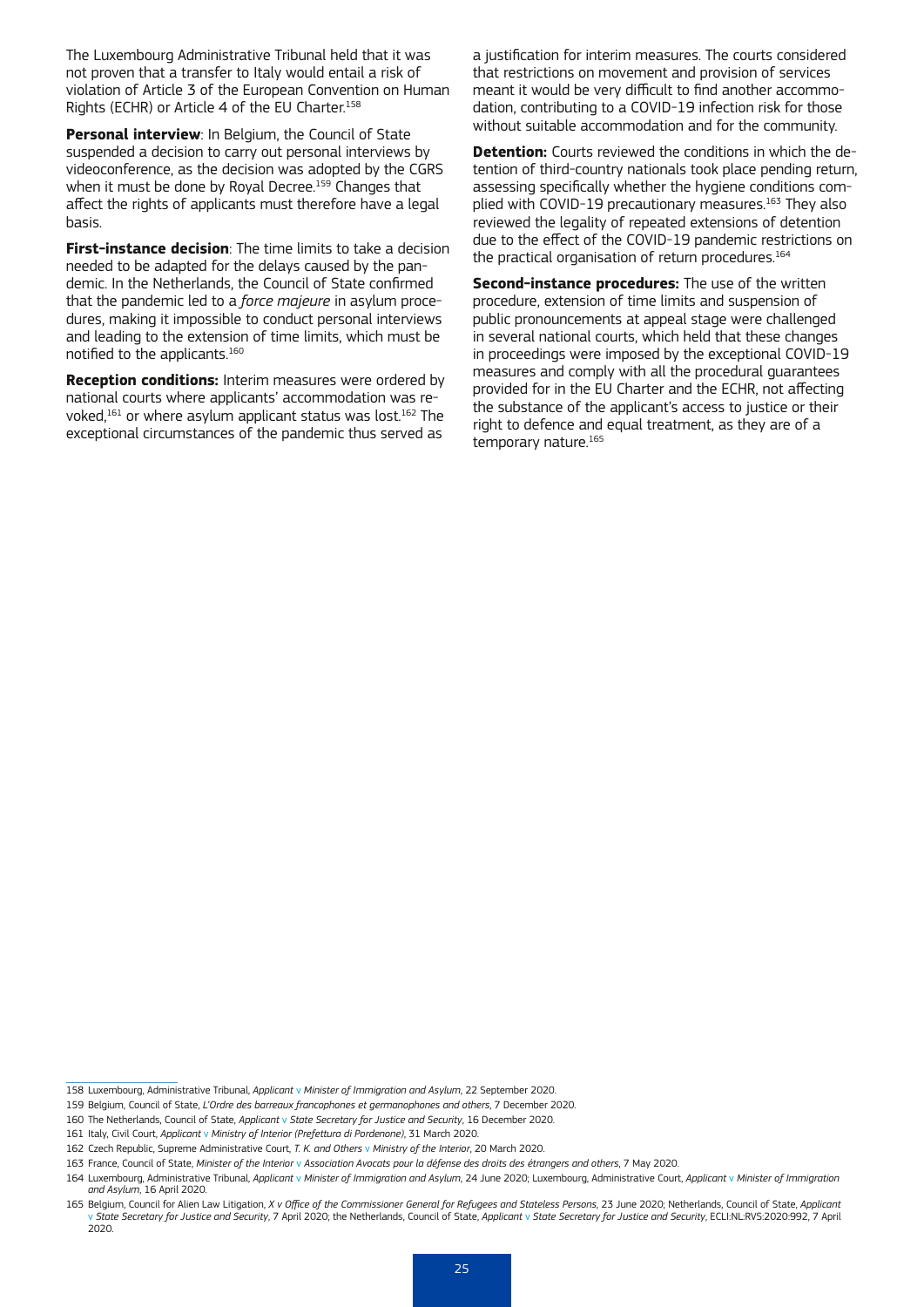# **3. INTERNATIONAL STUDENTS166**

## **CONTINGENCY MEASURES RELATED TO THE ADMISSION PROCESS FOR INTERNATIONAL STUDENTS**

Between March and June 2020, some EU and OECD countries had already modified or adapted their admission processes for immigration purposes, and many High Education Institutions (HEIs) had also adapted their enrolment and admission procedures. As at 31 December 2020, many EU Member States,<sup>167</sup> had implemented policy and contingency measures on the admission of international students.

#### Applications to Higher Education Institutes

Several EU Member States introduced online submission of application documents to higher education  $institutions$ ,<sup>168</sup> albeit these were already in place in five other Member States pre-pandemic.<sup>169</sup> In many cases,<sup>170</sup> measures were implemented specifically to mitigate the negative impacts of any delays in the application procedure, such as online procedures, $171$  extending the enrolment deadline,172 deadline for confirmation of enrolment by HEIs,173 and postponement of studies to the following academic year for international students who could no longer travel outside their country.174

#### Applications for visa or residence permits

By June 2020, various countries had adopted measures to limit delays in the application procedures for visas or residence permits.175 As at December 2020, several EU Member States<sup>176</sup> allowed online applications for visa,  $177$ and for request or renew residence permits.  $178$  In Slovenia, it was possible to submit applications electronically without a qualified electronic signature. Belgium, Italy and Ireland provided for extended validity of residence permits. As of May 2020, the Czech Republic implemented a fast-track process for granting residence permits for international students.

In all non-EU OECD countries, applications for study permits continued to be processed throughout 2020 – except in the

USA where the applications were suspended in mid-2020. However national travel restrictions in a number of countries (e.g. Australia, Japan, New Zealand) restricted entry to residents.

In Canada, in-person filings were suspended but all study permits could be applied for online, with individuals invited to explain any documents missing due to COVID-19. Canada also adopted a new two-step process for study permit applicants, which enabled some international students to begin their Canadian studies online from abroad, without final approval of their study permit. In July 2020, Israel decided to admit international students for the 2020/21 academic year, whether or not classes were online. New Zealand considered entry exceptions for subgroups of international students (250 PhD and 1 000 degree students) who previously studied in the country and who met a number of additional criteria, including self-isolation on arrival and sufficient funds. In the US, the Student and Exchange Visitor Programme (SEVP) guidance states that students entering the country for initial (new) status for the spring 2021 semester require an in-person course component. F-1 international students who were in the US and enrolled in classes with in-person requirements in March 2020 were permitted for partially or completely online/ remote spring schedules. Australia granted international students additional time to provide English language test results, biometrics and health checks where COVID-19 had disrupted access to these services.

Between March and June 2020, many countries reported delays in their application procedure for visas or residence permits for international students.179 However, as of December 2020, the situation improved and no significant delays to visa/residence permits due to the closure of embassies or consulates were reported by EU Member States. At the same time, the negative impact of the pandemic on the number of new international student visas and/or residence permits issued in the autumn semester became apparent, compared to 2018 and 2019.180 Spain and Latvia experienced the biggest decrease in issued residence permits for education reasons, at 83% and 70%,

<sup>166</sup> Information relating to EU Member States, Norway and Switzerland was provided by EMN NCPs via AHQ EMN AHQ 2021.2. Information relating to non-EU OECD countries was provided by the OECD.

<sup>167</sup> CZ, EE, ES, FR, HR, HU, IE, LT, LU, LV, MT, NL, PL, SK.

<sup>168</sup> BG, FR, HR, LT, LV, NL, PT, SK.

<sup>169</sup> IT, MT, NL, PL, SE, SI.

<sup>170</sup> BG, CZ, DE, ES, ER, HR, IE, IT, NL, PL, PT, SK.

<sup>171</sup> BG, CZ, HR, IE, LV, PT.

<sup>172</sup> IT, FR, HR, NL – this change applied to Dutch students and international students alike.

<sup>173</sup> FR, HR.

<sup>174</sup> SK.

<sup>175</sup> BE, CY, FR, HR, IE, IT, LU, NL, PL and UK.

<sup>176</sup> BG, FI, FR, HR (possible to undertake parts - not all - of the visa procedure online), HU, NL, SE.

<sup>177</sup> IE (existing system).

<sup>178</sup> AT, IE (online system for renewal of residence permits).

<sup>179</sup> BE, CY, CZ, DE, FI, FR, HR, LT, LU, LV, MT, PL, SI, SK (individual cases at consulates abroad). Examples of non-EU OECD countries: AU, CA, CH, UK.

<sup>180</sup> BE, EE, ES, FI, FR, HU, LV, NL, SE, SI, SK. For NL the comparison is made to the 2019 only.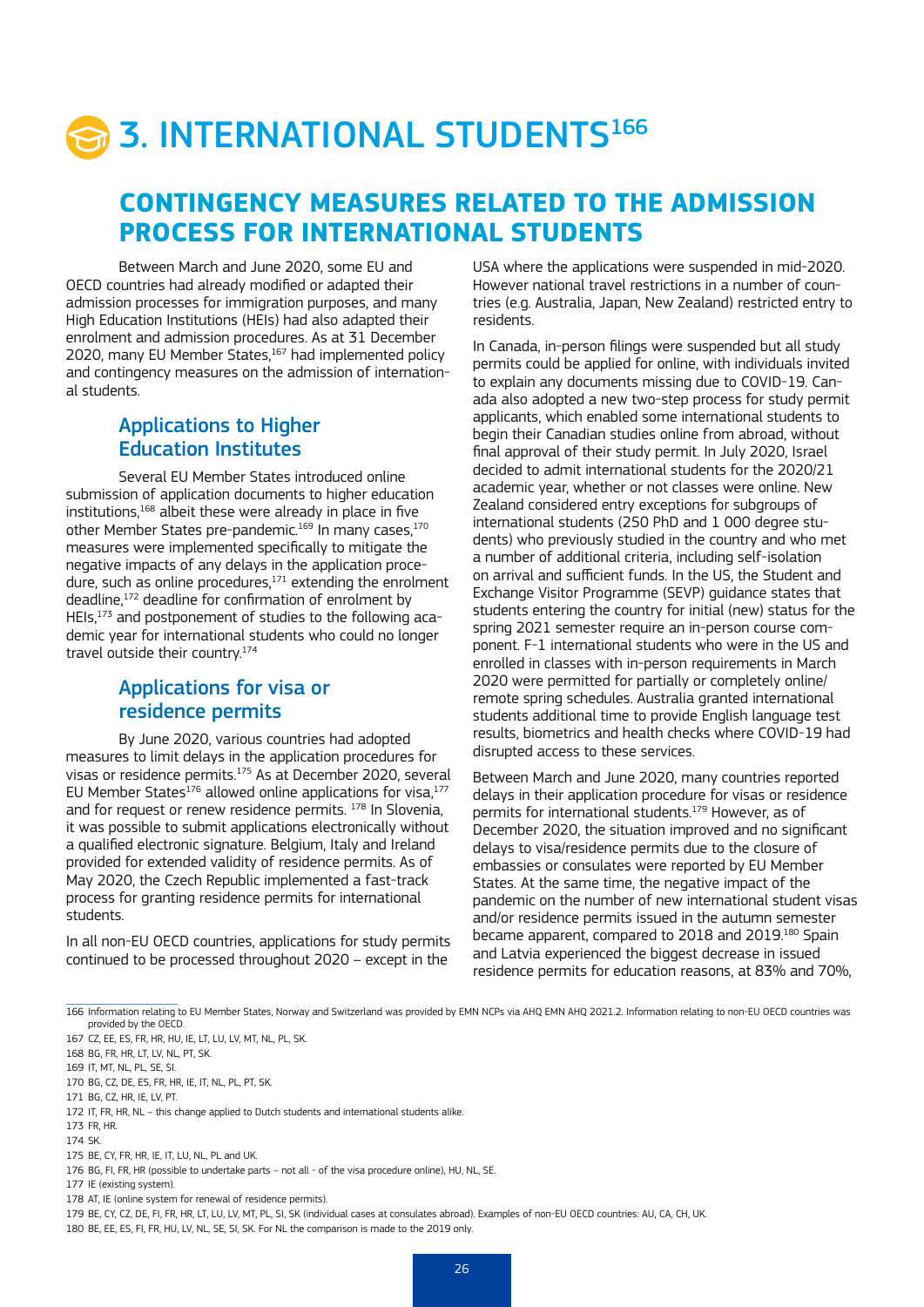respectively. Three Member States did not observe this negative trend,181 while others were not able to estimate the impact of the COVID-19 pandemic due to missing data. <sup>182</sup> Austria experienced a decline in the numbers of first residence documents, but there was no indication that this was a direct consequence of the COVID-19 pandemic.

#### Guidelines issued to higher education institutions

Until June 2020, several EU and non-EU OECD countries had provided guidelines for HEIs in relation to international students,<sup>183</sup> with six more countries providing guidance by the end of 2020.184 Italy reported that the physical presence of international students could be replaced by distance learning, if necessary, at least until the end of 2020. Germany and the Slovak Republic issued recommendations related to international students' enrolment, but in Croatia, Germany and the Slovak Republic, guidelines concerned university life in general, rather than specifically the admission of new international students. The Netherlands reported guidelines on the limitation of physical presence, with HEIs temporarily accepting the Test of English as a Foreign Language (TOEFL) iBT Special Home Edition test. In the US, Immigration and Customs Enforcement (ICE) is responsible for the SEVP, which manages international student residence. HEIs must report student oversight to SEVP. Following emergency COVID-19 related changes in rules for international students in SEVP, ICE provided guidance and templates for HEIs to report their changes in procedural and operational plans.

Almost all EU Member States reported that national policy encouraged HEIs to limit physical presence on campus.<sup>185</sup> Exceptions related to practical aspects of study, such as laboratory work in smaller groups,<sup>186</sup> practical studies in medicine,187 or mid-term exams that could not be held remotely.<sup>188</sup> Such exceptions also applied in Canada and the UK.

### **INTERNATIONAL STUDENTS ADMITTED PRIOR TO THE PANDEMIC**

By December 2020, many EU Member States permitted international students who were admitted undertaking their study on their territory prior to the pandemic but subsequently returned to their country of origin, to continue their studies online from abroad.<sup>189</sup> In some cases.<sup>190</sup> HEIs decided on this matter and examined the extent to which courses could be delivered from abroad using online formats. Other countries did not permit international students to continue their studies online from abroad.<sup>191</sup> In Portugal, international students had to return to Portugal for physical classes, once they were available.

#### Support mechanisms for international students

Between March and June 2020, several EU Member States had already put in place funds to help disadvantaged international students or provided access to mainstream financial supports.<sup>192</sup> By December 2020, **state-funded** social security/benefits or other support mechanisms for (financially disadvantaged) international students were available in a few additional countries.<sup>193</sup> Poland (State)<sup>194</sup> and Portugal (HEI) introduced some supports and scholarships for internationals students who found themselves in a difficult financial situation due to the COVID-19 pandemic. Similar support was available in

OECD countries outside the EU and Norway. International students who were in Australia longer than 12 months and who faced financial hardship were able to access their Australian superannuation (pension contributions). Canada doubled its need-based Student Grant for full-time students, including international students, for 2020 and 2021, to up to CAD 6 000 (EUR 4 053) for a standard 8-month academic year. In New Zealand, the support available under the Assistance to Foreign Nationals Impacted by COVID-19 Programme was extended to 31 August 2021 and included international students experiencing temporary hardship due to the effects of COVID-19.

By December 2020, many EU Member States had introduced other temporary measures to mitigate the financial impact of COVID-19 on international students, for example by increasing maximum working hours,<sup>195</sup> opening access to national funds, or through financial programmes managed at local or HEI level.<sup>196</sup> Some of the latter specifically benefitted international students. As a temporary measure, Ireland permitted students to work up to 40 hours per week when classes were not running. This was conditional on the student completing the course online, where such service was provided by the school/college. From 25 September 2020, the standard criteria for the student work concession were reintroduced.

184 DE, ES, FR, LT, LV, SK.

<sup>181</sup> BG, CY, IT, LT.

<sup>182</sup> CZ, DE, HR, IE, LU, PL, PT.

<sup>183</sup> CZ, IE, FI, FR (online exams and continuity of courses), LU, NL, PL, SI. Examples among non-EU OECD countries: AU, NZ, UK, US.

<sup>185</sup> AT, BE, BG, CY (obligatory), CZ, DE, EE, ES, FR, HR, HU, IE, IT, LT, LU, LV, NL, PL, PT, SE, SI, SK.

<sup>186</sup> BG, CY, CZ, EE, HU, LU.

<sup>187</sup> CZ, LV.

<sup>188</sup> AT CY CZ LU NL PT.

<sup>189</sup> AT, BG, CY, CZ, DE, ES, FI, HR, HU, IT, LV, NL, PL, SE, SI, SK.

<sup>190</sup> AT, BE, DE, EE, HR, HU, LT, NL.

<sup>191</sup> FR, IE, LU, PT.

<sup>192</sup> BE (no measures from the competent Communities), DE, FI, FR, PL

<sup>193</sup> BE, FI, FR, IE, NL, PL, PT.

<sup>194</sup> PL reported that the scholarship payment was made more flexible for scholarship holders staying outside the Republic of Poland, granting them the full scholarship rate during their online education.

<sup>195</sup> BE, FR, IE, NL (vital professions).

<sup>196</sup> BE, DE, ES, FR, IE, LT, NL, PL.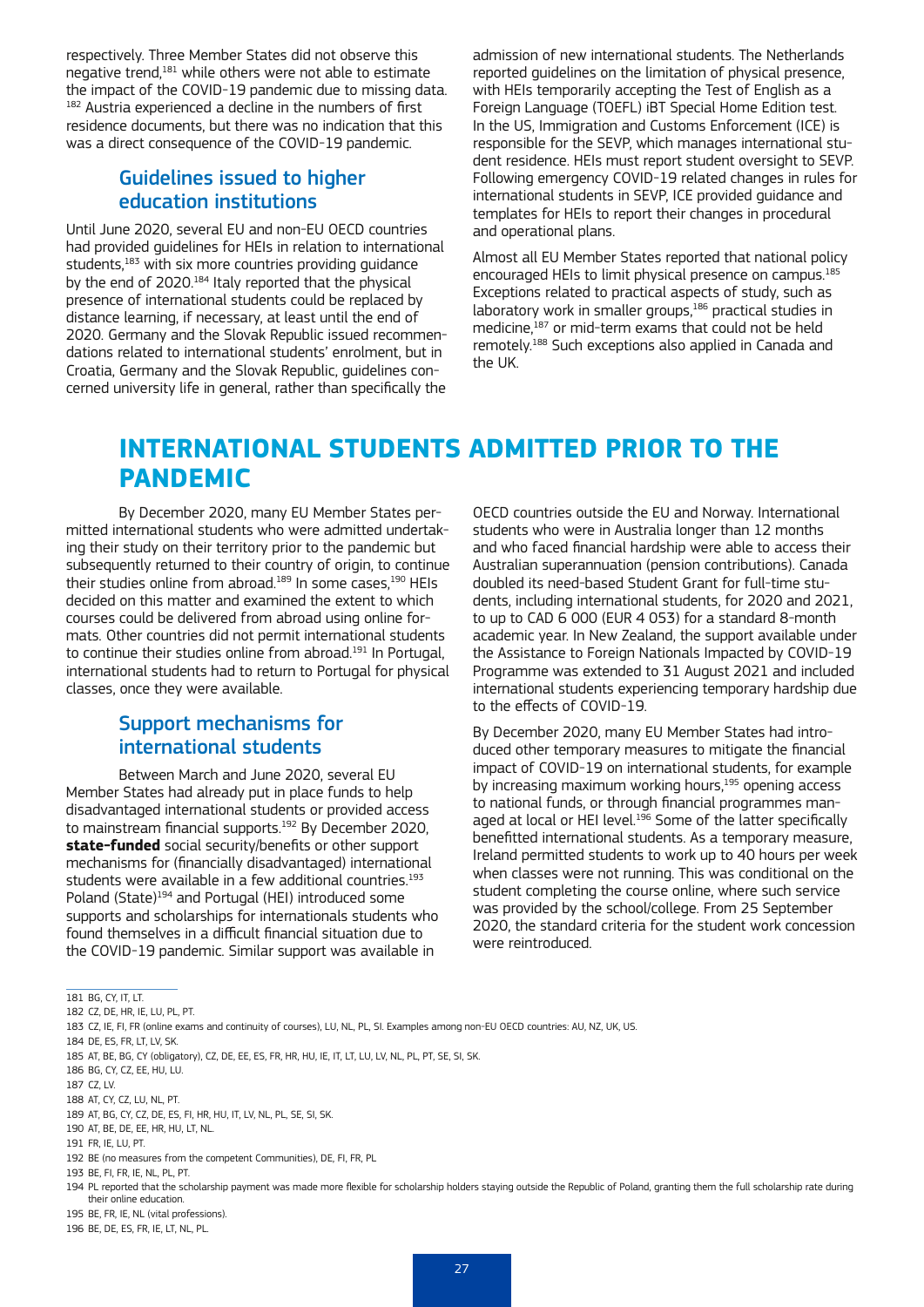In the non-EU OECD countries, Australia lifted its 40-hour limit (per 14 days) for international students working in certain health occupations and agriculture. In the UK, working hour limits were lifted for employment in certain health jobs; further, students whose courses were suspended due to COVID-19 and who held work rights were exempted from the 20-hour limit. In Canada, international students already in the country were allowed to work full-time (beyond 20 hours) in federally recognised essential services (health care, critical infrastructure, or the supply of food or other critical goods) until end-August 2020. In New Zealand, from August 2020 to July 2021, student visa holders were allowed to work in a supermarket for more than 20 hours a week, if their region of residence was in the highest alert level (3 or 4) of COVID-19 and they had worked at the supermarket immediately beforehand. In the US, international students currently participating in temporary work (OPT) were granted the right to work remotely if their employer had an office outside of the US or the employer could assess student engagement by electronic means.

Other support mechanisms for international students at **local level** (e.g. housing benefits, hardship allowance) were also available in some countries.<sup>197</sup> International students could also benefit from mainstream protections for tenancies in Ireland and a crisis benefit grant from local municipalities in Latvia. All students were entitled to accommodation in Hungary and Portugal.

At **HEI level**, support mechanisms for international students were implemented in several countries,<sup>198</sup> and included the possibility of a reduced dormitory fee.<sup>199</sup> or support for accommodation.200 Latvia and Poland reported supports targeting international students. Universities in Poland reported that private donations from partner companies allowed for the creation of a special fund for international students at Polish universities. Although very limited, the fund allowed students who had lost their incomes to apply for support from the HEI. In Latvia, international students were offered the option to divide their tuition fee.

In Poland, some HEIs opened a health room at the beginning of the new semester, where medical assistance was available. These health rooms were responsible for providing professional assistance for suspected COVID-19 infection and taking the necessary epidemiological measures.

Measures were also introduced to help students with accommodation during the pandemic: in the Czech Republic, each HEI issued its own specific guidelines for students staying in dormitories. In Lithuania, some HEIs cooperated with municipalities provided housing arrangements for newly arriving students to undergo 14-day quarantine periods.

In Spain, online and telephone psychological care services were provided to the university community and to the general public on the platform, [Conectados@la universidad](https://www.uned.es/universidad/inicio/uned_uoc_solidaria/apoyo_psicologico.html)  [en casa](https://www.uned.es/universidad/inicio/uned_uoc_solidaria/apoyo_psicologico.html) (Connected to University from home). This service was offered by the Applied Psychology Department of the National Distance University (UNED). HEIs in Latvia and Lithuania also offered psychological support to local and international students.

Six EU Member States<sup>201</sup> provided supports available to all students (EU citizens and international students). For example, following the announcement by the government of a second lockdown in November 2020, France agreed exceptional aid of €150 for scholarship students and beneficiaries of housing assistance.

HEIs in non-EU OECD countries also offered a range of supports to students. In Australia, universities and other education providers support included fee deferral, deferred studies or payments, food and accommodation support, and mental health and other medical support. In New Zealand, the Ministry of Education provided guidance to HEIs on how to provide support specifically to international students during COVID-19-related lockdowns and the consequent stress and isolation.

#### Prevention of withdrawal of visa and residence permits

Between March and June 2020, measures to ensure that permits already issued to international students would not be withdrawn were generally accommodated within existing or emergency protections for wider categories of third-country nationals.

However, by December 2020, some EU and non-EU OECD countries had put in place specific provisions for international students to prevent visas or permits from being withdrawn,202 and to give them additional time to finish their studies. In Australia, a change from face-to-face to remote delivery of online studies will not impact compliance with study visa conditions, while a visa fee waiver for visa extensions directly related to COVID-19 was introduced. In New Zealand, student visa application fee refunds for withdrawal were considered on a case-by-case basis. In the US, international students pursuing studies for autumn 2020 could remain in the US even if their educational institution switched to a hybrid programme or to fully online instruction. A number of OECD countries outside the EU also adjusted their requirements to allow periods of online study to count towards their requirements for post-graduation work visas. For example, online study outside Australia is counted from the time a student visa is granted, and those applying from outside Australia must hold or have held a student visa in the past 12 months to apply. In Canada, all studies up to 31 December 2021 would count towards a future post-graduation work permit, potentially allowing international students to complete their entire programme online from abroad while still being eligible for this programme. By contrast, in New Zealand, post-study work visa eligibility still requires full-time study in New Zealand.

<sup>197</sup> HU, IE, IT, LV, MT, PT.

<sup>198</sup> BE, CZ, HR, FR, IT, LV, NL, PL, PT. 199 CZ. 200 LV.

<sup>201</sup> BE, CZ, FI, FR, IT, LT.

<sup>202</sup> Among Member States: ES, IT, NL, PT, SK. Examples from non-EU OECD countries: AU, CA, JP.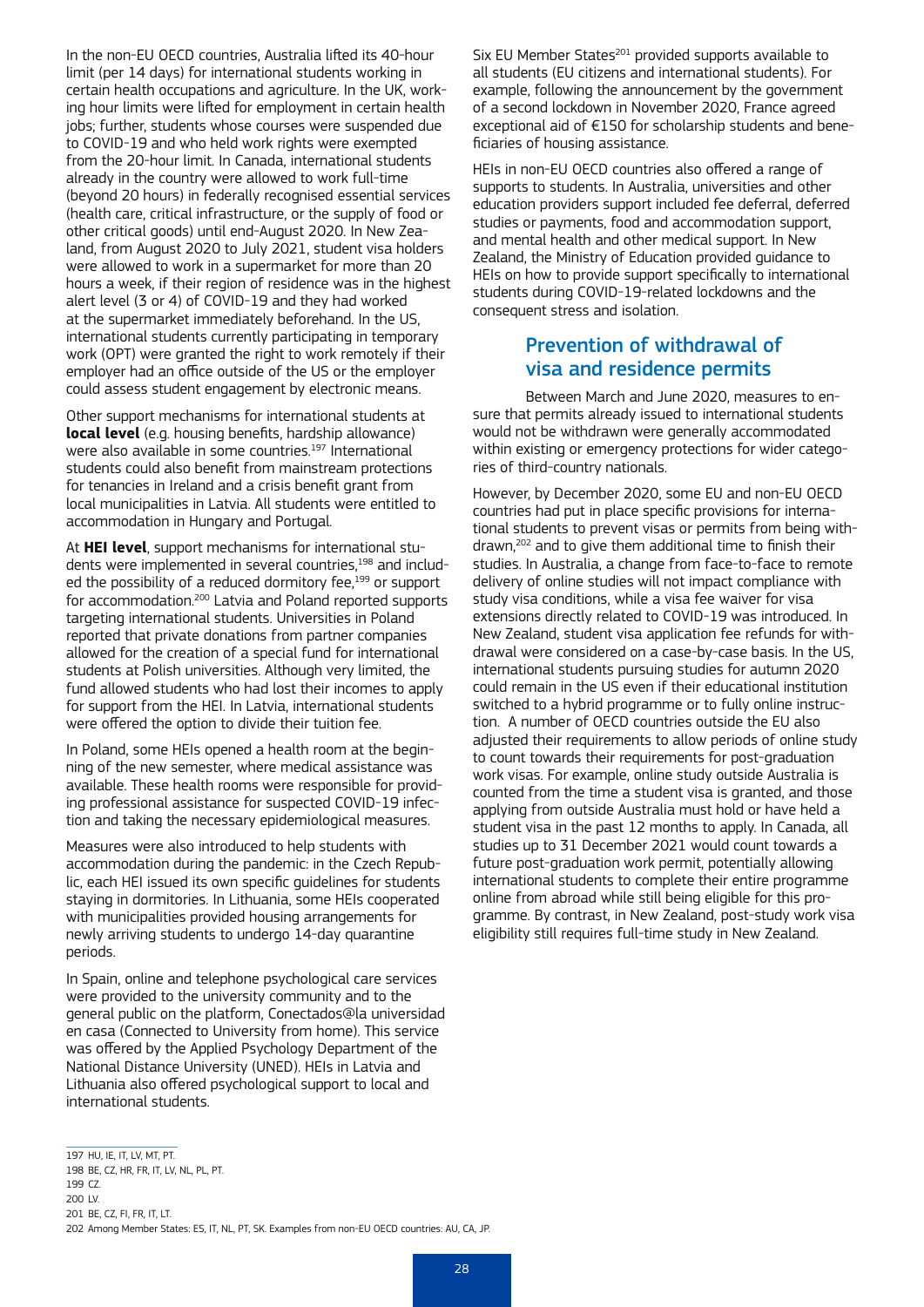# 4. VOLUNTARY AND FORCED RETURN<sup>203</sup>

### **IMPACT OF COVID-19 MEASURES ON IMPLEMENTATION OF RETURNS**

This section reports on the impact of the COVID-19 pandemic on voluntary and forced return procedures and policy responses in EU and OECD Member States between March and December 2020<sup>204</sup>

The Covid-19 crisis and associated travel restrictions and bans impacted on the number of return decisions and implementation of return in EU Member States, Norway and Switzerland and other OECD countries. At the end of 2020, Frontex detected a number of issues:<sup>205</sup>

- a) impact of European Integrated Border Management (EIBM), including return activities, secondary movements and the measures related to the detection and prevention of cross-border crime;
- b) decelerating effect on return activities in EU MSs/SACs;
- c) Enhanced border control for Covid-19 spread prevention and quarantine measures applied to individuals when crossing borders have discouraged secondary movements. Most third-country nationals in transit countries could not move onwards or return to their countries of origin.
- d) Despite travel restrictions and the temporary reintroduction of the border controls at the internal borders, cross-border crime has not decreased considerably.

Many EU Member States issued fewer return decisions in March, April and May 2020 compared to the same periods the previous year.<sup>206</sup> in correspondence with the adoption of the travel restrictions. The number of return decisions gradually resumed in the following months, with a general steady increase until the end of the year, where they returned to figures compared to the same period in 2019.<sup>207</sup> In most cases, the number of return decisions never quite reached pre-pandemic levels,<sup>208</sup> although some remained stable throughout the year.<sup>209</sup> Spain saw an exponential

increase in return decisions during the last quarter of 2020.210

Against the trend on issuance of return decision, the number of effective returns in 2020 was 6% higher than 2019. Across the EU, the implementation of voluntary and forced return decisions continued to grow between August and December 2020, while remaining below the levels of March 2020.<sup>211</sup> Indeed, Frontex reported that from May 2020 onwards, the monthly number of effective returns slowly picked up and peaked at 6 400 in August, around 60% of which was reported in August 2019.212 While the numbers remained low on average, several Member States had high counts (over 500) of forced returns $213$  or voluntary returns $^{214}$  towards the end of the year.

The two following graphs show the evolution of forced and voluntary returns in several Member States between January and December 2020.<sup>215</sup>

The COVID-19 crisis curbed the ability of EU Member States, Norway and Switzerland to carry out forced return decisions,216 and several reported a first dip in the number of forced returns in March and April 2020.<sup>217</sup> The number of forced returns returned to pre-COVID-19 levels by July 2020 in only three Member States and Switzerland.<sup>218</sup> while others remained well below that benchmark, even after July 2020.<sup>219</sup> This was partially explained by travel restrictions imposed by countries of origin. Nevertheless, Member States were able to carry out returns to several countries of origin, in some cases with the support of escorts. Voluntary returns also remained low during the first half of the year, with a slight increase in June and July.

Japan, Korea, and New Zealand noted that a reduction in the number of international flights and other travel restrictions made it difficult to carry out deportations in 2020. In 2019, the Korean government introduced measures to encourage unauthorised foreigners to voluntarily depart

<sup>203</sup> Information relating to EU Member States, Norway and Switzerland was provided by EMN NCPs via AHQ 2020.80 and 2020.81,Information relating to non-EU OECD countries was provided by the OECD.

<sup>204</sup> Information reported is based on information collected by the EMN Return Expert Group (REG) practitioners through the EMN Ad-Hoc Queries (AHQ) on responses to COVID-19 in the return procedures area. Information provided by OECD was collected via the OECD Working Party on Migration, the OECD Expert Group on Migration, and for the OECD policy brief on managing international migration under COVID-19 in OECD countries. Following the United Kingdom's departure from the European Union on 31 January 2020, the EMN National Contact Point of the UK is participating in selected EMN outputs during the transition period.

<sup>205</sup> Frontex (2021). Briefing Note: umbrella Inform on COVID-19 in the migration area, 19/02/2021, Ref: SAMD/RAU/ADLA/1742/2021.

<sup>206</sup> BE, CZ, DE, EE, FI, FR, HR, IE, IT, LT, LU, LV, PL, SK, SE and NO, CH. IE does not participate in the Return Directive.

<sup>207</sup> CY, CZ, EE, HR, HU, LT, LU, NL, SI.

<sup>208</sup> CY, CZ, LT, LU, LV.

<sup>209</sup> BE, FI, IE.

<sup>210</sup> Spain issued 3668 return decisions in August, this number steadily increased over the next few months, culminating to 9605 return decisions issued in December 2020. 211 BE, BG, CY, CZ, FI, HU, IE, LT, LU, NL, SI.

<sup>212</sup> Frontex (2021). Briefing Note: umbrella Inform on COVID-19 in the migration area, 19/02/2021, Ref: SAMD/RAU/ADLA/1742/2021.

<sup>213</sup> ES, SE.

<sup>214</sup> ES, LV, SE.

<sup>215</sup> BE, BG, HR, CY, CZ, EE, ES, DI, HU, IE, IT, LV, LT, LU, NL, PT, SE, SI, NO.

<sup>216</sup> IE does not participate in the Return Directive.

<sup>217</sup> AT, BE, CY, CZ, DE, DK, EE, ES, FI, FR, HR, HU, IE, IT, LT, LU, LV, NL, PL, PT, SK, and NO, CH.

<sup>218</sup> CY, CZ, HR, PL, and CH.

<sup>219</sup> BE, EE, FI, FR, IE, LT, LU, LV, NL, SK.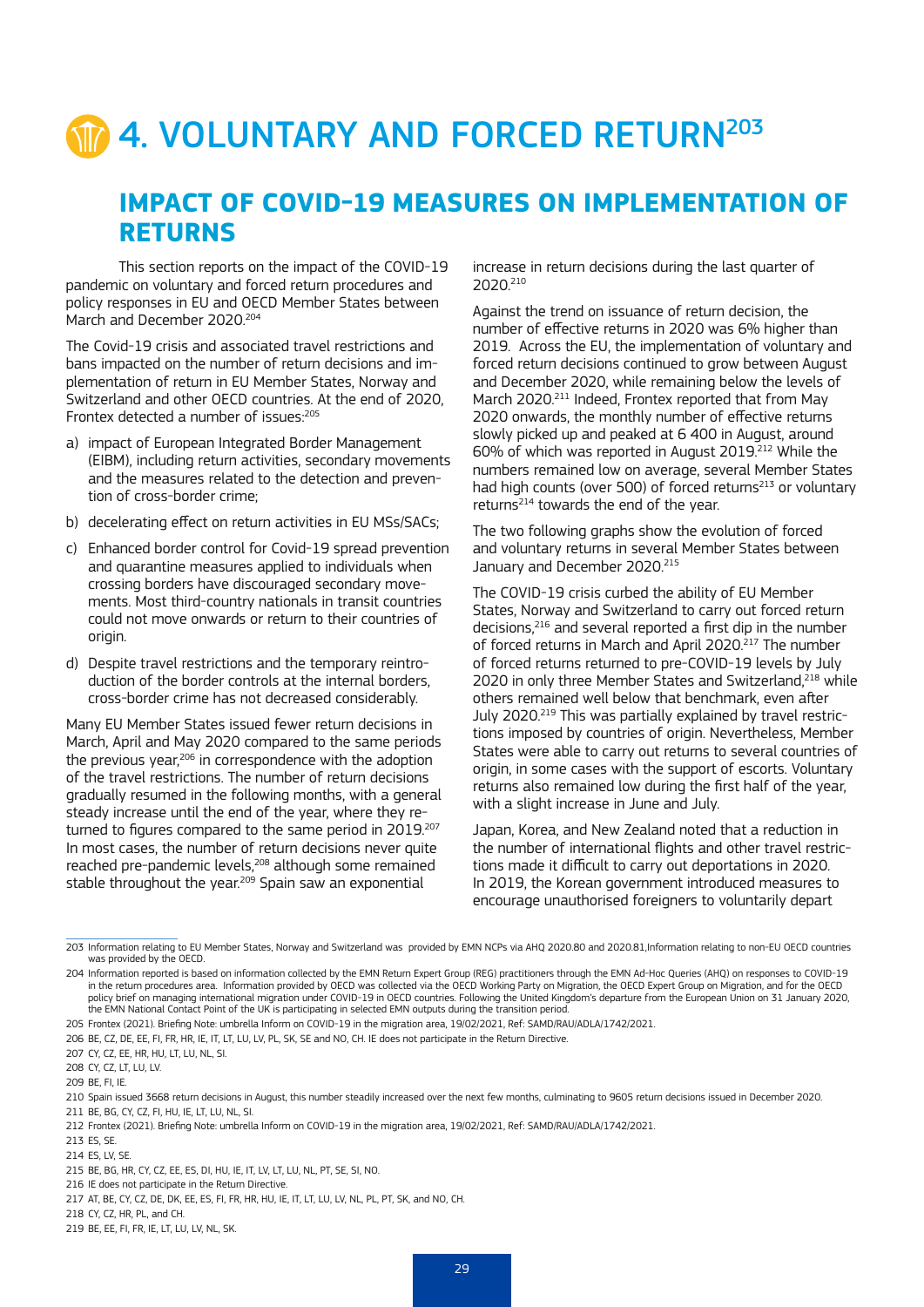#### **Figure 2 Forced returns in 2020**



#### TOP 5 COUNTRIES: TOTAL FORCED RETURNS:







Source: EMN National Contact points

Apr May

406

Belgium

126

Finland

Hungary

Jan Feb March

58

Korea, including exempting them from fines and entry bans if they departed by 30 June 2020. However, in the second quarter of 2020, COVID-19 mitigation measures made such travel impossible. The government paused its efforts to remove unauthorised foreigners and provided free COVID-19 testing and treatment. As a result, the Korean government estimates that there were approximately 400 000 unauthorised foreigners in the country in July 2020.

Israel registered a reduction in deportations, with 30% fewer foreigners deported (2 230) in the first half of 2020 compared to the same period in 2019.

The US did not suspend deportations due to COVID-19. Instead, the US Customs and Border Patrol invoked a Department of Health regulation giving it the authority to expel foreigners without normal immigration proceedings.

Agreements with countries of origin remained in place, with individuals removed to their country of origin within hours, in many cases.

Several EU Member States continued to implement strict hygiene conditions throughout 2020.<sup>220</sup> especially during face-to-face meetings. Three Member States noted that temporary residence permits could be issued to third-country nationals with a return decision who could not be returned, their residence permits could be extended, or the return decision delayed.221 In Latvia, a third-country national whose visa or residence permit expired during the emergency situation did not need to receive a voluntary return decision or apply for a new visa or residence permit, but was entitled to remain in Latvia and leave within two months of the end of the emergency situation (Law on the Management of the Spread of COVID-19 Infection), the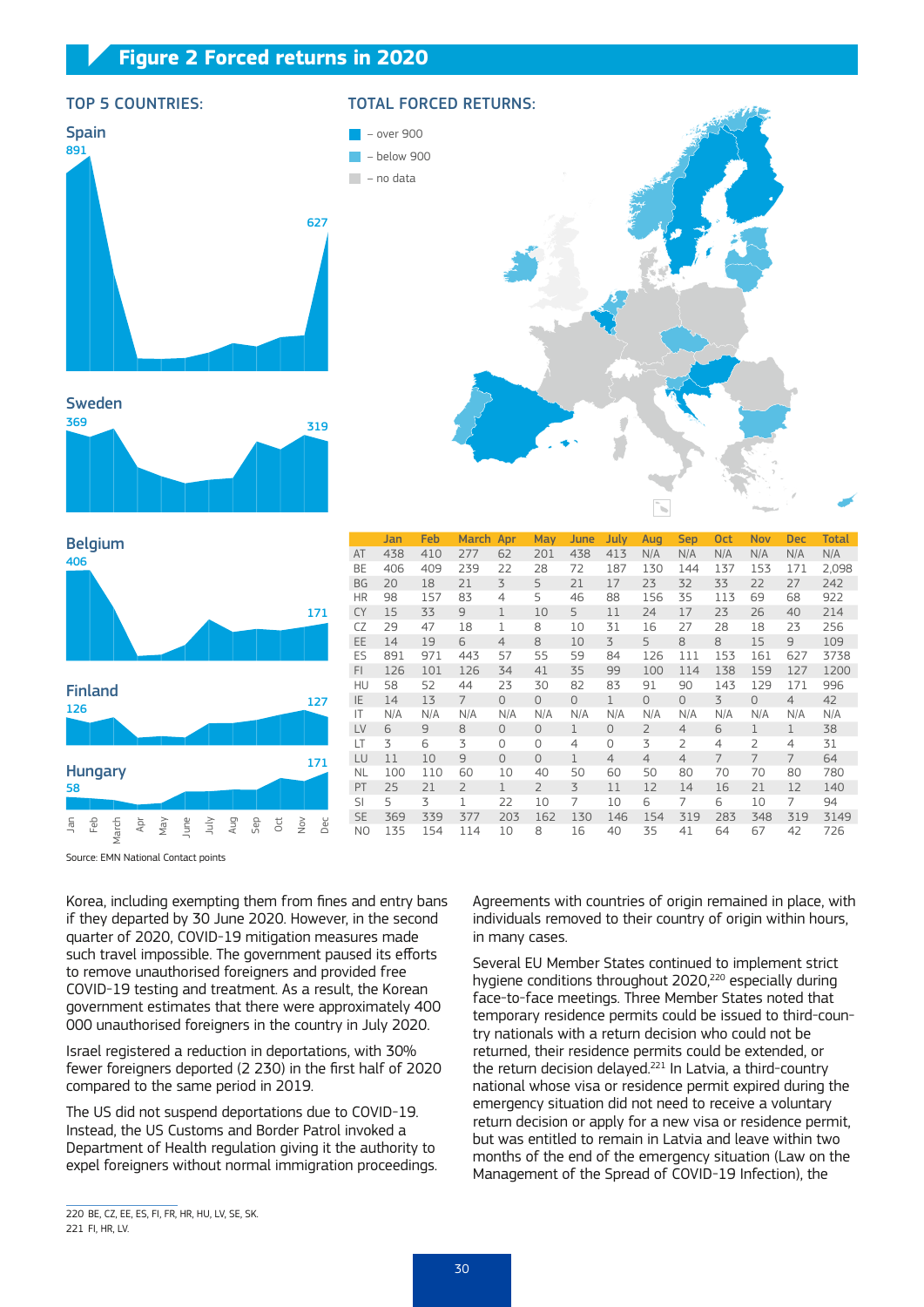#### **Figure 3 Voluntary return in 2020**



#### TOP 5 COUNTRIES: TOTAL VOLUNTARY RETURNS:



Jan Feb March Apr May June July Aug Sep Oct Nov Dec Total<br>377 485 222 100 125 252 365 N/A N/A N/A N/A N/A N/A

LT 112 155 92 28 67 38 64 124 153 247 136 202 1418 LU 23 13 2 0 0 12 18 33 12 15 18 10 156 NL 310 270 220 100 40 60 160 150 170 190 170 150 1990 PT 28 36 14 0 10 31 51 29 41 41 31 28 340 SI N/A 1 N/A N/A N/A N/A 1 N/A N/A N/A N/A N/A N/A SE 645 754 439 66 54 257 537 587 892 766 729 506 6232 NO 13 17 2 0 3 2 6 27 14 14 14 13 125

The Netherlands







Source: EMN National Contact points

same was the situation in Estonia (Regulation of the head of the Police and Border Guard Board). Ireland re-commenced issuing deportation orders and accompanying arrangement letters (setting out the terms of the deportation order) in August 2020, but these were paused again from October 2020.

Between January and July 2020, several EU Member States reported implementing new measures or procedures for conducting individual assessments, and in relation to the period for voluntary departure.<sup>222</sup> Italy reported carrying out individual assessments that took into account the public health situation in the destination country. Other Member States, Norway and Switzerland accommodated

the situation created by the COVID-19 pandemic within existing procedures, especially in relation to individual assessments and voluntary return periods.<sup>223</sup> In Belgium, Estonia and Switzerland, persons unable to be returned had their delayed return decision extended, a procedure that pre-dated the pandemic.<sup>224</sup>

Between August and December, most EU Member States and Norway did not implement or report any new measures regarding individual assessment.225 Remote communication continued to be routine, with three Member States extending residence permits or providing the opportunity to obtain a temporary residence permit for third-country nationals who could not be returned.<sup>226</sup>

225 BG, CY, CZ, FR, HR, IE, IT, LT, LU, LV, NL, SE, SI and NO. 226 BE, FI, HU, PL.

<sup>222</sup> AT, CZ, HR, HU, IT, LT, LV, PL, SE.

<sup>223</sup> BE, CY, DE, EE, ES, FR, IE, LU, PL and NO, CH. The changes were made *ex officio* in Poland.

<sup>224</sup> Further information can be found in EMN (2021). Inform #5- Impact of COVID-19 pandemic on voluntary and forced return procedures and policy responses, available at: [https://ec.europa.eu/home-affairs/sites/homeaffairs/files/00\\_eu\\_inform5\\_return\\_en.pdf](https://ec.europa.eu/home-affairs/sites/homeaffairs/files/00_eu_inform5_return_en.pdf)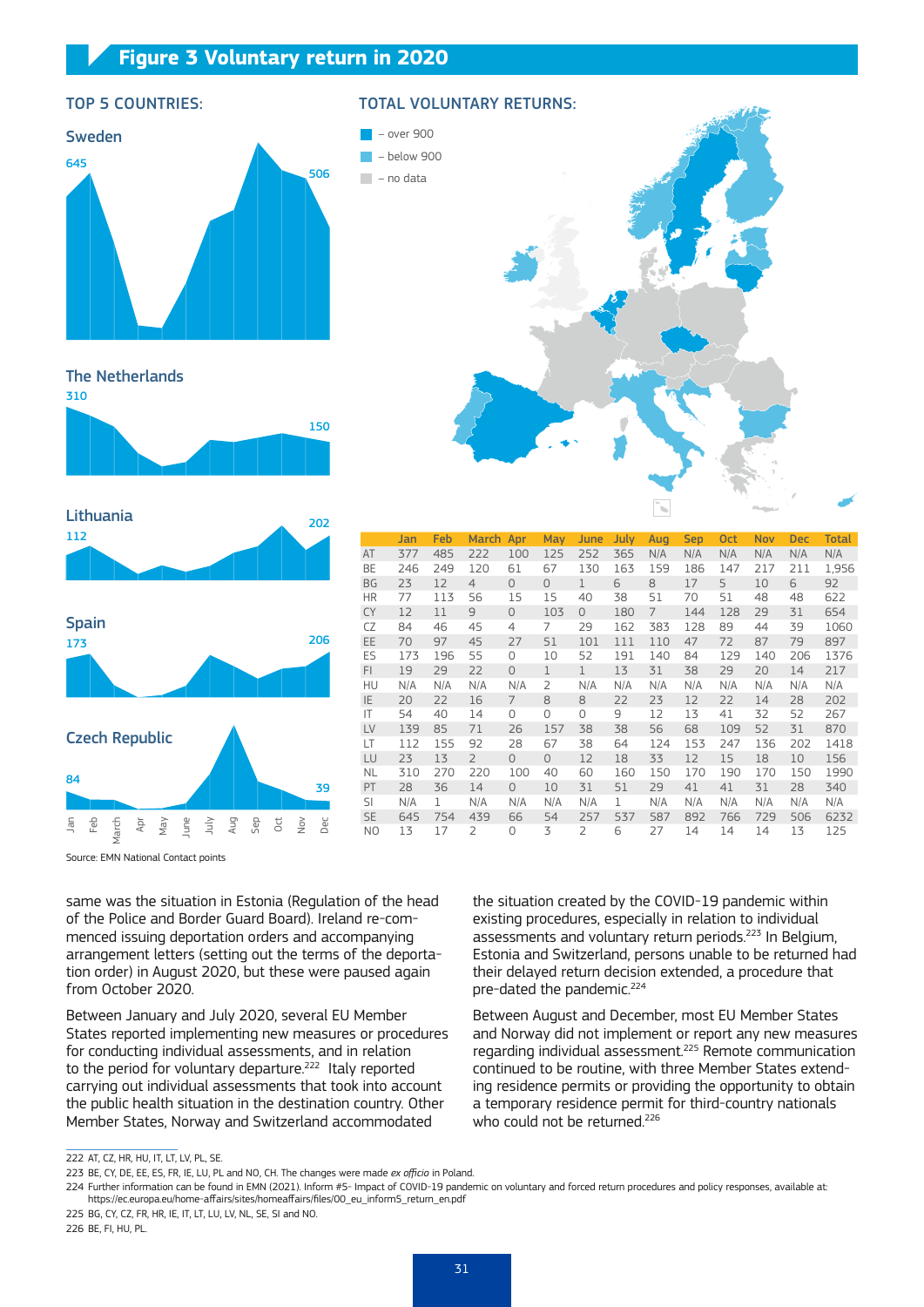# **PRE-REMOVAL DETENTION AND ALTERNATIVES TO DETENTION TO PREVENT ABSCONDING**

Between January and August 2020, almost half of EU Member States reported having implemented contingency measures on pre-removal detention and alternatives to detention in order to avoid absconding.227 In the Czech Republic, Estonia, Ireland, Latvia, Lithuania, Poland, Slovenia and Switzerland, no specific contingency measures were implemented, with only ordinary procedures applied.<sup>228</sup>

Hygiene measures were implemented throughout 2020, especially in pre-detention testing and quarantine.<sup>229</sup> Finland, France and Hungary set up testing infrastructures in detention centres, and France also dedicated a specific detention facility for detainees with COVID-19 symptoms who did not require hospitalisation. Several Member States continued to respect the reduced detention capacity and prioritised alternatives to detention where possible (and where there was a lower risk of absconding), which many considered the safer option.<sup>230</sup>

Croatia and Poland developed leaflets for detainees that provided further information on the pandemic, in several languages.

# **ADAPTING REINTEGRATION COUNSELLING AND OTHER PRE-DEPARTURE SERVICES**

Between January and July 2020, over half of EU Member States continued to provide return counselling and other pre-departure services. $231$  This required adjustment, with most moving to online communication formats (videoconference, WhatsApp, Skype, phone, etc.) and developing online pre-registration activities to allow individuals to access Assisted Voluntary Return and Reintegration (AVRR) procedures.232 Some Member States, Norway and Switzerland continued to provide face-to-face return counselling by ensuring that proper hygiene measures were in place.<sup>233</sup> Online tools were also developed to ensure that current

information on return measures was available to potential returnees. 234,235

Most EU Member States and Norway did not implement further measures on return and reintegration counselling between August and December 2020.236 Indeed, many continued to prioritise remote and online communication tools for return counselling.237 Estonia, the Netherlands, the Slovak Republic and Slovenia held in-person counselling where possible, with the use of strict sanitary equipment (such as plexiglass). Latvia noted an increase in requests for return counselling services, as more and more third-country nationals expressed an interest in voluntary return.

# **CHANGES TO VOLUNTARY RETURN PACKAGES AND REINTEGRATION PROGRAMMES IN THE WAKE OF COVID-19**

Most of the EU Member States, Norway and Switzerland did not increase or otherwise adjust the assistance available in their AVRR programme packages between January and August 2020.<sup>238</sup> Conversely, others increased the in-cash value of their AVRR packages.<sup>239,240</sup>

This remained the case between August and December 2020, with most responding EU Member States and Norway reporting no changes to their financial packages for

return and reintegration.241 Several Member States adapted the packages to the needs of the individual<sup>242</sup> or to the entry requirements of the country of return, covering tests and quarantines as required.<sup>243</sup>

228 Further information can be found in EMN (2021). Inform #5- Impact of COVID-19 pandemic on voluntary and forced return procedures and policy responses, available at: [https://ec.europa.eu/home-affairs/sites/homeaffairs/files/00\\_eu\\_inform5\\_return\\_en.pdf](https://ec.europa.eu/home-affairs/sites/homeaffairs/files/00_eu_inform5_return_en.pdf)

229 CY, CZ, EE, ES, FI, FR, HR, LT, LU, PL, SI, SK.

230 BE, FE, ES, FR, LU, NL, SL, SE.

- 232 AT, BE, CY, HR, PL and SK (via its implementing partner IOM), IT, LT.
- 233 AT, DE, EE, LU, NL, SE, SL, SK, and CH, NO.
- 234 CY, CZ, EE, ES, FI, HR, IT, PL, SK, and CH.

237 BE, CY, CZ, EE, ES, FI, HR, IT, LT, LV, NL, PT, SK, SI.

- It did not allocate additional financial resources to AVRR programmes. However, the entities implementing the projects adjusted their budgets to meet the costs of serological and/or swab tests (where required by third countries as a precondition for return), in compliance with the expenditure ceilings provided for in the relevant public notice. 239 AT, DE, FR. CA, JP, IL among non-EU OECD countries
- 

243 BE, CZ, EE, ES, FI, HR, IT, LU, NL.

 $\overline{227 \text{ AT } \text{BE} \text{ CY } \text{DE } \text{FI } \text{FR} }$  HR, HU, NL, SE.

<sup>231</sup> AT, BE, CY, CZ, DE, EE, ES, FI, HR, IE, IT, LT, LV, NL, PL, SE, SK. Since mid-March 2020, all return counselling activities in PL were provided via phone and internet only (email, messenger, International Organization for Migration (IOM) AVRR website).

<sup>235</sup> Further information can be found in EMN (2020). Inform #5- Impact of COVID-19 pandemic on voluntary and forced return procedures and policy responses, available at: [https://ec.europa.eu/home-affairs/sites/homeaffairs/files/00\\_eu\\_inform5\\_return\\_en.pdf](https://ec.europa.eu/home-affairs/sites/homeaffairs/files/00_eu_inform5_return_en.pdf)

<sup>236</sup> BG, FR, HR, HU, LU, NL, SE, SK and NO.

<sup>238</sup> BE, CY, CZ, EE, FI, HR, IE, LT, LU, LV, PL, SE, SI, SK and CH, NO. CA, JP, IL among non-EU OECD countries.

<sup>240</sup> Further information can be found in EMN (2021). Inform #5- Impact of COVID-19 pandemic on voluntary and forced return procedures and policy responses, available at: [https://ec.europa.eu/home-affairs/sites/homeaffairs/files/00\\_eu\\_inform5\\_return\\_en.pdf](https://ec.europa.eu/home-affairs/sites/homeaffairs/files/00_eu_inform5_return_en.pdf)

<sup>241</sup> BG, CY, HR, HU, LT, LV, NL, PT, SK, SI, SE.

<sup>242</sup> CZ, FR (extension of the eligibility period of the costs in India).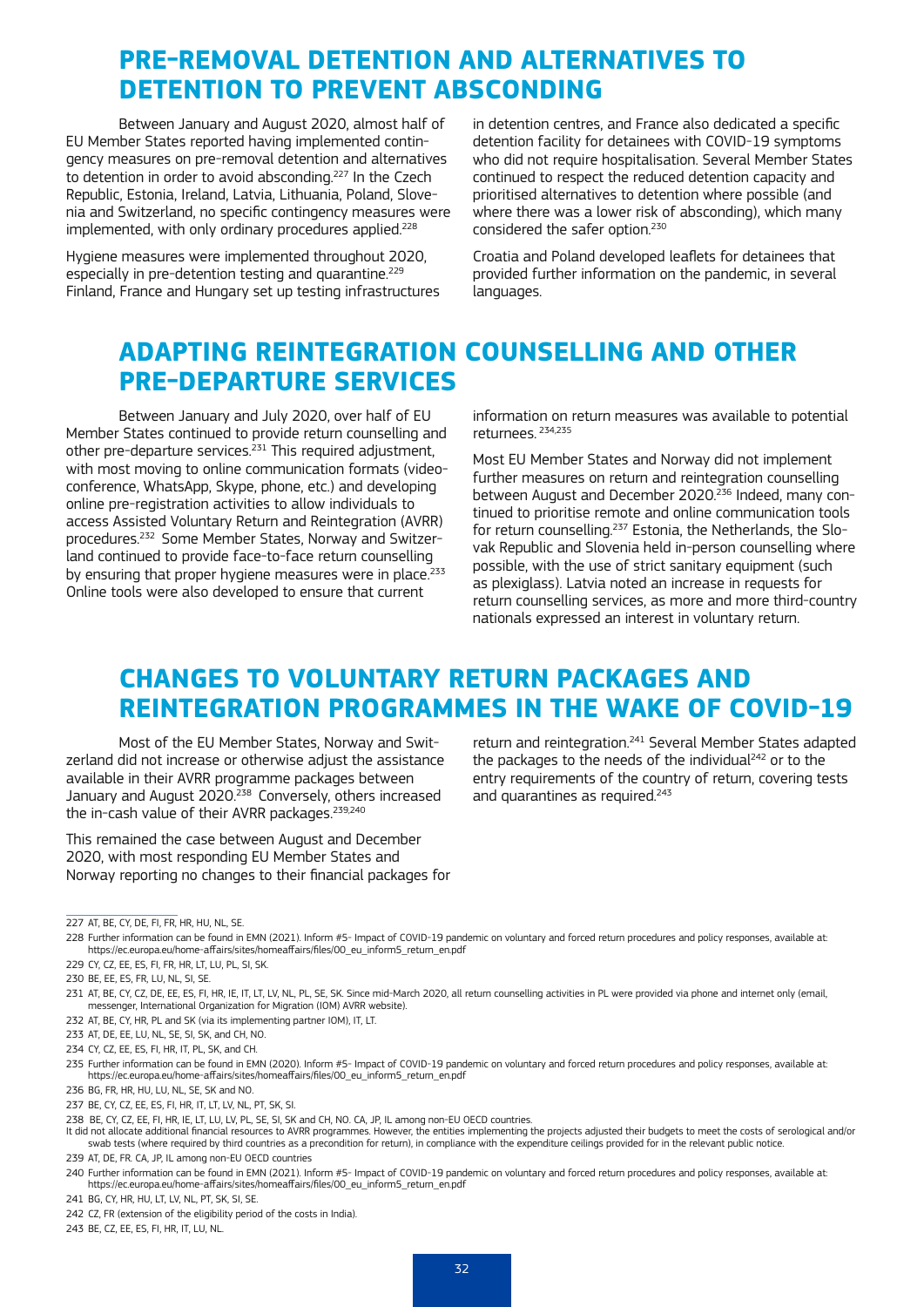# **ENSURING ACCESS TO THE EDUCATION SYSTEM FOR MINORS SUBJECT TO RETURN DECISIONS**

Children are entitled to receive education in all Member States, regardless of their status, with many countries stressing that the conditions for providing access to the education system for third-country national children were the same as those for nationals, both in normal circumstances and during the pandemic.<sup>244</sup>

This was the case between January and July 2020,<sup>245</sup> and remained the case for the rest of the year. Schoolchildren

continued to have access to education, irrespective of their nationality or return decision.246 The Netherlands and Poland provided children in reception centres with equipment to follow online classes and increased the wifi capacity in those centres. Ireland and Lithuania noted that schools reopened when public health emergency measures allowed it.

# **EMERGENCY HEALTHCARE AND ESSENTIAL TREATMENT OF ILLNESS FOR MIGRANTS SUBJECT TO A RETURN DECISION**

All EU Member States, Norway and Switzerland provided emergency healthcare and essential treatment to individuals subject to a return decision throughout 2020. This was done in compliance with COVID-19 security and hygiene measures, including social distancing, properly equipped medical staff, information provision on the new measures, and testing, quarantine, and treatment for all suspected or confirmed COVID-19 cases. Several of the EU Member States, Norway and Switzerland put in place additional measures for migrants subject to a return decision.<sup>247</sup> These included mandatory screening and access to emergency medical care and testing (Cyprus, Lithuania and Poland). Croatia routinely checked whether irregularly staying migrants had COVID-19 symptoms, with an epidemiologist intervening where symptoms existed. Between August and December 2020, strict hygiene measures continued to be observed in all responding Member States and Norway. Testing and quarantine measures were also implemented before and after return procedures.<sup>248</sup>

# **CONTINGENCY MEASURES RELATED TO FORCED AND VOLUNTARY RETURN**

Throughout 2020, all EU Member States, Norway and Switzerland continued to apply COVID-19 measures to all return operations, including both forced and voluntary returns. In practice, this meant adapting return procedures to the necessary security and hygiene requirements or ceasing effective returns.<sup>249</sup>

#### Issuance of identity and travel documents

Between January and July 2020, several EU Member States and Switzerland coordinated with third countries (whose diplomatic or consular representations remained available) on the issuance of identity and travel documents where possible, using online communication tools (phone, videoconference, WhatsApp, Skype, etc.). This depended on the acceptance of such methods by countries of return.<sup>250</sup> These measures were maintained throughout the rest of the year.

Digital solutions and remote communication tools were prioritised throughout 2020 across the EU Member States.<sup>251</sup>

The Netherlands organised in-person meetings where possible, with the necessary health precautions. Nevertheless, several Member States noted that receiving travel documents remained an issue.252 Portugal prioritised the use of the EU Laissez-Passer where possible, and Sweden reported encountering difficulties with online interviews due to information security concerns. Finland saw a decrease in travel document requests due to the decline of possible removal options.

#### Specific health and hygiene measures in place throughout the return process

All EU Member States and Switzerland implemented specific hygiene measures related to COVID-19 to be respected throughout the return process. These security and health measures were put in place to ensure that return procedures could be carried out as smoothly as possible and were maintained throughout 2020.253 Indeed, several Member States strengthened their health and

<sup>244</sup> BE, CY, CZ, DE, FR, HR, IE, LT, LU, LV, NL, PL, SE, SK.

<sup>245</sup> Further information can be found in EMN (2021). Inform #5- Impact of COVID-19 pandemic on voluntary and forced return procedures and policy responses, available at: [https://ec.europa.eu/home-affairs/sites/homeaffairs/files/00\\_eu\\_inform5\\_return\\_en.pdf](https://ec.europa.eu/home-affairs/sites/homeaffairs/files/00_eu_inform5_return_en.pdf)

<sup>246</sup> BE, CY, CZ, EE, ES, FI, FR, HR, HU, IE, LT, LU, LV, NL, PT, SI, SE, SK.

<sup>247</sup> AT CY HR, LT, LLL, PL, and NO, CH.

<sup>248</sup> BG, CY, CZ, EE, ES, HR, HU, LT, LU, LV, NL, PT, SL, SE, SK and NO.

<sup>249</sup> For January to July 2020, further information can be found in EMN (2021). Inform #5- Impact of COVID-19 pandemic on voluntary and forced return procedures and policy responses, available at: [https://ec.europa.eu/home-affairs/sites/homeaffairs/files/00\\_eu\\_inform5\\_return\\_en.pdf](https://ec.europa.eu/home-affairs/sites/homeaffairs/files/00_eu_inform5_return_en.pdf)

<sup>250</sup> CZ, DE, EE, FI, FR, HR, LT, PL, SE and CH. 251 BE CZ, FI, FR, HR, HILLIJ NL, PT, SE.

<sup>252</sup> BE, CZ, SE.

<sup>253</sup> For January to July 2020, further information can be found in EMN (2021). Inform #5- Impact of COVID-19 pandemic on voluntary and forced return procedures and policy responses, available at: [https://ec.europa.eu/home-affairs/sites/homeaffairs/files/00\\_eu\\_inform5\\_return\\_en.pdf](https://ec.europa.eu/home-affairs/sites/homeaffairs/files/00_eu_inform5_return_en.pdf)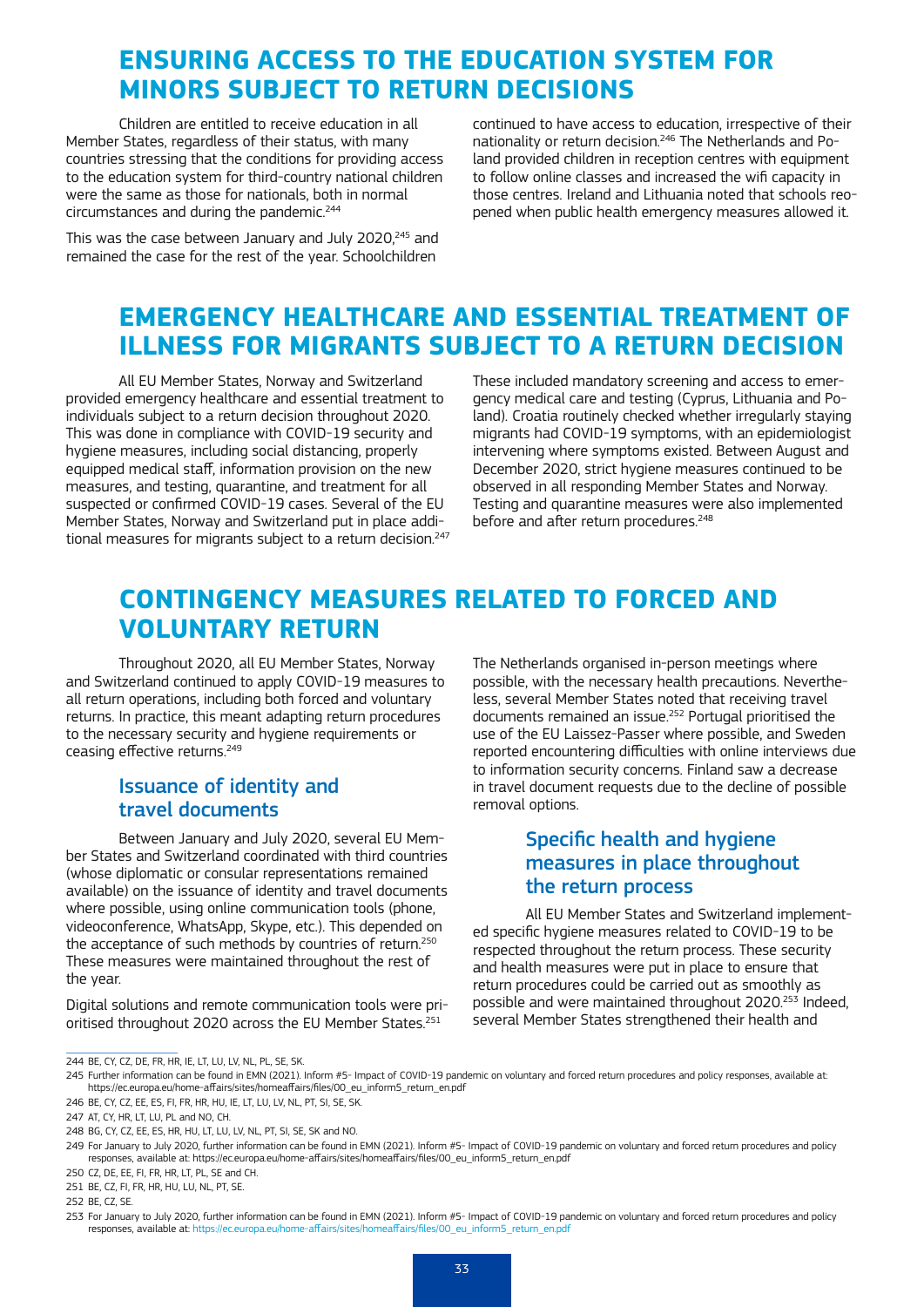hygiene measures for both returnees and return personnel in contact with them,<sup>254</sup> in some cases by imposing testing and quarantine before departure and/or upon return,<sup>255</sup> and by providing return kits.<sup>256</sup>

Testing and quarantine measures were followed before and after the return procedures took place<sup>257</sup> (in some cases as a condition of entry in the country of return<sup>258</sup>) if any personnel presented symptoms.259

Countries of return could, in some cases, require testing and/or quarantine before departure and/or on arrival, in which case most EU Member States and Norway covered the costs.260 Estonia, France, Luxembourg and Sweden reported difficulties in providing sufficient and timely testing opportunities.261 The time constraint of testing imposed by third countries, with some countries asking for a negative test result even if the third-country national was only transiting through that country.262 and some third-country nationals refusing to take the test.263 Estonia implemented an alternative solution by providing the country of return with a document attesting that quarantine was respected or that the person had recovered from COVID-19.

### Cooperation and maintaining relations with thirdcountry authorities

Between January and July 2020, several EU Member States and Switzerland maintained cooperation and communication flows with the relevant authorities in third countries through online communications.264 However, various issues in such cooperation were reported, such as flight restrictions and closing of borders, which seriously jeopardised return operations,<sup>265</sup> or the reluctance to issue travel documents.

This remained the case until December 2020, with several EU Member States facing difficulties in accessing travel documents or confirming identification.266 The Czech Republic relied on the European Return Liaison Officers Network (EURLO) to encourage cooperation with third countries, while Portugal relied on the intervention of liaison officers in third countries. Estonia, Spain and Latvia reported that cooperation with third countries on return was impeded by strong air traffic restrictions, which cancelled flights or reduced flight options.

Most responding EU Member States continued to rely on remote and online communication tools to cooperate with third countries,<sup>267</sup> although the Netherlands and the Slovak Republic preferred in-person meetings where possible, while adhering to strict hygiene measures.

In several cases, the level of cooperation with third countries remained at pre-pandemic levels.<sup>268</sup>

## **CHALLENGES UPON ADAPTING OR LIFTING TRAVEL RESTRICTIONS**

Most of the responding Member States faced challenges upon adapting or lifting travel restrictions.<sup>269</sup> The main challenge stemmed from the fact that while some travel restrictions were lifted, they were not lifted entirely, leaving a degree of difficulty in organising return flights to third countries for most of 2020.<sup>270</sup> Also the entry requirements imposed by third countries, especially PCR testing and quarantine, remained difficult to accommodate.271 Finland and Portugal noted that organising escorted returns was

complicated by these requirements and by the lack of personnel. Italy and Lithuania reported facing difficulties with third-country nationals' complying with testing and quarantining measures in preparation for their return. Latvia and the Slovak Republic reported that the lack of information on the evolution of the pandemic in third countries, alongside travel restrictions and entry requirements, made it difficult to organise effective returns. The Slovak Republic found that the higher workload represented another challenge.

254 AT, CY, CZ, DE, EE, FR, HR, HU, PL, SK.

- 255 AT, CY, CZ, EE, HR, HU, PL, SK.
- 256 CZ, DE, FI, HR, SK and NO.

- 258 CZ, EE, ES, FR, HR, NL, PL, SE, SK and NO.
- 259 CZ, HR, LV.
- 260 BE, BG, CY, CZ, ES, FI, FR, HR, HU, IT, EE, LT, LU, NL, PT, SK, SI, SE, and NO (only for escorted returns, as IOM applied its own guidelines for voluntary returns). 261 FR.
- 262 FR, SE.
- 263 FF LU
- 264 BE, CZ, DE, EE, FR, HR, LT, SE, SK and CH.
- 265 CZ, DE, EE, ES, FI, FR, HR, HU, NL, PL, SE, SK, SI and CH. 266 BE, BG, CZ, HR, PT, SK.
- 
- 267 BE, CZ, FI, HR, LU, NL, PL, PT, SE, SK. 268 BG, CY, H, LV, LT. SK.
- 269 BE, BG, CZ, EE, ES, FI, FR, HR, IE, IT, LV, LT, LU, NL, PT, SI, SK, SE and NO.
- 270 BG, CZ, EE, ES, FI, HR, LT, LV, NL, PT, SE, SI, SK and NO.
- 271 BE, CZ, EE, ES, FI, FR, IT, LT, NL, SE.

<sup>257</sup> BG, CY, CZ, EE, ES, HR, HU, LT, LU, LV, NL, PT, SI, SE, SK and NO.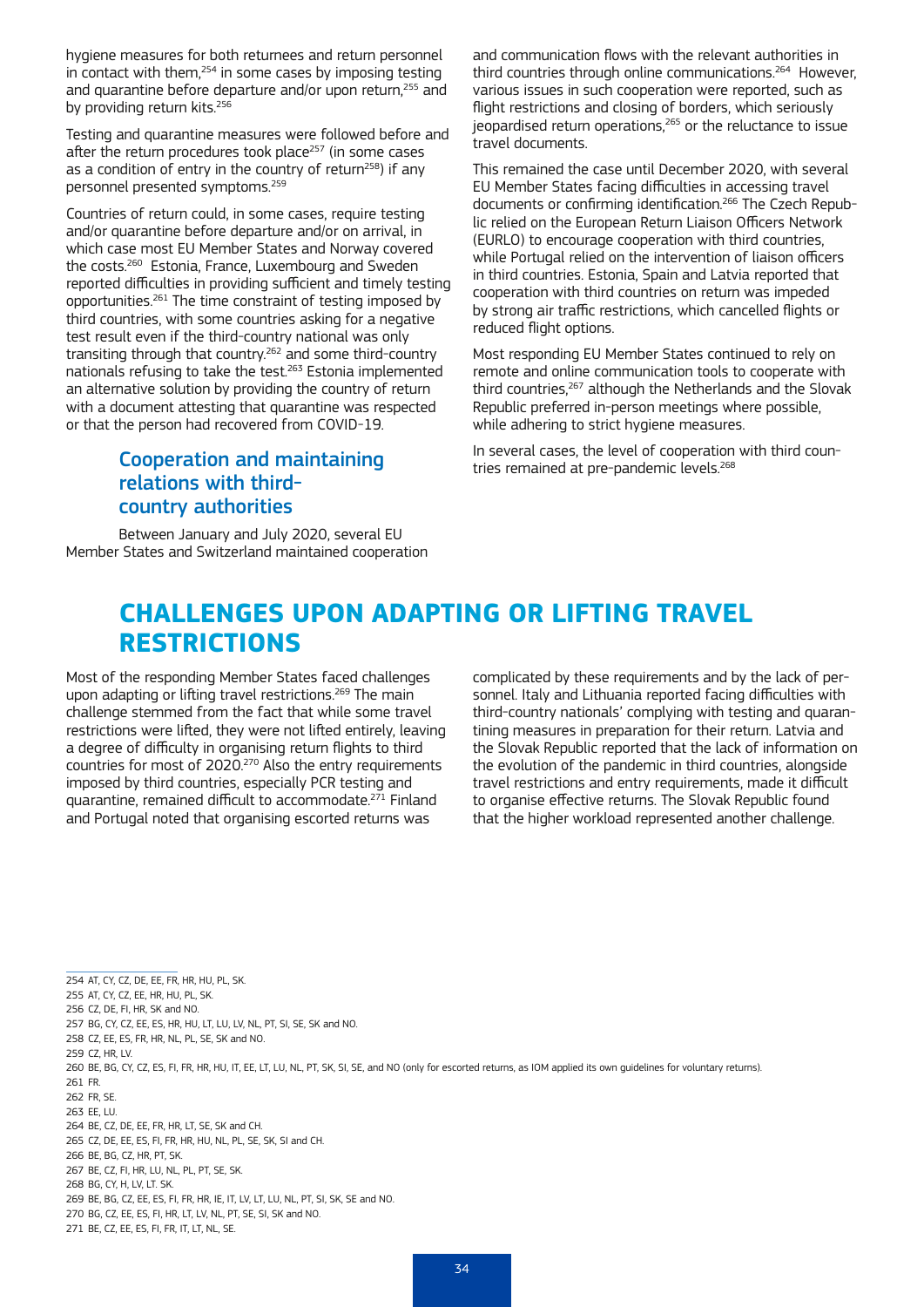

Independently of how the situation unfolds, the COVID-19 pandemic will leave scars, individual and collective, economic and social. The pandemic revealed and exacerbated underlying vulnerabilities in OECD and EU societies, including among migrants who are frontline workers, contributing to the continuity of healthcare services or maintaining the food supply chain, while being at a much higher risk of COVID-19 infection, and at the same time, migrant workers are more likely to be concentrated in sectors which are at higher risk of redundancy.

In the meantime, a number of migration management processes were adapted due to lockdowns, border closures and hygiene measures. Travel restrictions were implemented in a number of countries, with many remaining in place. Alternatives were put in place for in-person-interviews for visa or asylum application processing, while offers for language training have been increased significantly, with beneficiaries in some cases equipped with relevant material. Many countries also provided targeted information to migrants on health and hygiene measures, along with improved access to the health systems. Return operations were severely disrupted by travel restrictions, but innovative solutions have retained counselling and ensured that activities resumed as soon as possible.

In most countries, relief measures allowed registered migrants and their families to remain temporarily, with job retention schemes and other targeted or general support measures accessible to foreign residents and access to treatment for COVID-19 available for all categories of migrants. One question that will arise post-pandemic is the effect of the phasing out of some of these temporary measures.

The pandemic will have a number of significant longerterm effects on society and the economy, and thus also on migration. It will also act as an accelerator of change. There is a strong likelihood of increasing long-term unemployment and changing skills needs in European and other OECD countries. Inequalities will likely be exacerbated, with increasing constraints on public finances. New approaches to cross-border mobility are expected from companies and individuals. And on the integration side, social distancing can weaken social networks which migrants often already lack.

These economic and societal transformations will impact international migration, and migration policies need to prepare for these changes. It is clear from this series of 'EMN-OECD Informs on the impact of COVID-19 in the migration area' that public authorities have generally coped quite effectively with the unexpected challenges raised by the pandemic in respect of migration management. Many innovations have been tested, with some success and some lessons for the future.

Important changes and innovations are likely to be a particular focus for migration policymakers in at least four areas in the coming years.

**Digitalisation of migration management**. Online applications for visas and residence permits existed in several OECD countries (including in Europe) before the pandemic, but the health crisis has highlighted the need to develop such platforms. While few countries worldwide have E-visas (e.g. Australia, New Zealand, Canada, US, Turkey), this approach could rapidly become the norm. Similarly, a handful of OECD countries (e.g. Canada, the United Kingdom, the USA) currently use artificial intelligence (AI) and Big Data to identify security risks for visa processing.

Digitalisation extends beyond the processing of applications. For labour migration, it includes matching tools, migrant status verification systems for employers, and assessment of qualifications and skills. For asylum procedures, the integration of digital technologies is already advanced in some countries, including via digitalisation of ID management (biometric and alphanumeric identification), speech and dialect recognition of the analysis of mobile data media to help determine identity and origin on the basis of metadata stored on the mobile phone (including geodata). The pandemic has accelerated the need for innovative digital solutions for migration and asylum.

In future, technology might allow countries to better link with migrants, for example informing them in real-time about their rights (e.g. naturalisation, access to integration services) and obligations.

- **Biosecure borders.** Beyond the safe reopening of borders with people allowed to travel internationally based on proof of their COVID status, there are looming discussions on how to minimise the risk of transmission of infectious diseases and the burden on national health systems more generally. Most innovations are linked to the adaptation of border-crossing. These are generally operational in nature, such as the deployment of temperature testing devices or touchless border points. Other measures are linked with risk stratification, creating *de facto* specific migration corridors or bubbles with lower health check requirements. Some non-EU OECD countries are considering new information sharing systems, where travellers would have to provide certified personal information on their 14-day travel history and health status. Turning to permanent migration, while selective migration systems have largely focused on skills and formal education, it is not unlikely that health requirements will become more pressing for residence permit applications in the years to come.
- **Digital nomads.** Teleworking was a common response to the pandemic and previous levels of physical presence may not be regained for a long time. This is against the backdrop of a boom in mobile communications, the gig economy and use of online platforms to connect freelance workers with employers. There may be an increasing disconnect between countries of nationality, residence and work, particularly for highly skilled workers. Virtual work can create an opportunity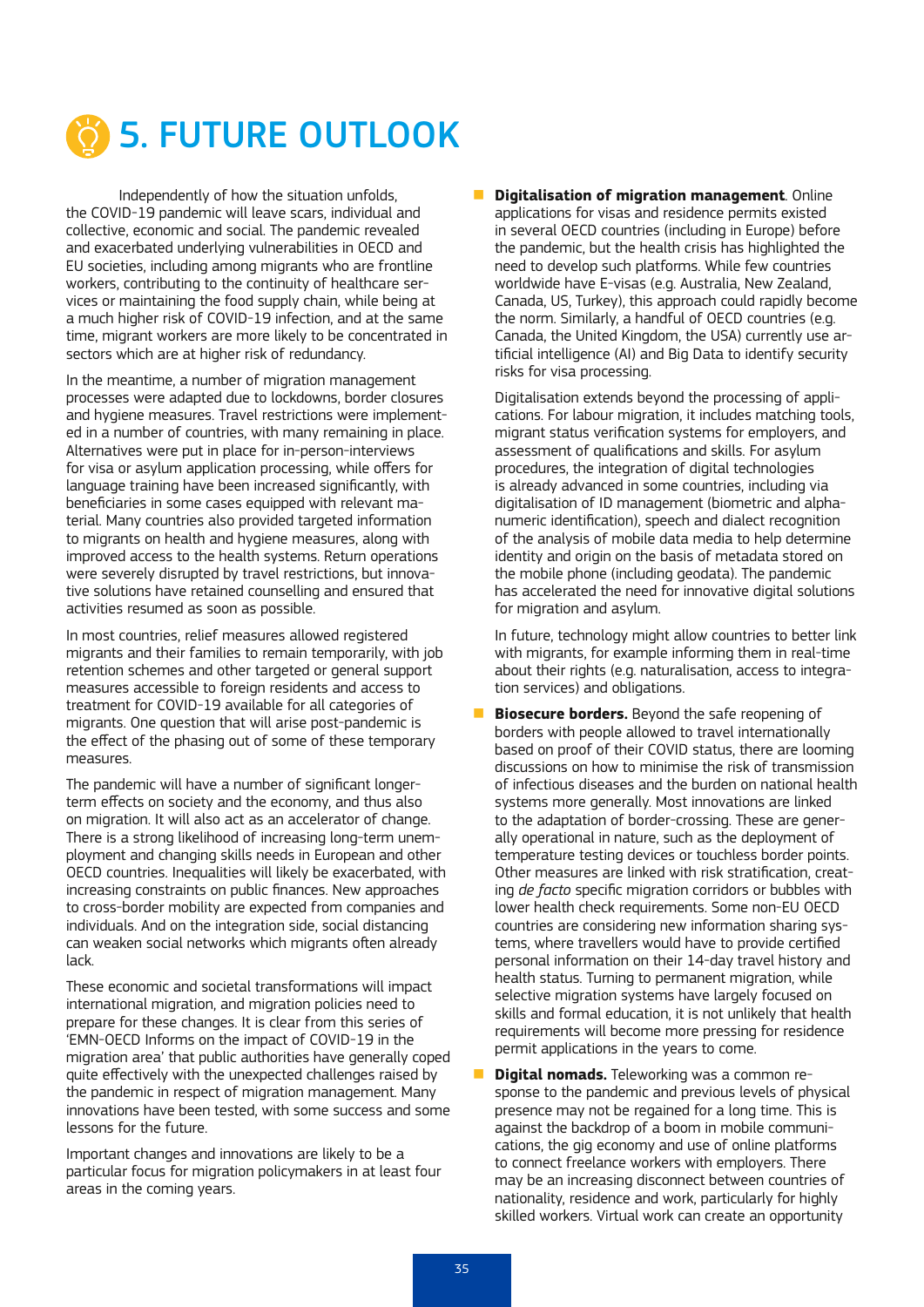for countries to meet their skills needs without the need for physical migration. At the same time, countries could seek to attract global workers by establishing virtual employment platforms and providing some forms of social protection and benefits. Currently, only few countries have proper digital nomad visas, including notably Croatia, Estonia and Greece, but others may authorise the use of self-employed/freelancer visas for worker teleworking internationally or accept them under non-lucrative visas (without a work right in the country) providing that they are financially self-sufficient. More generally countries are now looking at the relationship between international telework, fiscal issues and residency conditions.

**Migrant status changes.** As travel restrictions associated with the pandemic hampered international recruitment in key sectors highly dependent on foreign workers (e.g. seasonal agriculture, health, transport), some countries enabled significant numbers of people with short-term visas or without legal status to remain on their territory. Significant regularisation programmes were implemented in Italy, Portugal, Chile and Colombia, for example. Seasonal agricultural workers were able

to extend their stay in Greece, while Canada provided permanent status for foreign workers in long-term care and offered a pathway to permanent residence to all those residing in the country on a temporary permit who have expressed an interest in staying, irrespective of their skill level. The UK extended the validity period of residence permits for health workers until end-2021, while France offered accelerated citizenship procedures. All of these policy changes are signs of a reliance on the resident foreign workforce, especially in certain sectors.

In uncertain times, with a hard-to-predict economic and health environment, the ability to innovate, make the best use of new technologies, create new partnerships, develop new narratives on migration and adapt policies in real-time in a coordinated manner, becomes ever-more crucial. Piloting innovation, strengthening evaluation and sharing good practices is important, as is the use of new technologies to improve early warning systems and forecasting tools. The lessons learned from this pandemic should help countries to be better prepared to anticipate and respond to future migration challenges.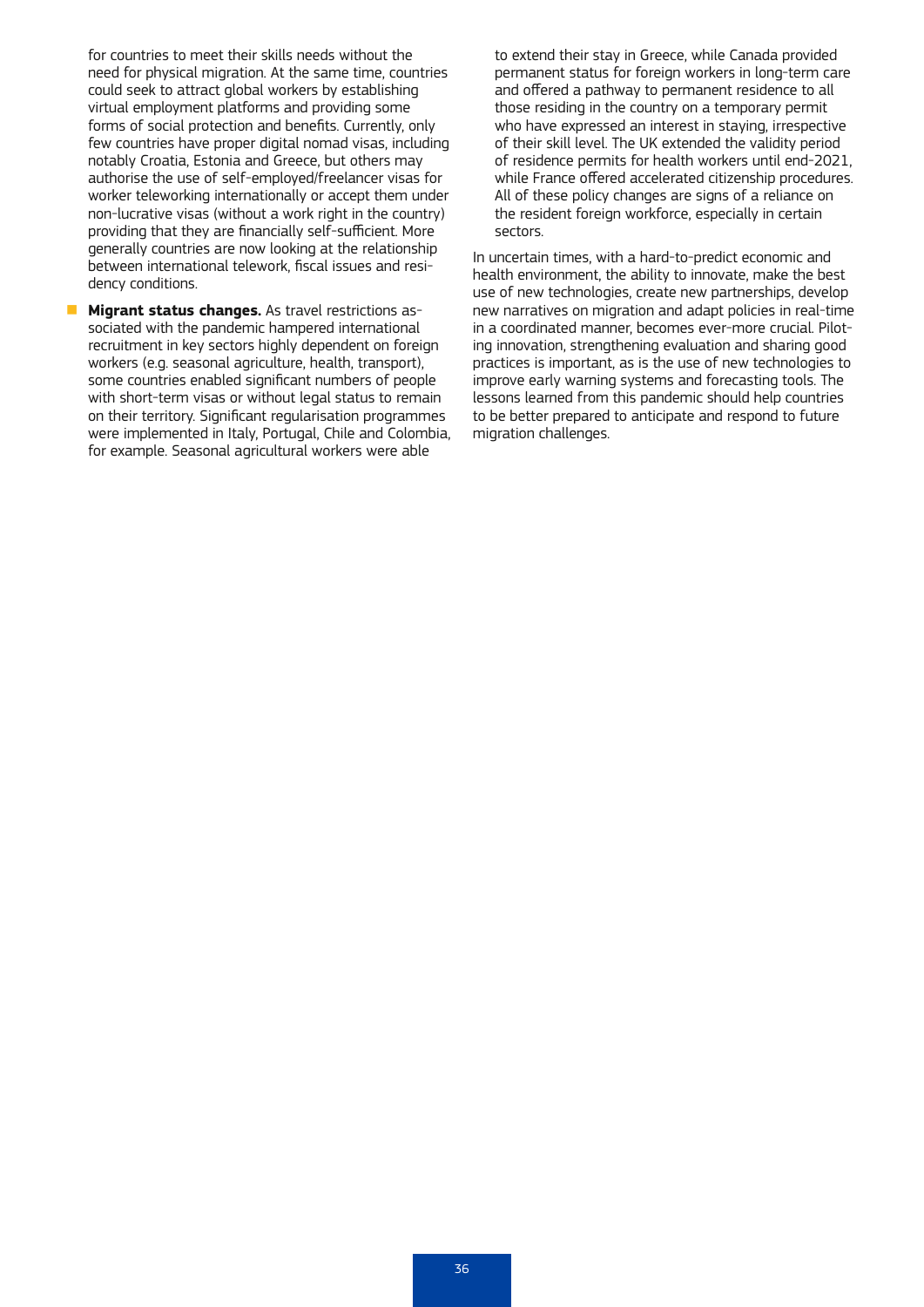# ANNEX 1 LIST OF EMN REFERENCES

#### Series of EMN OECD Informs on the impact of COVID-19 in the migration area and related documents:

- n EMN/OECD (2020). EU and OECD Member States responses to managing residence permits and migrant unemployment during the COVID-19 pandemic – EMN-OECD Inform. Brussels: European Migration Network. Available at: [https://ec.europa.eu/home-affairs/sites/](https://ec.europa.eu/home-affairs/sites/default/files/00_eu_inform3_labour_migration_2020_en.pdf) [default/files/00\\_eu\\_inform3\\_labour\\_migration\\_2020\\_en.pdf](https://ec.europa.eu/home-affairs/sites/default/files/00_eu_inform3_labour_migration_2020_en.pdf)
- EMN (2020). Working Document to support the EMN Inform: EU and OECD Member States responses to managing residence permits and migrant unemployment during the COVID-19 pandemic. Brussels: European Migration Network. Available at: [https://ec.europa.eu/](https://ec.europa.eu/home-affairs/sites/default/files/emn_inform_covid19_residence_permits_en.pdf) [home-affairs/sites/default/files/emn\\_inform\\_covid19\\_residence\\_permits\\_en.pdf](https://ec.europa.eu/home-affairs/sites/default/files/emn_inform_covid19_residence_permits_en.pdf)
- EMN/OECD (2020). Impact of COVID-19 on international students in EU and OECD Member States EMN-OECD Inform. Brussels: European Migration Network. Available at: https://ec.europa.eu/home-affairs/sites/default/files/oo\_eu\_inform1\_residence\_permits\_and [unemployment\\_en\\_updated\\_final.pdf](https://ec.europa.eu/home-affairs/sites/default/files/oo_eu_inform1_residence_permits_and_unemployment_en_updated_final.pdf)
- EMN/OECD (2020). Maintaining labour migration in essential sectors in times of pandemic– EMN-OECD Inform. Brussels: European Migration Network. Available at: [https://ec.europa.eu/home-affairs/sites/default/files/00\\_eu\\_inform2\\_students\\_final\\_en.pdf](https://ec.europa.eu/home-affairs/sites/default/files/00_eu_inform2_students_final_en.pdf)
- EMN/OECD (2020). Impact of COVID-19 on remittances in EU and OECD countries EMN-OECD Inform. Brussels: European Migration Network. Available at: [https://ec.europa.eu/home-affairs/sites/homeaffairs/files/00\\_eu\\_inform4\\_remittances\\_2020\\_en.pdf](https://ec.europa.eu/home-affairs/sites/homeaffairs/files/00_eu_inform4_remittances_2020_en.pdf)
- n EMN/OECD (2021). Impact of COVID-19 pandemic on voluntary and forced return procedures and policy responses EMN-OECD Inform. Brussels: European Migration Network. Available at: [https://ec.europa.eu/home-affairs/sites/default/files/00\\_eu\\_inform5\\_return\\_en.pdf](https://ec.europa.eu/home-affairs/sites/default/files/00_eu_inform5_return_en.pdf)

#### Relevant EMN Ad-hoc Queries

- EMN Ad Hoc Query, '2020.27 Covid-19 pandemic crisis and unemployment of TCNs', available at: [https://ec.europa.eu/home-affairs/](https://ec.europa.eu/home-affairs/sites/default/files/202027_covid-19_pandemic_crisis_and_unemployment_of_tcns.pdf) [sites/default/files/202027\\_covid-19\\_pandemic\\_crisis\\_and\\_unemployment\\_of\\_tcns.pdf](https://ec.europa.eu/home-affairs/sites/default/files/202027_covid-19_pandemic_crisis_and_unemployment_of_tcns.pdf)
- EMN Ad Hoc Query, '2020.23 Measures taken in the field of legal migration as a result of the Covid-19 crisis', available at: [https://](https://ec.europa.eu/home-affairs/sites/default/files/202023_measures_taken_in_the_field_of_legal_migration_as_a_result_of_the_covid-19_crisis.pdf) ec.europa.eu/home-affairs/sites/default/files/202023 measures\_taken\_in\_the\_field\_of\_legal\_migration\_as\_a\_result\_of\_the\_covid-19 [crisis.pdf](https://ec.europa.eu/home-affairs/sites/default/files/202023_measures_taken_in_the_field_of_legal_migration_as_a_result_of_the_covid-19_crisis.pdf)
- **EMN** Ad Hoc Query, 2020.42 Mitigating impacts on migrants and their family members residing in the EU and Norway'
- EMN Ad Hoc Query, '2020.50 Maintaining flows of legal migrant workers in essential sectors in times of pandemic (Part 1)'
- EMN Ad Hoc Query, '2020.51 Maintaining flows of legal migrant workers in essential sectors in times of pandemic (Part 2)'
- n EMN Ad Hoc Query, '2020.36 Reduction or loss of remittances due to COVID-19 (Part 1)', available at: [https://ec.europa.eu/home-affairs/](https://ec.europa.eu/home-affairs/sites/default/files/202036_reduction_or_loss_of_remittances_due_to_covid-19.pdf) [sites/default/files/202036\\_reduction\\_or\\_loss\\_of\\_remittances\\_due\\_to\\_covid-19.pdf](https://ec.europa.eu/home-affairs/sites/default/files/202036_reduction_or_loss_of_remittances_due_to_covid-19.pdf)
- EMN Ad Hoc Query, '2020.57 Inform #5 Impact of COVID-19 pandemic on voluntary and forced return procedures and policy responses in EU Member States, Norway and Switzerland'.
- EMN Ad Hoc Query, '2020.76 Residence permits, borders and working conditions Gaps in information', available at: [https://ec.europa.eu/](https://ec.europa.eu/home-affairs/sites/default/files/202076_residence_permits_borders_and_working_conditions_gaps_in_information.pdf) home-affairs/sites/default/files/202076 residence permits borders and working conditions gaps in information.pdf
- EMN Ad Hoc Query, '2020.77 Update remittances', available at: [https://ec.europa.eu/home-affairs/sites/default/files/202077\\_update\\_re](https://ec.europa.eu/home-affairs/sites/default/files/202077_update_remittances.pdf)[mittances.pdf](https://ec.europa.eu/home-affairs/sites/default/files/202077_update_remittances.pdf)
- Ad Hoc Query, '2020.81 Umbrella Inform Covid-19 and Return Part 2 (REG Practitioners and NCPs), available at: [https://ec.europa.eu/](https://ec.europa.eu/home-affairs/sites/default/files/202081_umbrella_inform_covid-19_and_return_part_2_reg_practitioners_and_ncps.pdf) [home-affairs/sites/default/files/202081\\_umbrella\\_inform\\_covid-19\\_and\\_return\\_part\\_2\\_reg\\_practitioners\\_and\\_ncps.pdf](https://ec.europa.eu/home-affairs/sites/default/files/202081_umbrella_inform_covid-19_and_return_part_2_reg_practitioners_and_ncps.pdf)
- n EMN Ad Hoc Query, '2021.2 International Students Update', available at: [https://ec.europa.eu/home-affairs/sites/default/files/20212\\_in](https://ec.europa.eu/home-affairs/sites/default/files/20212_international_students_update.pdf)ternational students update.pdf